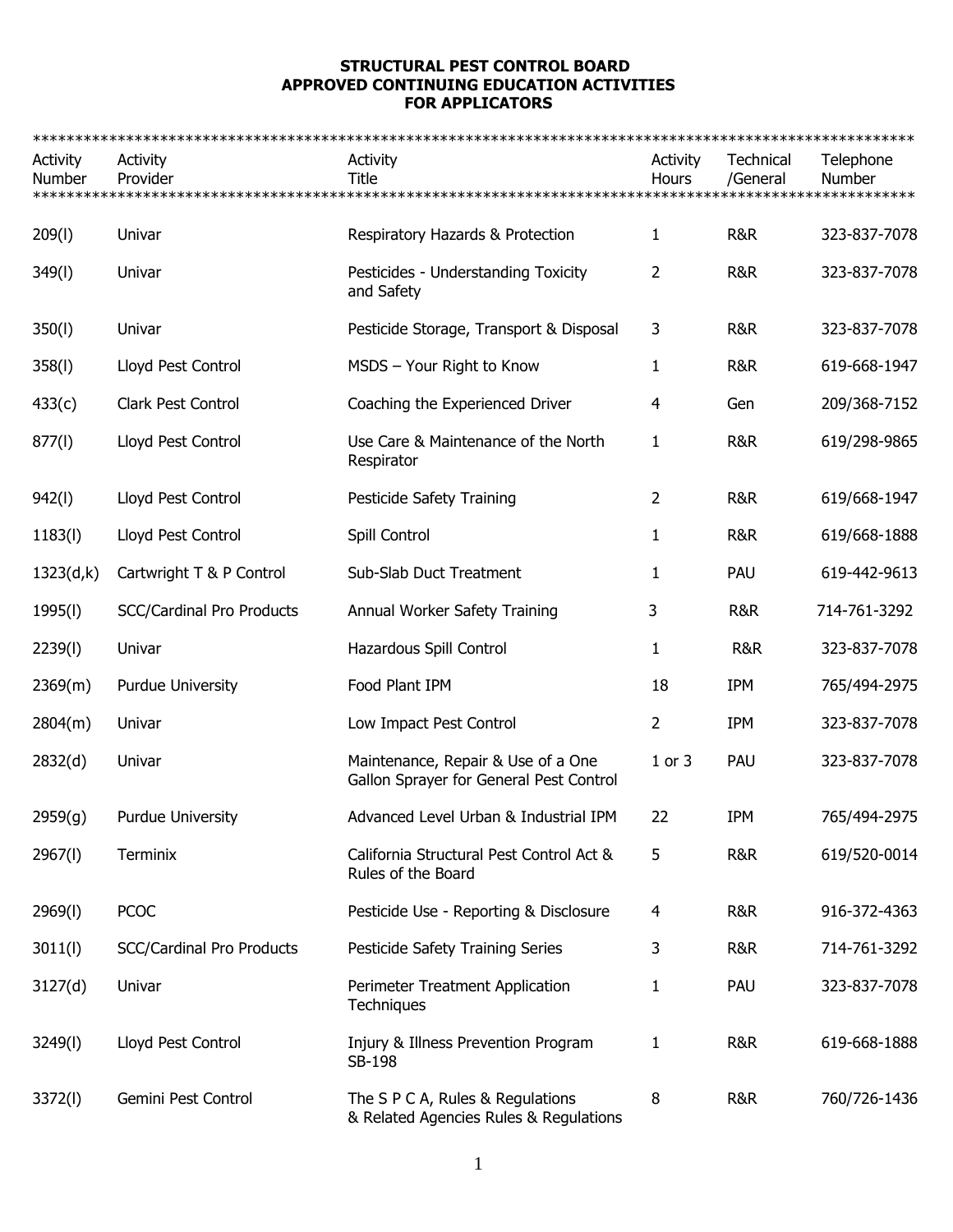| 3401(l)    | Univar                               | Respiratory Protection and Regulatory<br>Update               | 1              | R&R            | 323-837-7078 |
|------------|--------------------------------------|---------------------------------------------------------------|----------------|----------------|--------------|
| 3405(l)    | Cartwright T & P Control             | Sections 8514, 8516, 1990, 1991 &<br><b>Related Sections</b>  | $4 - 6$        | R&R            | 619-442-9613 |
| 3535(l)    | Crane Pest Control                   | Pesticide Safety Training: Labels & SDS<br>Review             | 3              | R&R            | 415-922-1666 |
| 3807(l)    | Univar                               | Mechanics of Pest Control                                     | 2              | <b>R&amp;R</b> | 323-837-7078 |
|            | 3827(d,g,k) Cartwright T & P Control | Combined Flea Program                                         | 2.5            | PAU            | 619-442-9613 |
|            | 3828(d,g,k) Cartwright T & P Control | Combined Roach Program                                        | 2.5            | PAU            | 619-442-9613 |
| 3960(l)    | Lloyd Pest Control                   | Awareness & Prevention of Heat Stress                         | 1              | <b>R&amp;R</b> | 619-668-1947 |
| 4096(l)    | Univar                               | Rules & Regulations                                           | 4              | <b>R&amp;R</b> | 323-837-7078 |
| 4133(g, I) | Young's Seminars                     | Rules and Regulations                                         | 8              | <b>R&amp;R</b> | 714-329-4509 |
| 4141(g)    | Young's Seminars                     | Pesticide Use & Safety                                        | $\overline{4}$ | PAU            | 714-329-4509 |
| 4166(1)    | Univar                               | Rules & Regulations Update                                    | 2 or 4         | <b>R&amp;R</b> | 323-837-7078 |
| 4235(l)    | Univar                               | Hazard Communication Training                                 | 2              | <b>R&amp;R</b> | 323-837-7078 |
| 4334(d,m)  | Univar                               | The Business of Bird Control                                  | 1              | <b>R&amp;R</b> | 323-837-7078 |
| 4380(l)    | Univar                               | Pesticide Notification & Rules &<br><b>Regulations Update</b> | 4              | <b>R&amp;R</b> | 323-837-7078 |
| 4452(l)    | Pestnetwork.com                      | Pesticide Applicator Safety                                   | 1              | <b>R&amp;R</b> | 979/732-0501 |
| 4453(m)    | Pestnetwork.com                      | <b>Environmental Protection</b>                               | 1              | IPM            | 979/732-0501 |
| 4454(I)    | Pestnetwork.com                      | <b>Pesticide Families</b>                                     | 1              | <b>R&amp;R</b> | 979/732-0501 |
| 4540(l)    | Univar                               | <b>Respiratory Protection Requirements</b>                    | 1              | <b>R&amp;R</b> | 323-837-7078 |
| 4555(g)    | Univar                               | Pesticides - Training & Safety Equipment-<br>PestWeb #202     | 1              | R&R            | 512-721-3945 |
| 4662(d,m)  | <b>BASF</b>                          | Flies - IPM Control Techniques                                | 1              | IPM            | 574-361-5048 |
| 4728(l)    | <b>PCOC</b>                          | Pesticide Safety Information Series N                         | 2              | R&R            | 916-372-4363 |
| 4729(l)    | <b>PCOC</b>                          | Progressive Disciplinary Program                              | 1              | R&R            | 916-372-4363 |
| 4731(l)    | <b>PCOC</b>                          | Chemical Spill Contingency Plan Training                      | 1              | R&R            | 916-372-4363 |
| 4736(m)    | <b>BASF</b>                          | IPM for Ant Control                                           | 1              | IPM            | 562-249-4682 |
| 4884(g,m)  | Pestnetwork.com                      | FIFRA - Laws & Regulations                                    | 1              | R&R            | 512/990-3216 |
| 5027(l)    | <b>Truly Nolen</b>                   | Laws & Regulations - 1                                        | 4              | R&R            | 520-318-2129 |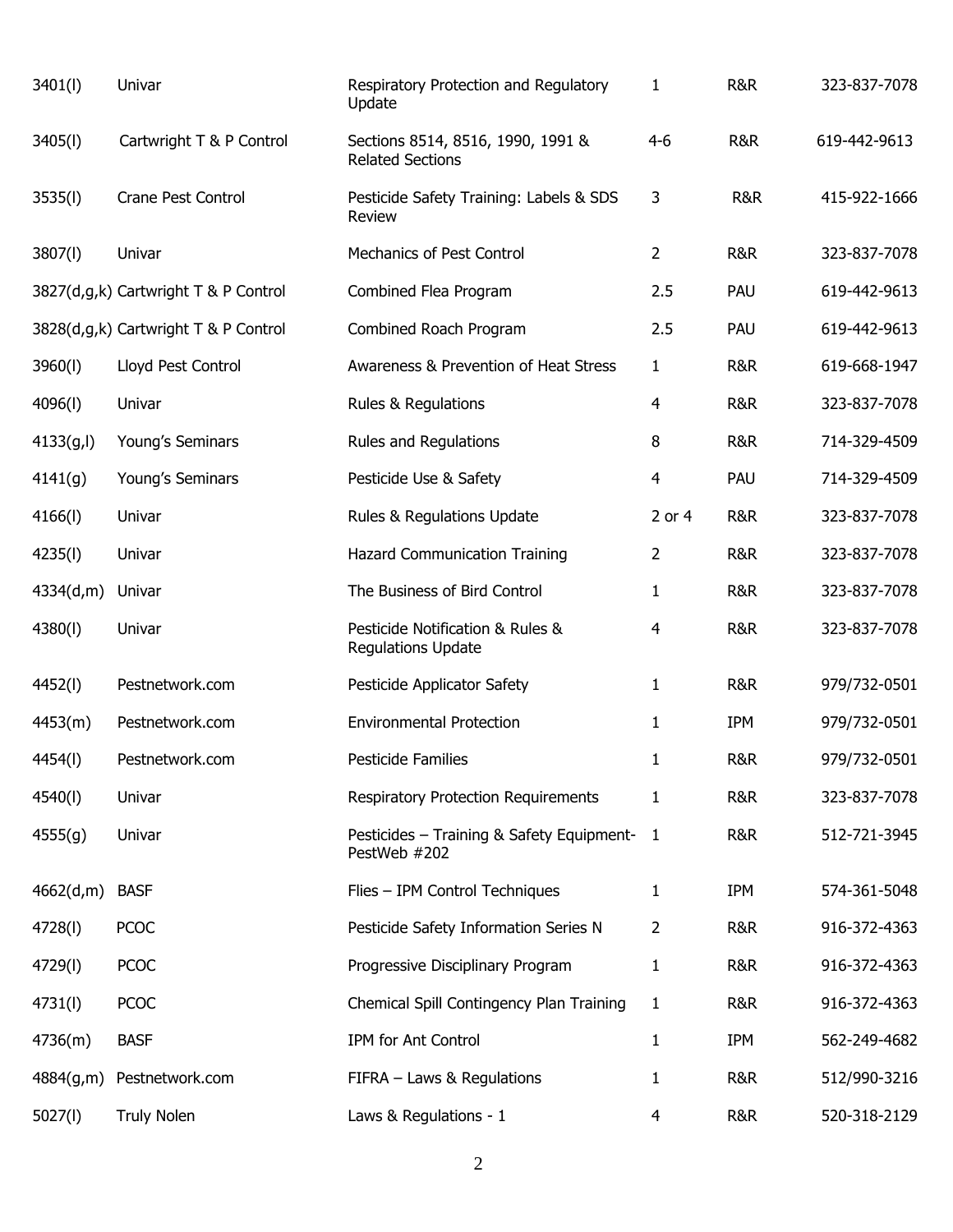| 5028(1)    | <b>Truly Nolen</b>                      | Laws & Regulations - 2                                                     | 4                                     | <b>R&amp;R</b>    | 520-318-2129 |
|------------|-----------------------------------------|----------------------------------------------------------------------------|---------------------------------------|-------------------|--------------|
| 5038(1)    | Univar                                  | 205 Respiratory Protection                                                 | 1                                     | <b>R&amp;R</b>    | 323-837-7078 |
| 5182(d, I) | <b>Cardinal Pro Products</b>            | Commitment to Excellence Training                                          | 2                                     | <b>R&amp;R</b>    | 714-761-3292 |
|            | 5519(d,g,l,m)Technical Learning College | <b>Tick Control</b>                                                        | 2<br>6<br>2                           | R&R<br>PAU<br>IPM | 866-557-1746 |
|            | 5549(d,g,l,m)Technical Learning College | <b>Ant Control</b>                                                         | 2<br>$\overline{2}$<br>$\overline{2}$ | R&R<br>PAU<br>IPM | 866-557-1746 |
| 6010(g, I) | <b>CTN Educational Services</b>         | Reporting Spills & Misapplications-Pt. 2                                   | 1                                     | R&R               | 512-829-5114 |
| 6013(g, I) | <b>CTN Educational Services</b>         | <b>Emergency Procedures &amp; Pesticide</b><br>Clean-Up-Pt. 1              | 1                                     | R&R               | 512-829-5114 |
| 6014(g, I) | <b>CTN Educational Services</b>         | <b>Emergency Procedures &amp; Pesticide</b><br>Clean-Up- Pt. 2             | 1                                     | <b>R&amp;R</b>    | 512-829-5114 |
| 6103(g, I) | PestNetwork.com                         | The EPA and It's Role in Pesticide<br>Application                          | 1                                     | R&R               | 979/732-0501 |
| 6112(d)    | Univar                                  | Application Techniques Using the<br>Latest Equipment                       | 2                                     | PAU               | 323-837-7078 |
| 6149(1)    | Univar                                  | Pesticides Safety & Regulations Update                                     | 4                                     | <b>R&amp;R</b>    | 323-837-7078 |
| 6290(m)    | Univar                                  | IPM and the Healthy Schools Act                                            | 1                                     | <b>IPM</b>        | 323-837-7078 |
| 6331(g, I) | <b>Coast Continuing Education</b>       | Rules & Regulations                                                        | 8                                     | <b>R&amp;R</b>    | 760-908-7878 |
| 6469(k)    | Western Exterminator Co.                | WDO Equipment & Safety Use                                                 | 2                                     | Gen               | 800/698-2440 |
| 6494(I)    | Young's Seminars                        | Rules & Regs. for Pesticide Applicators                                    | 4                                     | <b>R&amp;R</b>    | 714-450-0485 |
|            | 6504(d,g,m)BIRC-Bio-Integral Resource   | EcoWise Certified IPM Certification<br>Orientation                         | 2                                     | <b>IPM</b>        | 510-524-2567 |
|            | 6511(g,m) Young's Seminars              | Pesticide Use & Safety #2                                                  | 2<br>$\overline{2}$                   | <b>IPM</b><br>PAU | 714-450-0485 |
| 6558(g, I) | Cartwright T & P Control                | American Red Cross First Aid - CPR -<br><b>Heat-Related Illness</b>        | 2                                     | R&R               | 619-442-9613 |
| 6567(d)    | Bayer Environmental Science             | Proper Application & Understanding<br>of Premise                           | 1                                     | PAU               | 602-820-5684 |
| 6570(k,m)  | Clark Pest Control                      | Hot Vapors - Killing Them Softly                                           | 1                                     | <b>IPM</b>        | 209-368-7152 |
| 6598(m)    | Clark Pest Control                      | <b>IPM 101</b>                                                             | 1                                     | <b>IPM</b>        | 209-368-7152 |
| 6602(l)    | Univar                                  | Pesticide Safety & Regulations Update<br>Part 1 - Understanding Pesticides | 1                                     | R&R               | 323-837-7078 |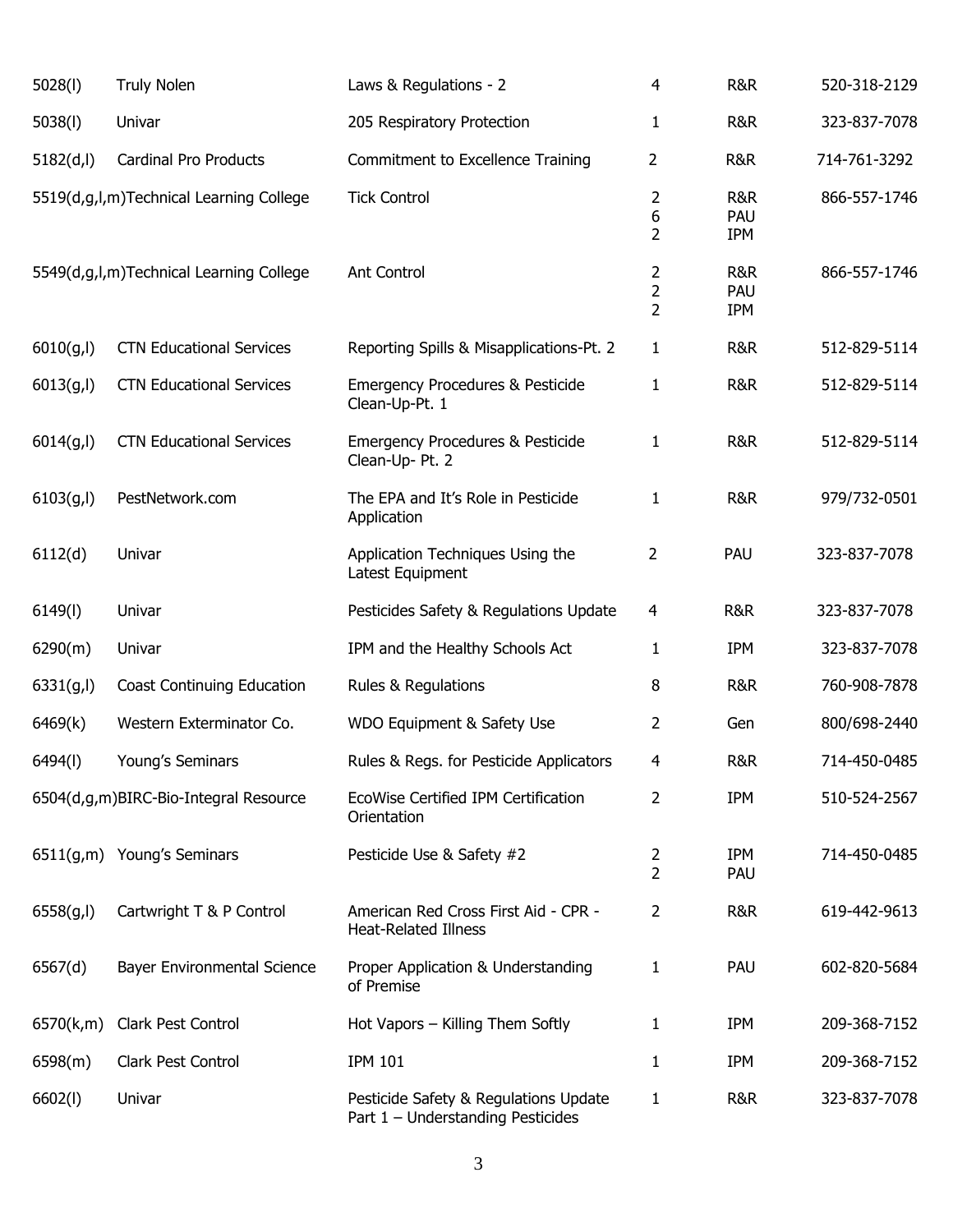| 6603(1)    | Univar                            | Pesticide Safety & Regulations Update<br>Part 2 - Worker Safety Regulations | $\mathbf{1}$        | R&R               | 323-837-7078 |
|------------|-----------------------------------|-----------------------------------------------------------------------------|---------------------|-------------------|--------------|
| 6604(l)    | Univar                            | Pesticide Safety & Regulations Update<br>Part 3 - Accidents Will Happen     | $\mathbf{1}$        | R&R               | 323-837-7078 |
| 6627(l)    | <b>SCC/Cardinal Pro Products</b>  | Ask the Ag Man Three                                                        | 3                   | <b>R&amp;R</b>    | 717/761-3292 |
| 6673(g, I) | <b>Coast Continuing Education</b> | Rules & Regulations for Registered<br>Applicators                           | 4                   | R&R               | 760-908-7878 |
| 6677(l)    | <b>Bell Laboratories</b>          | Regulatory Update for Rodent Control                                        | $\mathbf{1}$        | <b>R&amp;R</b>    | 925-628-8404 |
| 6684(g,m)  | <b>Coast Continuing Education</b> | Pesticide Use & Safety for Registered<br>Applicators                        | $\overline{2}$<br>6 | <b>IPM</b><br>PAU | 760-908-7878 |
| 6693(l)    | Univar                            | <b>Respirator Training</b>                                                  | 1                   | <b>R&amp;R</b>    | 323-837-7078 |
| 6719(l)    | <b>Ecolab Pest Elimination</b>    | Pesticide Safety Training                                                   | 4                   | <b>R&amp;R</b>    | 916/638-0121 |
| 6723(l)    | Ensystex II                       | Self-Contrained Breathing Apparatus<br><b>Respiratory Training</b>          | 1                   | R&R               | 858/248-2063 |
| 6781(m)    | <b>Crane Pest Control</b>         | IPM & the Green Movement                                                    | 1                   | IPM               | 415-922-1666 |
| 6810(m)    | Univar                            | Green Pest Management                                                       | 1                   | IPM               | 323-837-7078 |
| 6914(l)    | Ensystex                          | Annual Pesticide & Worker Safety Training                                   | 3                   | R&R               | 858/248-2063 |
| 6933(d)    | <b>AIPT</b>                       | <b>Applicator Training</b>                                                  | 6                   | PAU               | 661-325-2687 |
| 6934(l)    | <b>AIPT</b>                       | Applicator Rules & Regulations                                              | 4                   | R&R               | 661-325-2687 |
| 6935(l)    | <b>AIPT</b>                       | Rules and Regulations                                                       | 8                   | <b>R&amp;R</b>    | 661-325-2687 |
| 6936(g,l)  | Cartwright T & P Control          | Sections 8506, 8507, 8507.1, 1983 &<br><b>Related Sections</b>              | 6 to 10             | <b>R&amp;R</b>    | 619-442-9613 |
| 7033(g)    | A-B Courses                       | Pesticide Application - Part 1 Formulations 2<br>Use                        |                     | PAU               | 800-509-0909 |
| 7034(g)    | A-B Courses                       | Pesticide Application - Part 2 Equipment<br>Use & Safety                    | 6                   | PAU               | 800-509-0909 |
| 7041(l)    | <b>SCC/Cardinal Pro Products</b>  | Hazmat Employee Training                                                    | 3                   | R&R               | 714-761-3292 |
| 7053(l)    | Univar                            | Complying with Headquarters & Field<br><b>Application Inspections</b>       | 1                   | R&R               | 323-837-7078 |
| 7099(l)    | Univar                            | Laws & Regulations Review                                                   | 2                   | R&R               | 323-837-7078 |
| 7152(m)    | <b>Truly Nolen</b>                | Basics to Integrated Pest Management                                        | 2                   | <b>IPM</b>        | 520-318-2129 |
| 7166(d)    | Univar                            | Pesticides: Application & Safe Use for Pest 4<br>Control Technology         |                     | PAU               | 323-837-7078 |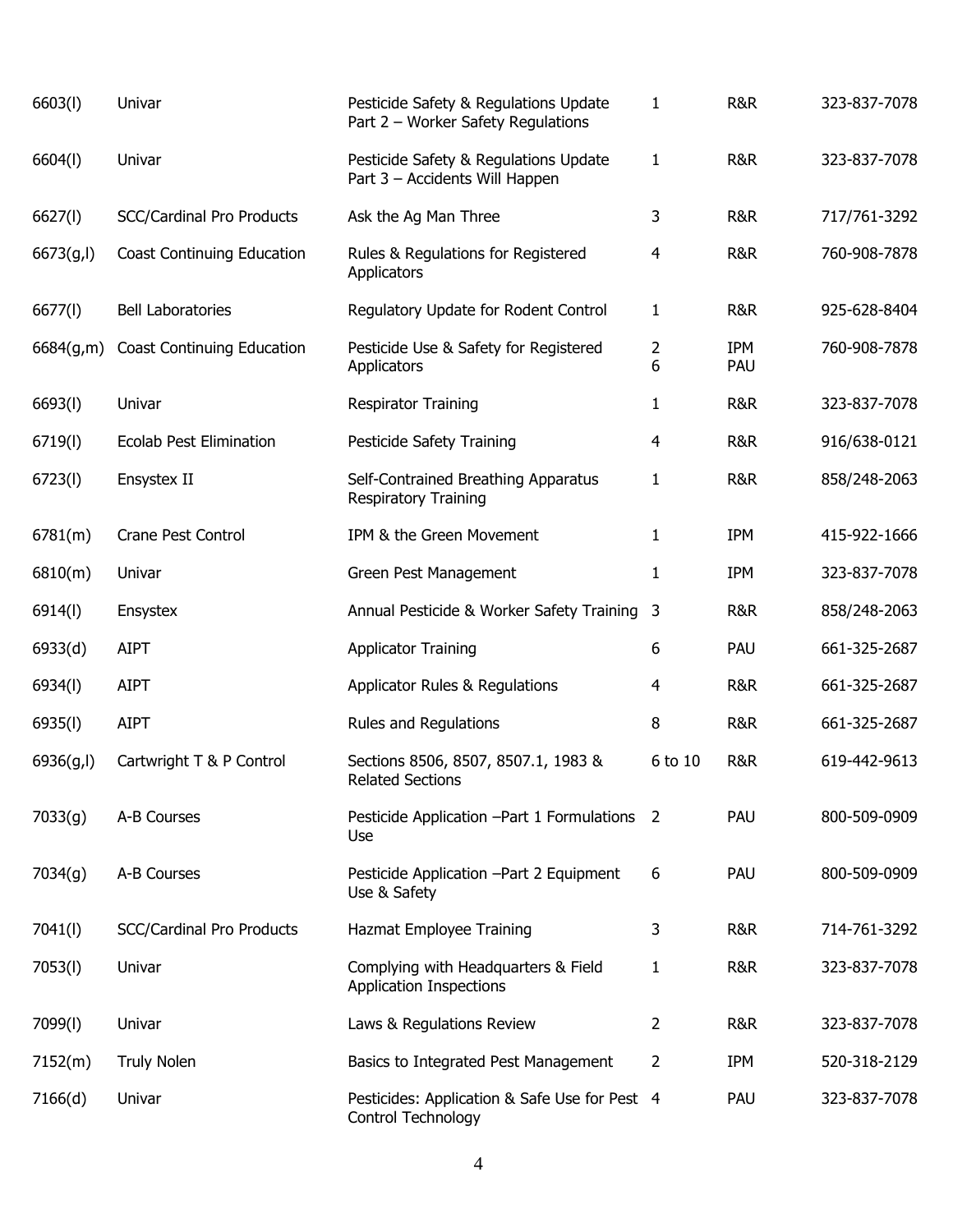| 7167(k)   | Clark Pest Control of Stockton   | <b>Integrated Pest Management</b><br>Modules 1 & 2                         | $\overline{2}$ | IPM        | 209/368-4152 |
|-----------|----------------------------------|----------------------------------------------------------------------------|----------------|------------|--------------|
| 7171(m)   | Cartwright T & P Control         | <b>IPM 2000</b>                                                            | 2.5            | IPM        | 619-442-9613 |
| 7172(m)   | Cartwright T & P Control         | Towards 2000 Baiting in the Next<br>Millennium                             | 2.5            | IPM        | 619-442-9613 |
| 7214(k/m) | Clark Pest Control               | IPM - Module 3                                                             | 1              | <b>IPM</b> | 209-368-7152 |
| 7255(m)   | <b>PCOC</b>                      | Pesticide Selection                                                        | 1              | <b>IPM</b> | 916-372-4363 |
| 7256(m)   | <b>PCOC</b>                      | Inspection for IPM                                                         | 1              | <b>IPM</b> | 916-372-4363 |
| 7257(d)   | <b>PCOC</b>                      | <b>Application Techniques</b>                                              | 1              | PAU        | 916-372-4363 |
| 7258(m)   | <b>PCOC</b>                      | Non-Chemical Techniques                                                    | 1              | <b>IPM</b> | 916-372-4363 |
| 7262(m)   | Lloyd Pest Control               | The Basics of IPM                                                          | 2              | IPM        | 619-668-1888 |
| 7301(m)   | Terminix                         | IPM for Ant Control                                                        | 2              | IPM        | 619/250-9966 |
| 7315(m)   | <b>AIPT</b>                      | I.P.M.                                                                     | 2              | IPM        | 661-325-2687 |
| 7330(g,m) | A-B Courses                      | <b>Integrated Pest Management</b>                                          | 2              | IPM        | 800-509-0909 |
| 7348(I)   | Ace Professional T&P Control     | SPCA/Rules and Regulations                                                 | 8              | R&R        | 714-224-2275 |
| 7349(c)   | Ace Professional T&P Control     | <b>Business Ethics</b>                                                     | 4              | Gen        | 714-224-2275 |
| 7350(m)   | Ace Professional T&P Control     | IPM - The Old New Way                                                      | 2              | <b>IPM</b> | 714-224-2275 |
| 7351(l)   | Ace Professional T&P Control     | Applicators R&R                                                            | 4              | R&R        | 714-224-2275 |
| 7352(d)   | Ace Professional T&P Control     | Registered Applicators-Chemicals,<br>Chemical Safety, Labels & Application | 8              | PAU        | 714-224-2275 |
| 7400(d)   | <b>Target Specialty Products</b> | Calibration 101                                                            | 1              | PAU        | 800-352-3870 |
| 7476(k)   | Clark Pest Control               | Subterranean Termite Research, Part 3                                      | 1              | PAU        | 209-368-7152 |
| 7535(l)   | Clark Pest Control               | Reporting and Disclosure of Pesticide Use, 1<br>Section 1                  |                | R&R        | 209-368-7152 |
| 7536(g)   | Univar                           | PestWeb #208 - Hazard Communication -<br>The MSDS & Label                  | -1             | R&R        | 512-721-3945 |
| 7552(k)   | Clark Pest Control               | Reporting and Disclosure of Pesticides<br>Section 2                        | 1              | R&R        | 209-368-7152 |
| 7558(l)   | A-B Courses                      | Rules & Regulations, Part 3                                                | 4              | R&R        | 800-509-0909 |
| 7568(k)   | Clark Pest Control               | <b>Using Pesticides Safely</b>                                             | 1              | PAU        | 209-368-7152 |
| 7612(l)   | Crane Pest Control               | Portable Ladder Safety                                                     | 1.5            | R&R        | 415-922-1666 |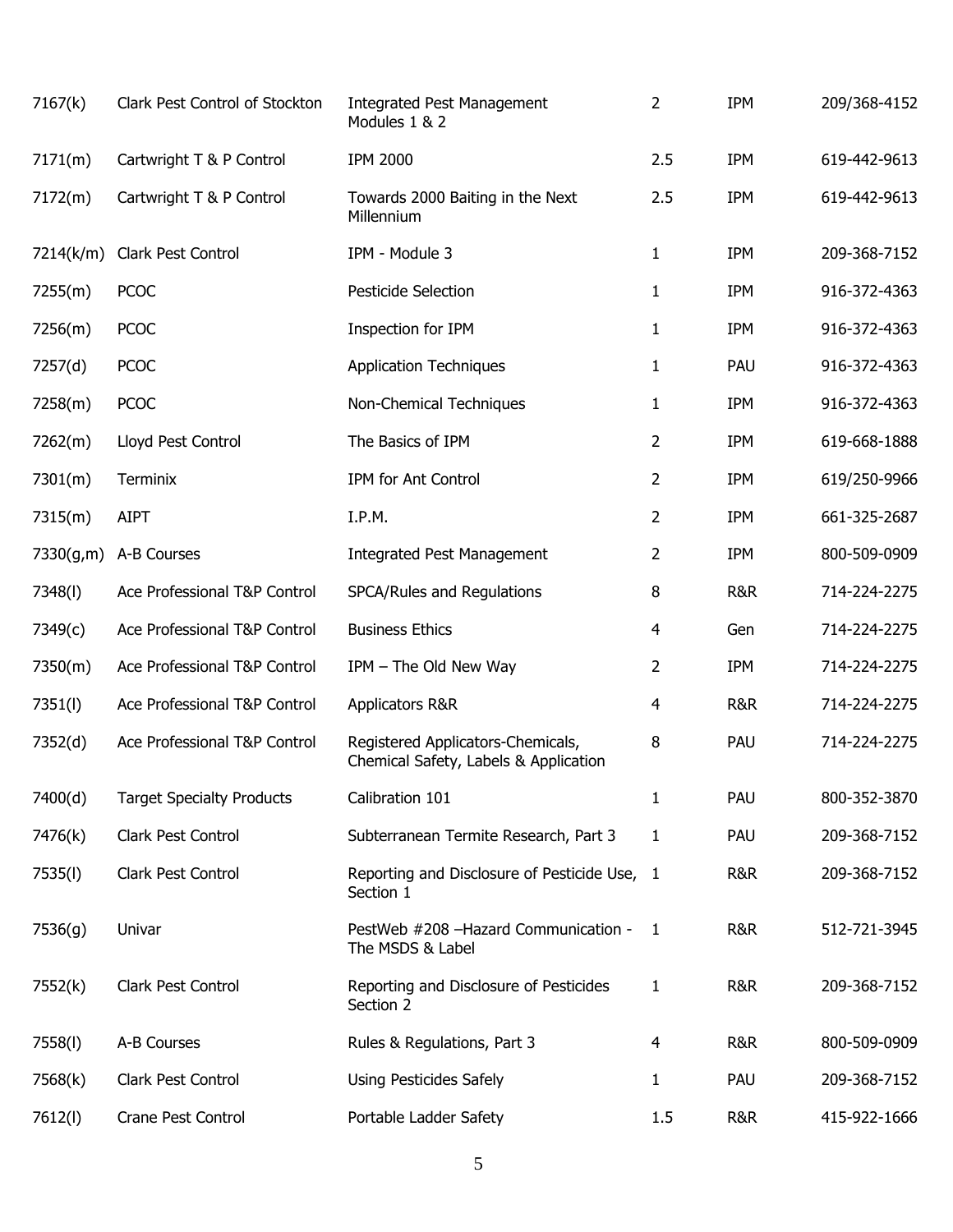| 7686(I)      | <b>Bell Laboratories</b>     | Regulatory Update for Rodent Control                              | 2                   | <b>R&amp;R</b>        | 213-220-1394 |
|--------------|------------------------------|-------------------------------------------------------------------|---------------------|-----------------------|--------------|
| 7693(l)      | Clark Pest Control           | Safe Use & Calibration of Pesticides                              | 1                   | <b>R&amp;R</b>        | 209-368-7152 |
| 7694(I)      | Clark Pest Control           | Safety-Pesticides-MSDS-Labels                                     | 1                   | <b>R&amp;R</b>        | 209-368-7152 |
| 7712(g,l)    | Young's Seminars             | Pesticide Laws & Regulations                                      | 8                   | <b>R&amp;R</b>        | 714-329-4509 |
| 7824(d)      | UC Statewide IPM Program     | Pesticide Application Equipment &<br>Calibration                  | 1.5                 | PAU                   | 530-750-1237 |
| 7825(m)      | UC Statewide IPM Program     | IPM - A Solution for Reducing Pesticides/<br>Pesticide Properties | 1                   | <b>IPM</b>            | 530-750-1237 |
| 7835(d)      | <b>Central Life Sciences</b> | Fleas                                                             | 1                   | PAU                   | 925-239-3131 |
| 7858(l)      | Lloyd Pest Control           | Ladder Safety                                                     | 1                   | R&R                   | 619/668-1947 |
| 7930(l)      | Helena Chemical Co.          | Respiratory Safety Training                                       | 1                   | <b>R&amp;R</b>        | 916/293-1089 |
| 7945(I)      | Helena Chemical Co.          | <b>Hazard Communication Training</b>                              | 2                   | <b>R&amp;R</b>        | 916/293-1089 |
| 7977(l)      | Univar                       | Annual Pesticide Safety Training Module #1 2                      |                     | R&R                   | 323-837-7078 |
| 8023(l,m)    | Ecolab                       | Annual Safety & IPM Review                                        | 4<br>$\overline{2}$ | R&R<br>IPM            | 951-232-3290 |
| 8051(1)      | Syngenta                     | Pyrethroid Label Changes                                          | 1                   | <b>R&amp;R</b>        | 909-353-5907 |
| 8059(m)      | <b>Bayer CropScience</b>     | Green Pest Management                                             | 1                   | <b>IPM</b>            | 602-820-5684 |
| 8070(m)      | <b>Bell Laboratories</b>     | IPM for Rodent Control                                            | 1                   | <b>IPM</b>            | 925-628-8404 |
| $8083$ (l,m) | <b>Truly Nolen</b>           | <b>AIB/HACCP Training</b>                                         | 4<br>$\overline{2}$ | <b>R&amp;R</b><br>IPM | 480-308-0974 |
| 8133(l)      | Univar                       | Hazcomm (GHS) Update                                              | 1                   | <b>R&amp;R</b>        | 323-837-7078 |
| 8142(g,m)    | PestEd.Com                   | IPM and Safety                                                    | 2                   | <b>IPM</b>            | 845-481-4048 |
| 8143(d,g)    | PestEd.Com                   | Structural Invaders and Control                                   | 2                   | PAU                   | 845-481-4048 |
| 8144(d,g)    | PestEd.Com                   | WDO Borates and Baiting                                           | 2                   | PAU                   | 845-481-404  |
| 8145(d,g)    | PestEd.Com                   | WDO and Label Review                                              | 4                   | PAU                   | 845-481-4048 |
| 8146(d,g)    | PestEd.Com                   | <b>Structural Pests and Pesticides</b>                            | 4                   | PAU                   | 845-481-4048 |
| 8178(g, I)   | PestEd.Com                   | Rules and Regulations #2                                          | 2                   | R&R                   | 845-481-4048 |
| 8183(g, I)   | PestEd.Com                   | Rules and Regulations                                             | 2                   | R&R                   | 845-481-4048 |
| 8184(g, I)   | PestEd.Com                   | 4 Hour Rules and Regulations                                      | 4                   | R&R                   | 845-481-4048 |
| 8216(d,g)    | PestEd.Com                   | 2 Credit General                                                  | $\overline{2}$      | Gen                   | 845-481-4048 |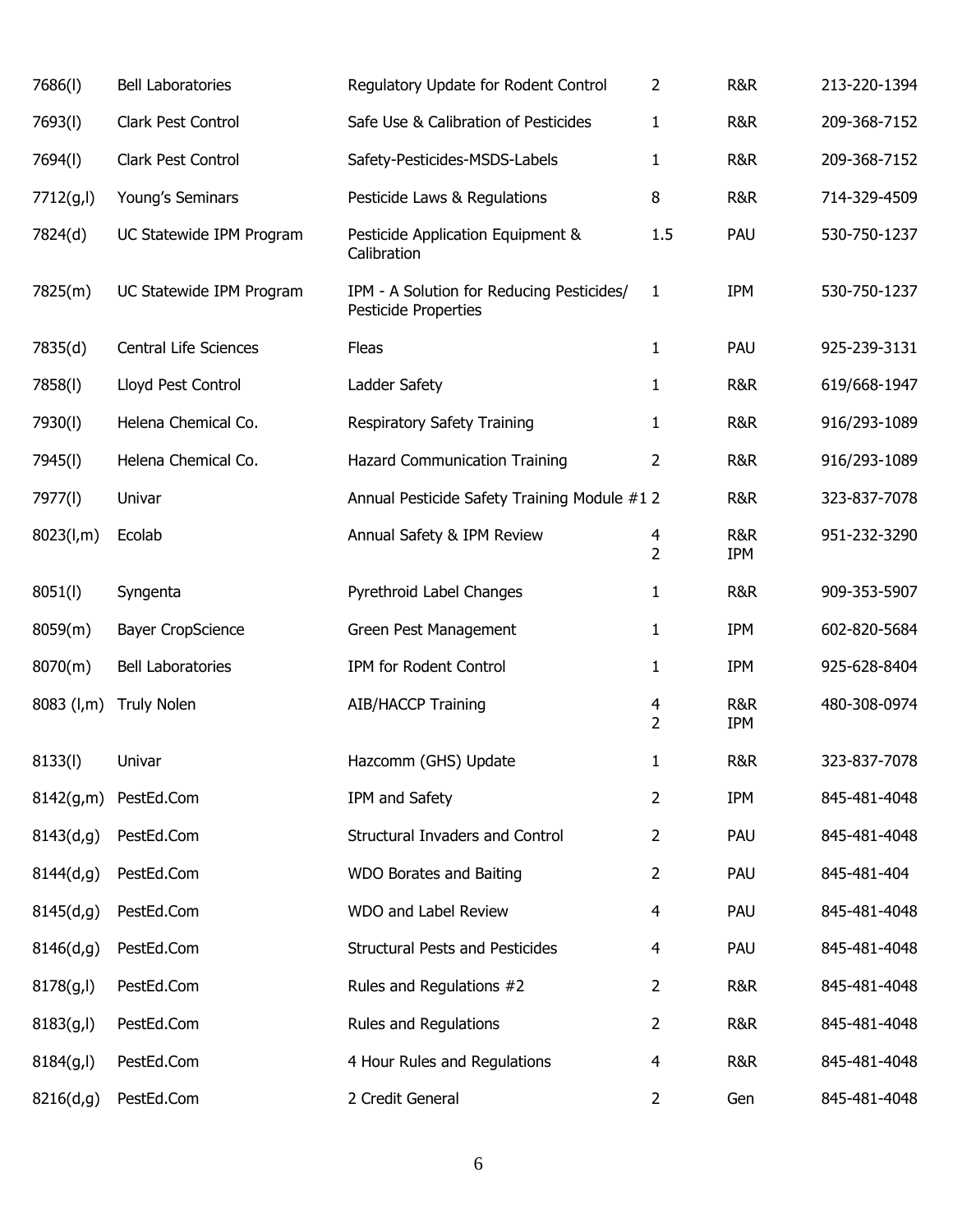| 8217(d,g) | PestEd.Com                       | 4 Hour General Structural                                                                 | $\overline{4}$      | Gen                          | 845-481-4048   |
|-----------|----------------------------------|-------------------------------------------------------------------------------------------|---------------------|------------------------------|----------------|
| 8218(d,g) | PestEd.Com                       | 2 Credit General #2                                                                       | $\overline{2}$      | Gen                          | 845-481-4048   |
| 8263(l)   | Univar                           | Annual Pesticide Training Module #2                                                       | 3                   | R&R                          | 323-837-707866 |
| 8267(l)   | <b>Bayer CropScience</b>         | PMP Update on Pollinator Health                                                           | $\mathbf{1}$        | R&R                          | 760-448-5335   |
| 8305(l)   | <b>BASF</b>                      | Understanding & Communicating Pesticide 1<br><b>Toxicity</b>                              |                     | R&R                          | 562-249-4682   |
| 8311(l)   | Dewey Pest Control               | Rules & Regulations Update & Review                                                       | $\overline{2}$      | R&R                          | 626-568-9248   |
| 8312(l)   | Dewey Pest Control               | Proper Inspection for Termites and Rules<br>& Regulations                                 | 1.5                 | R&R                          | 626-568-9248   |
| 8351(l,m) |                                  | Center for Environmental Health Providing IPM in Schools and Child Care<br>Settings       | $\overline{2}$      | <b>IPM</b>                   | 510/643-3023   |
| 8352(m)   | Agri-Turf Distributing           | Birds of Prey, the Vital Role they play in                                                | $\mathbf{1}$        | <b>IPM</b>                   | 831/345-5899   |
| 8353(m)   | Agri-Turf Distributing           | IPM In and Around Buildings                                                               | 2                   | <b>IPM</b>                   | 831/345-5899   |
| 8354(m)   | <b>Purdue University</b>         | Introduction to Urban and Industrial IPM                                                  | 17                  | <b>IPM</b>                   | 765/494-2975   |
| 8356(m)   | <b>Purdue University</b>         | IPM in Public Buildings & Landscapes                                                      | 10                  | <b>IPM</b>                   | 765/494-2975   |
| 8358(m)   | <b>Target Specialty Products</b> | Bed Bugs: IPM Update                                                                      | 2                   | <b>IPM</b>                   | 800/352-3870   |
| 8365(m)   | <b>Target Specialty Products</b> | IPM for Better Pest Management                                                            | 2                   | <b>IPM</b>                   | 800/352-3870   |
| 8367(m)   | Pestec                           | IPM pest Detection & Monitoring; IPM<br>Non-chemical Control                              | 2                   | <b>IPM</b>                   | 415/572-0627   |
| 8372(l)   | Syngenta                         | Plight of the Bees                                                                        | 1                   | <b>R&amp;R</b>               | 909-353-5907   |
| 8375(l)   | Helena Chemical                  | Prevention and Controlling Pesticide Spills                                               | $\mathbf{1}$        | R&R                          | 916/293-1089   |
| 8379(m)   | Geotech Supply                   | The Origin and Practical Use of IPM                                                       | 1                   | <b>IPM</b>                   | 916/949-7092   |
| 8381(m)   | <b>Termite Terry</b>             | Rodent Control Methods                                                                    | 1                   | <b>IPM</b>                   | 949-631-7348   |
| 8391(l)   | <b>CTN Educational Services</b>  | Revisions to Environmental Hazard &<br>General Labeling for Pyrethroid Non-Ag<br>Products | 1                   | R&R                          | 512/829-5114   |
| 8392(m)   | <b>CTN Educational Services</b>  | IPM                                                                                       | $\mathbf{1}$        | <b>IPM</b>                   | 512/829-5114   |
| 8394(l,m) | Univar                           | Last Chance Seminar - "Laws & IPM"                                                        | 2<br>$\overline{2}$ | <b>IPM</b><br><b>R&amp;R</b> | 323-837-7078   |
| 8395(l)   | Univar                           | Last Chance Seminar - "Rules & Regs"                                                      | 4                   | R&R                          | 323-837-7078   |
| 8410(m)   | Agri-Turf Distributing           | Ant Control Using IPM                                                                     | 1                   | <b>IPM</b>                   | 714-235-9591   |
| 8411(m)   | Agri-Turf Distributing           | Rodent Control Using IPM                                                                  | $\mathbf{1}$        | <b>IPM</b>                   | 714-235-9591   |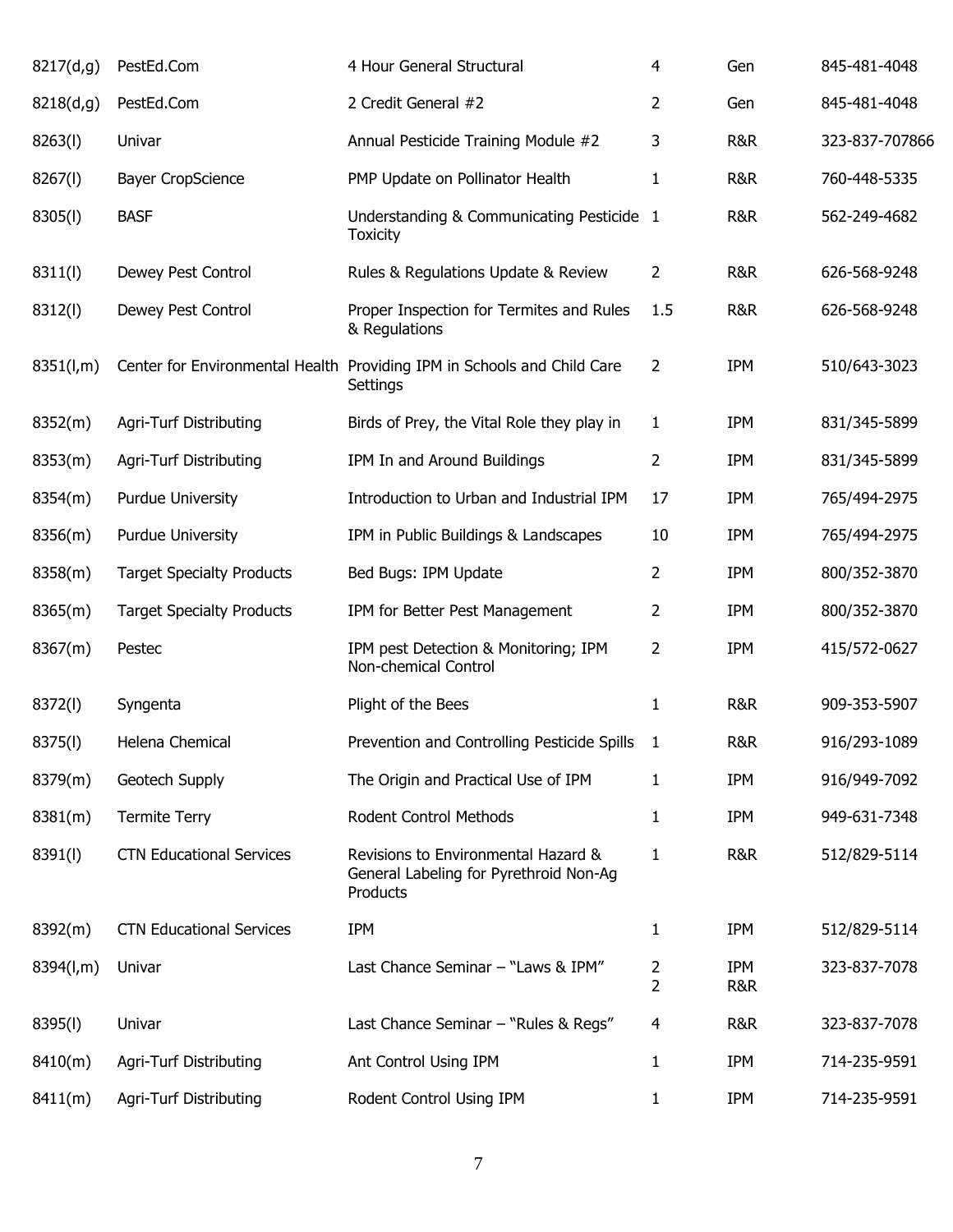| 8418(l)   | <b>Bayer CropScience</b>         | Pesticides & Water Quality in California                            | 1                 | R&R            | 602-820-5684 |
|-----------|----------------------------------|---------------------------------------------------------------------|-------------------|----------------|--------------|
| 8440(d)   | <b>B&amp;G Equipment</b>         | <b>Application Economics</b>                                        | 1                 | PAU            | 714-319-4422 |
| 8449(I)   | <b>Termite Terry</b>             | Pesticide Toxicity and Labels                                       | 1                 | R&R            | 949-631-7348 |
| 8474(d,g) | Univar                           | Understanding Pesticides: How They Work 1<br>And May Affect You     |                   | PAU            | 512-721-3945 |
| 8478(I)   | <b>Target Specialty Products</b> | Worker Safety 2015                                                  | 4                 | R&R            | 800-352-3870 |
| 8479(l)   | <b>Target Specialty Products</b> | Worker Safety 2015-2                                                | 2                 | R&R            | 800-352-3870 |
| 8493(l)   | Helena Chemical                  | Respiratory Safety Training, 2014-2015                              | $\mathbf{1}$      | R&R            | 916-293-1089 |
| 8494(I)   | Helena Chemical                  | Hazard Communication Training 2014-15                               | $\overline{2}$    | R&R            | 916-239-1089 |
| 8497(l)   | Clark - Stockton                 | PPE Generally 2015                                                  | $\overline{2}$    | <b>R&amp;R</b> | 209-368-7152 |
| 8498(l)   | Clark - Stockton                 | Spill Control 2015                                                  | 1.5               | R&R            | 209-368-7152 |
| 8499(l)   | Clark - Stockton                 | Annual Employee "Right to Know" 2015                                | $\overline{2}$    | R&R            | 209-368-7152 |
| 8500(l)   | Clark - Stockton                 | Respirator Safety 2015                                              | 1                 | <b>R&amp;R</b> | 209-368-7152 |
| 8505(m)   | Helena Chemical                  | Application of IPM Principals to Ant Control 2<br>In Urban Settings |                   | <b>IPM</b>     | 760-212-6141 |
| 8513(l,m) | UC Statewide IPM Program         | Providing IPM Services in Schools and<br><b>Childcare Settings</b>  | 1<br>$\mathbf{1}$ | IPM<br>R&R     | 530-750-1237 |
| 8514(l)   | Borite Termite & Pest            | B & P Code Sections 8500-8505.16                                    | 1                 | R&R            | 818-426-1653 |
| 8515(l)   | Borite Termite & Pest            | B & P Code Sections 8516-8519.5                                     | 1                 | R&R            | 818-426-1653 |
| 8516(l)   | Borite Termite & Pest            | B & P Code Sections 8520-8536                                       | 1                 | <b>R&amp;R</b> | 818-426-1653 |
| 8517(l)   | Borite Termite & Pest            | B & P Code Sections 8538, 8550-8557                                 | 1                 | R&R            | 818-426-1653 |
| 8518(l)   | Borite Termite & Pest            | B & P Code Sections 8560-8572                                       | 1                 | R&R            | 818-426-1653 |
| 8519(l)   | Borite Termite & Pest            | B & P Code Sections 8590-8593.1 &<br>8610-8619                      | 1                 | R&R            | 818-426-1653 |
| 8520(l)   | Borite Termite & Pest            | B & P Code Sections 8620-8666                                       | 1                 | R&R            | 818-426-1653 |
| 8521(l)   | Borite Termite & Pest            | B& P Code Sections 8505.17-8515                                     | 1                 | R&R            | 818-426-1653 |
| 8530(m)   | Borite Termite & Pest            | <b>Integrated Pest Management Basics</b>                            | 1                 | <b>IPM</b>     | 818-426-1653 |
| 8531(m)   | Borite Termite & Pest            | Integrated Pest Management for Common 2<br>Pest                     |                   | <b>IPM</b>     | 818-426-1653 |
| 8557(l)   | Univar                           | Annual Pesticide Training Module #3                                 | 3                 | R&R            | 323-837-7078 |
| 8565(m)   | Central Life Sciences            | Use of FIFRA 25B Exempt Products in<br>an IPM Program               | 1                 | <b>IPM</b>     | 925-239-3131 |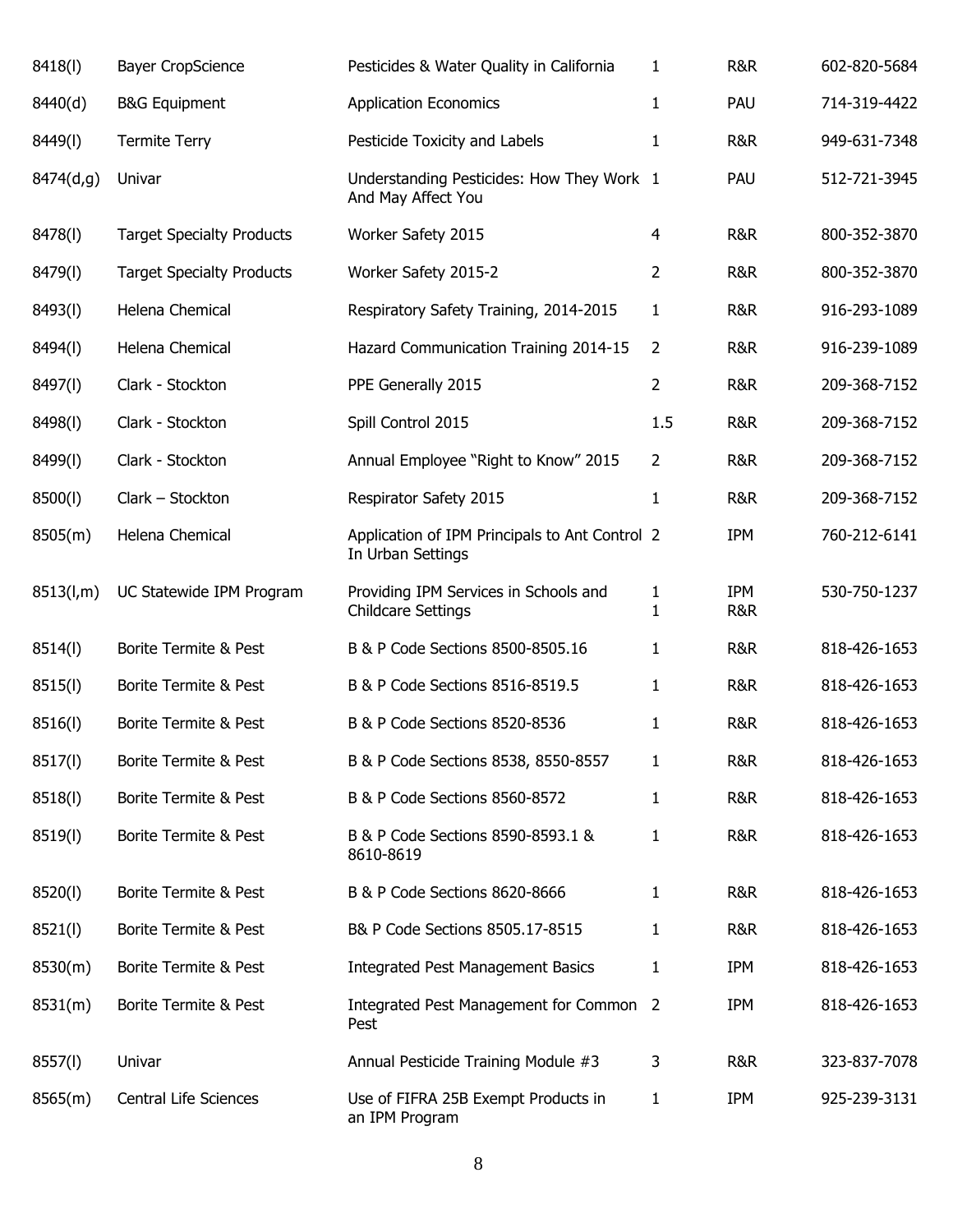| 8569(k)    | Antimite Termite & Pest          | Drive With 5                                                     | 2            | Gen            | 909-606-2301 |
|------------|----------------------------------|------------------------------------------------------------------|--------------|----------------|--------------|
| 8570(k)    | Helena Chemical                  | The Business of Real Estate Referrals and<br><b>WDO</b> services | 1            | Gen            | 760-212-6141 |
| 8576(m)    | Wilbur-Ellis Company             | How the Landscape Impacts Structural IPM 1                       |              | IPM            | 916-717-9631 |
| 8580(l)    | Dewey Pest Control               | Rules and Regulations Update 2015                                | 1            | R&R            | 626-568-9246 |
| 8585(l)    | Syngenta                         | History of Rules & Regulations in the<br>Pest Control Industry   | $1$ or $2$   | R&R            | 909-353-5907 |
| 8591(d)    | Terminix                         | <b>Terminix CORE Manual</b>                                      | 10           | PAU            | 619-520-0014 |
| 8617(l)    | Univar                           | Preparing Technicians for the Field Rep<br>Exam                  | $\mathbf{1}$ | R&R            | 323-837-7078 |
| 8622(m)    | Univar                           | Integrated Pest Management and the<br>"Green" Movement           | 1            | IPM            | 512-721-3945 |
| 8623(m)    | <b>Termite Terry</b>             | Controlling Pests Without Insecticides                           | 1            | <b>IPM</b>     | 949-631-7348 |
| 8626(l)    | <b>BASF</b>                      | How to Read Labels & SDS                                         | 1            | <b>R&amp;R</b> | 574-361-5058 |
| 8628(d)    | Rollins, Inc.                    | Five Best Practices for Controlling Bed Bugs 1                   |              | IPM            | 404-877-4607 |
| 8629(m)    | Rollins, Inc.                    | Outdoor Control of Fleas, Ticks and<br>Mosquitos                 | 1            | IPM            | 404-877-4607 |
| 8630(m)    | Rollins, Inc.                    | Understanding and Control of Silverfish<br>and Firebrats         | 1            | IPM            | 404-877-4607 |
| 8632(m)    | Rockwell Labs                    | Sanitation: Pest in Commercial Accounts                          | 1            | IPM            | 702-577-6382 |
| 8634(g,m)  | Van Hooser Enterprises           | IPM (Correspondence Course)                                      | 2            | IPM            | 707-410-7907 |
| 8635(m)    | Purdue University                | Bed Bugs IPM                                                     | 12           | <b>IPM</b>     | 765-494-1270 |
| 8636(m)    | Geotech Supply                   | IPM Flying Insect Control                                        | 1            | IPM            | 916-224-6214 |
| 8649(m)    | Geotech Supply                   | IPM and The Green Trend                                          | 1            | IPM            | 916-224-6614 |
| 8665(m)    | <b>Target Specialty Products</b> | PCOC IPM Updates                                                 | 2            | IPM            | 800-352-3870 |
| 8666(1)    | <b>Target Specialty Products</b> | <b>Respirator Training</b>                                       | 1            | R&R            | 800-352-3870 |
| 8668(l)    | <b>Target Specialty Products</b> | Respirator and Worker Safety Training                            | 2            | R&R            | 800-352-3870 |
| 8670(l)    | <b>Target Specialty Products</b> | Dealing with Spills                                              | 1            | R&R            | 800-352-3870 |
| 8681(m)    | Syngenta                         | IPM: What It Means and How It's Done                             | 1 or 2       | IPM            | 909-353-5907 |
| 8686(d, I) | Western Exterminator             | Annual Applicator Training                                       | 4<br>8       | R&R<br>PAU     | 800-698-2440 |
| 8687(m)    | J.T. Eaton                       | IPM and Rodent Control                                           | 1            | IPM            | 330-840-8606 |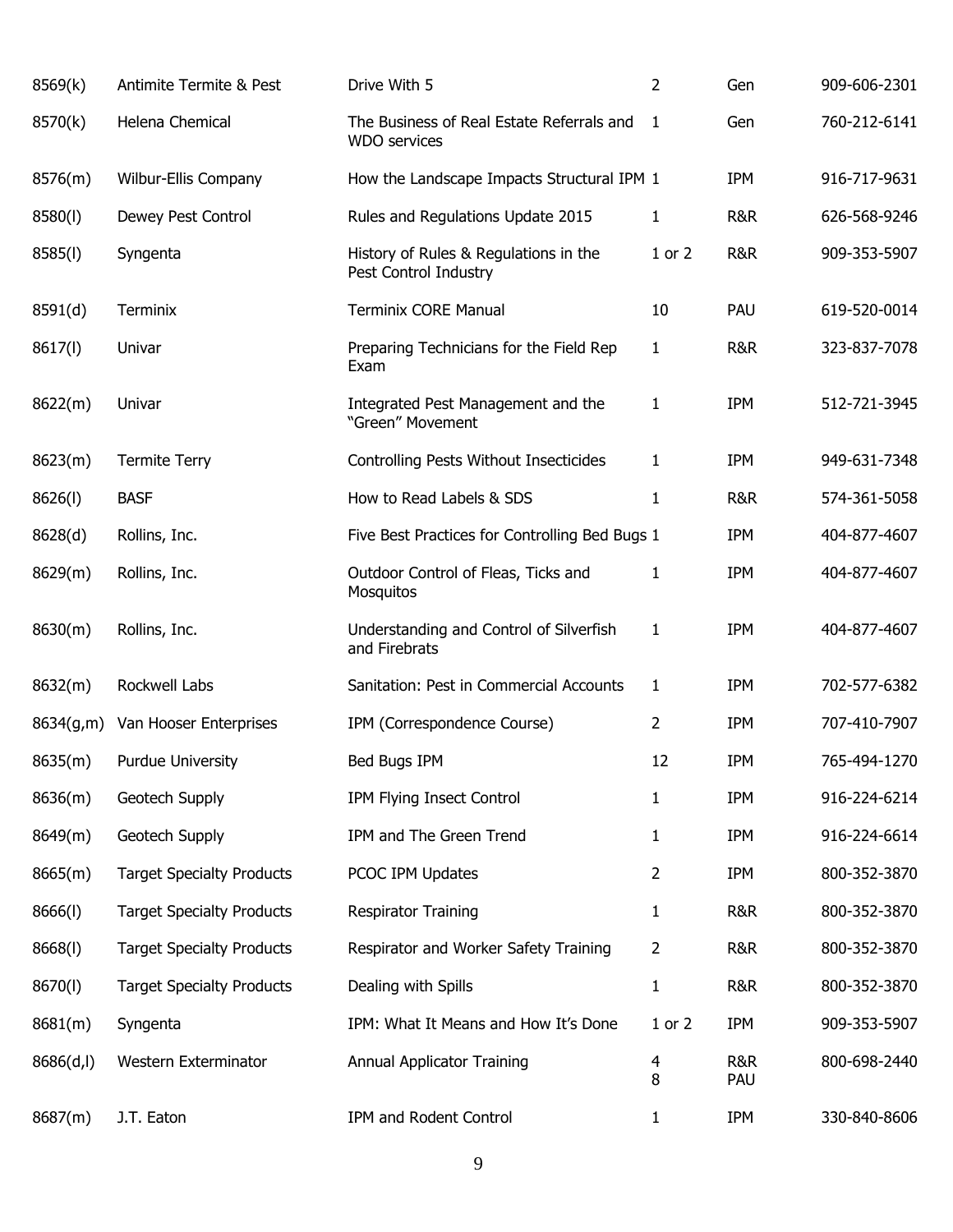| 8697(m) | Orkin Pest Control               | Structural Integrated Pest Management                                   | 1 | <b>IPM</b> | 951-278-6202 |
|---------|----------------------------------|-------------------------------------------------------------------------|---|------------|--------------|
| 8701(m) | <b>Agri-Turf Distributing</b>    | Sanitation Pests in Commercial Accounts                                 | 1 | <b>IPM</b> | 831-345-5899 |
| 8703(d) | Bell Labs                        | Rodenticide Application & Usage                                         | 1 | PAU        | 574-361-5058 |
| 8707(m) | Univar                           | Pesticides - Protecting the Environment                                 | 1 | <b>IPM</b> | 512-721-3945 |
| 8708(l) | Dewey                            | Rules and Regulations 2015                                              | 1 | R&R        | 626-568-9248 |
| 8709(l) | J.T. Eaton                       | Rodent IPM and Regulations                                              | 1 | R&R        | 330-840-8606 |
| 8711(M) | Rollins, Inc.                    | The Environment and Pest Control                                        | 1 | <b>IPM</b> | 404-877-4607 |
| 8712(m) | Geotech Supply                   | The Origin and Practical Use of IPM                                     | 1 | <b>IPM</b> | 916-949-7092 |
| 8713(l) | Geotech Supply                   | Heat illnesses and the New Heat Illness                                 | 1 | R&R        | 916-949-7092 |
| 8729(l) | Orkin Pest Control               | Federal Pesticide Regulation in the U.S.                                | 1 | R&R        | 951-278-6200 |
| 8732(m) | Borite Termite & Pest            | <b>Advanced IPM Treatment Procedures</b>                                | 2 | <b>IPM</b> | 818-386-0502 |
| 8740(m) | <b>Agri-Turf Distributing</b>    | Integrated Treatment Strategies for Urban 1<br>& Industrial Insect Mgmt |   | <b>IPM</b> | 831-345-5899 |
| 8742(l) | Agri-Turf Distributing           | Heat Illness Prevention Plan                                            | 1 | R&R        | 831-345-5899 |
| 8743(d) | <b>Agri-Turf Distributing</b>    | Backpack & Hand-Held Sprayer Calibration 1                              |   | PAU        | 831-345-5899 |
| 8750(m) | Green Dog Pest Service           | Utilizing K-9 Assisted Bed Bug Inspections 1<br>In Urban IPM            |   | IPM        | 951-790-2847 |
| 8779(d) | Central Life Sciences            | Rules & Regulations for Pest Management 2                               |   | R&R        | 925-239-3131 |
| 8787(I) | Univar                           | Personal Protective Equipment                                           | 1 | R&R        | 512-721-3945 |
| 8789(d) | Univar                           | Insecticide Application: Equipment &<br>Simple Calculations             | 1 | PAU        | 512-721-3945 |
| 8790(l) | <b>Control Solutions</b>         | Laws & Regulations                                                      | 2 | R&R        | 713-203-4058 |
| 8795(m) | <b>Target Specialty Products</b> | <b>IPM Tool Box</b>                                                     | 1 | <b>IPM</b> | 800-352-3870 |
| 8796(m) | <b>Target Specialty Products</b> | Principles of IPM                                                       | 1 | <b>IPM</b> | 800-352-3870 |
| 8797(l) | Advanced IPM                     | Respirator Selection and Training                                       | 2 | R&R        | 916-281-0149 |
| 8798(l) | Advanced IPM                     | Worker Safety and Pesticide Safety                                      | 3 | R&R        | 916-281-0149 |
| 8799(l) | Cardinal Pro Products            | HazMat Training                                                         | 2 | R&R        | 530-666-1020 |
| 8817(l) | Crane Pest Control               | <b>Respirator Safety Training</b>                                       | 1 | R&R        | 415-922-1666 |
| 8818(m) | <b>Bell Laboratories</b>         | Rodent Management in Food Processing<br>and Storage Facilities          | 1 | <b>IPM</b> | 925-628-8404 |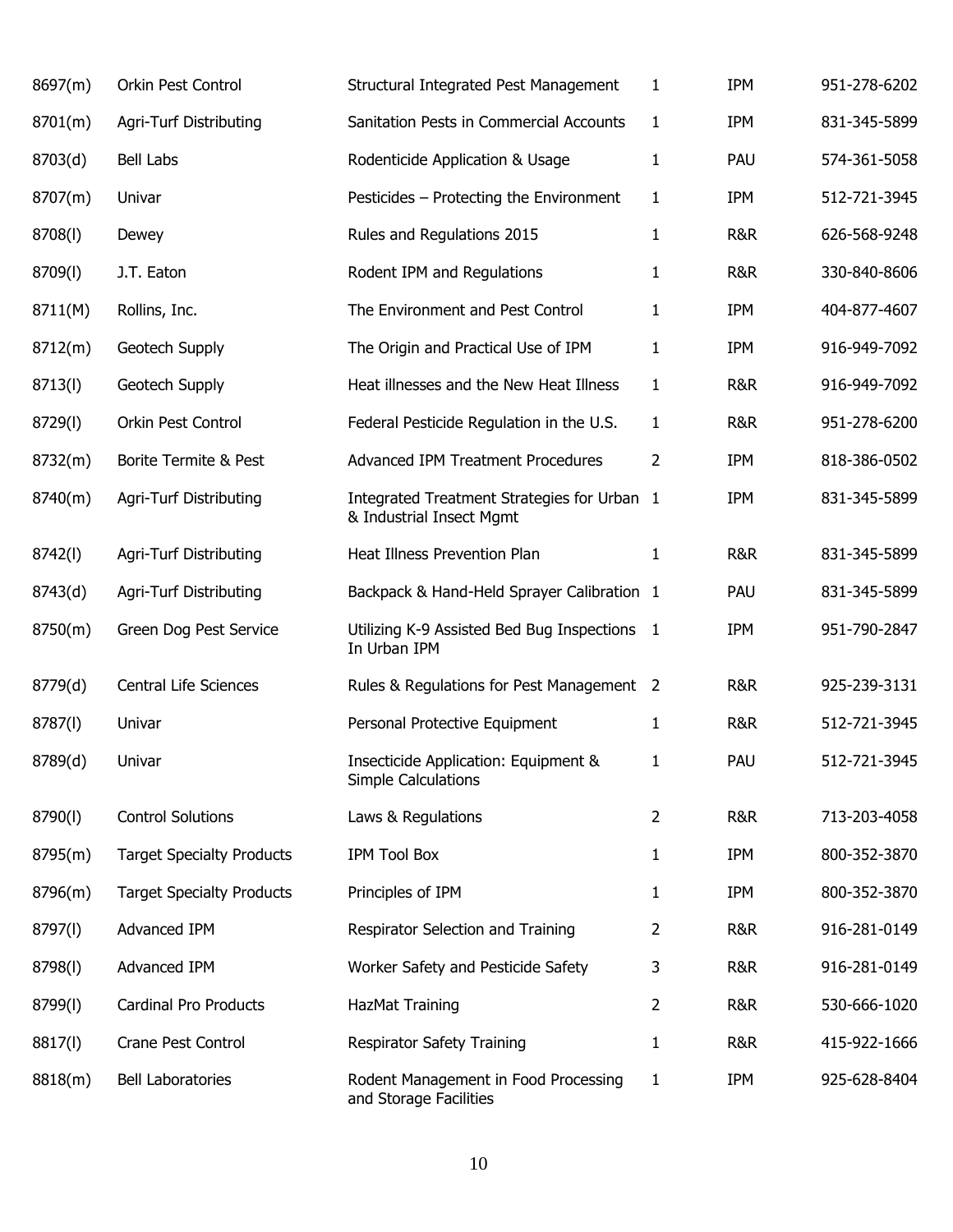| 8842(d)   | Agri-Turf Distributing           | <b>SCBA Annual Refresher Training</b>                          | 1            | PAU                          | 831-345-5899 |
|-----------|----------------------------------|----------------------------------------------------------------|--------------|------------------------------|--------------|
| 8845(d)   | Univar                           | Fogging in Food Processing & Handling<br>Establishments        | 1            | PAU                          | 323-837-7078 |
| 8846(m)   | Univar                           | Pheromones in Food Processing "Stored<br>Product Pests"        | 1            | <b>IPM</b>                   | 323-837-7078 |
| 8849(I)   | <b>Crane Pest Control</b>        | Pesticide Safety Employee Training                             | 3            | R&R                          | 415-922-1666 |
| 8852(m)   | Borite Termite & Pest            | Biorational and Organic Pest Control                           | 1            | <b>IPM</b>                   | 818-386-0502 |
| 8853(d)   | Borite Termite & Pest            | <b>Advanced Formations and Mixtures</b>                        | 1            | PAU                          | 818-386-0502 |
| 8865(l)   | Crane Pest Control               | Summary of Worker Safety/Protection<br>Regulations             | 2            | R&R                          | 415-922-1666 |
| 8871(l)   | Geotech Supply                   | Annual Pesticide Safety Training                               | 1            | R&R                          | 916-224-6214 |
| 8883(l)   | <b>Rollins</b>                   | State & Federal Regulations that Impact<br><b>Our Business</b> | $\mathbf{1}$ | R&R                          | 404-877-4607 |
| 8884(I)   | <b>Rollins</b>                   | Control of Flies Using an IPM Approach                         | 1            | <b>IPM</b>                   | 404-877-4607 |
| 8889(m)   | Clark Pest Control               | IPM Inspection Techniques and Problem<br>Solving               | 2            | <b>IPM</b>                   | 209-368-7152 |
| 8890(m)   | Western Exterminator             | Why Is My Cereal Moving?                                       | 2            | <b>IPM</b>                   | 800-488-9495 |
| 8893(m)   | Helena Chemical                  | Utilizing IPM Principals to Control Filth Flies 1              |              | <b>IPM</b>                   | 760-212-6141 |
| 8894(m)   | Helena Chemical                  | Utilizing IPM Principals to Control Small<br>Flies and Midges  | 1            | <b>IPM</b>                   | 760-212-6141 |
| 8895(l,m) | DPR/SPCB                         | Special Considerations for Using<br>Pesticides Around Children | .50<br>.50   | <b>IPM</b><br><b>R&amp;R</b> | 916-445-2489 |
| 8907(m)   | <b>PCOC</b>                      | IPM for Schools and Day-Care Facilities                        | 1            | <b>IPM</b>                   | 404-915-5537 |
| 8908(m)   | Orkin                            | IPM for Schools and Day-Care Facilities                        | 1            | <b>IPM</b>                   | 404-915-5537 |
| 8910(d)   | Univar                           | Zika Presentation                                              | 1            | PAU                          | 323-837-7078 |
| 8913(d)   | <b>Target Specialty Products</b> | <b>B &amp; G Maintenance</b>                                   | 2            | PAU                          | 800-352-3870 |
| 8914(l)   | <b>Target Specialty Products</b> | Spill Contingency Program                                      | 1            | <b>R&amp;R</b>               | 800-352-3870 |
| 8916(l)   | <b>Target Specialty Products</b> | <b>EPA Updates</b>                                             | 1            | R&R                          | 800-352-3870 |
| 8918(d)   | <b>Target Specialty Products</b> | Sprayer Maintenance                                            | 2            | PAU                          | 800-352-3870 |
| 8927(m)   | Borite Termite & Pest            | Advanced Rodent Control as part of an<br>IPM Plan              | 2            | <b>IPM</b>                   | 818-386-0502 |
| 8934(m)   | <b>Control Solutions</b>         | Insect Resistance and Best Management<br>Practices             | 1            | <b>IPM</b>                   | 713-203-4058 |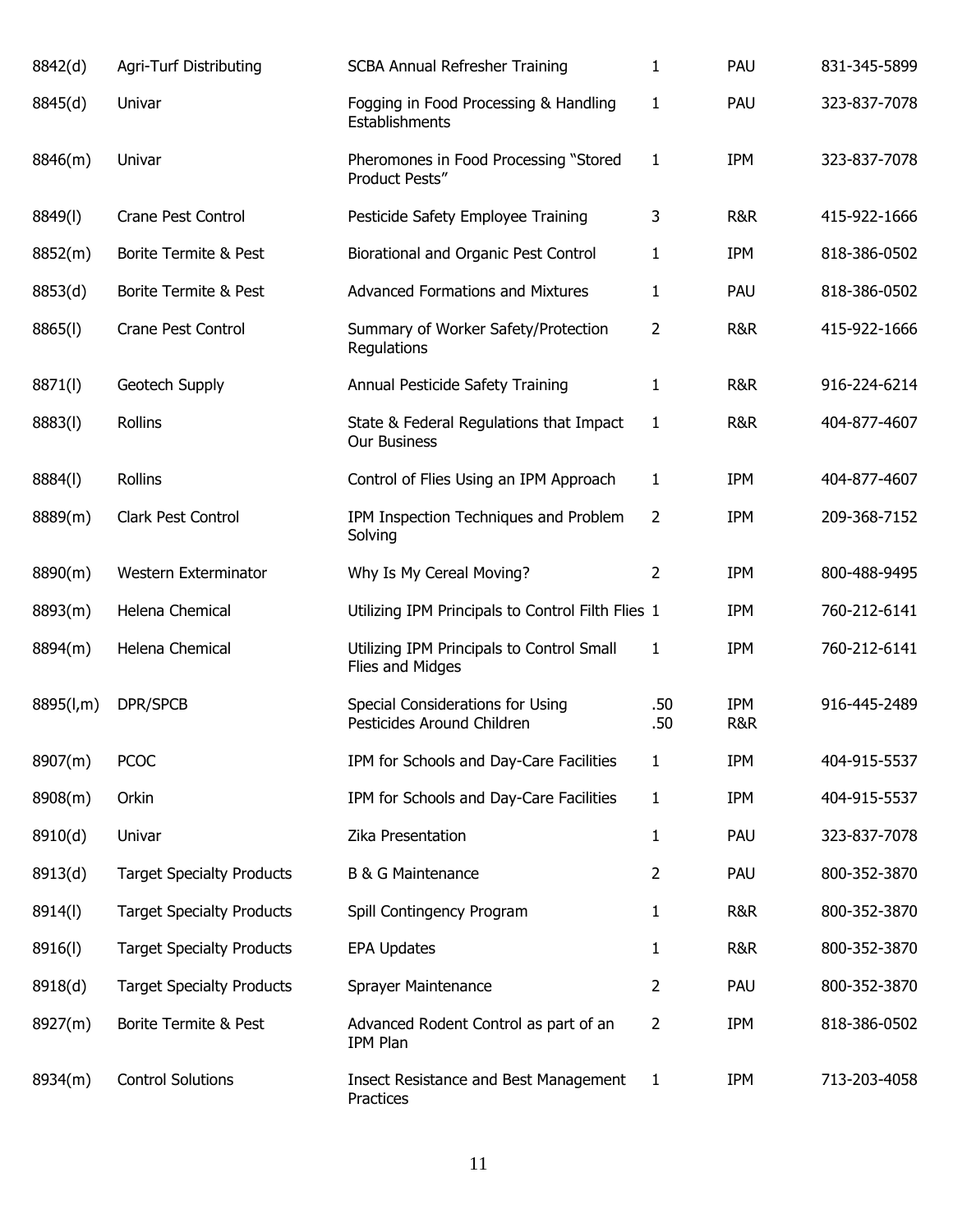| 8941(d)            | <b>Target Specialty Products</b> | B&G Handheld Sprayer Basics                                                                           | 3                 | PAU                          | 800-352-3870 |
|--------------------|----------------------------------|-------------------------------------------------------------------------------------------------------|-------------------|------------------------------|--------------|
| 8942(d)            | <b>Target Specialty Products</b> | Birchmeier Rebuild                                                                                    | 2                 | PAU                          | 800-352-3870 |
| 8943(l)            | <b>Target Specialty Products</b> | Safety Updates-2                                                                                      | 2                 | <b>R&amp;R</b>               | 800-352-3870 |
| 8944(I)            | <b>Target Specialty Products</b> | Safety Updates-3                                                                                      | 3                 | <b>R&amp;R</b>               | 800-352-3870 |
| 8945(m)            | <b>Target Specialty Products</b> | IPM in Sensitive Settings                                                                             | 2                 | <b>IPM</b>                   | 800-352-3870 |
| 8950(m)            | PCOC Big Valley                  | Historical Review of Termite Monitoring<br>Techniques & Devices                                       | 1                 | <b>IPM</b>                   | 916-997-6045 |
| 8958(m)            | <b>Target Specialty Products</b> | <b>HSA-IPM Training</b>                                                                               | 1                 | <b>IPM</b>                   | 800-352-3870 |
| 8966(I)            | <b>Target Specialty Products</b> | Jeopardy - Rules                                                                                      | 1                 | <b>R&amp;R</b>               | 800-352-3870 |
| 8967(m)            | Borite Termite & Pest            | Ants as Part of an Advanced IPM Program                                                               | $\mathbf{1}$      | <b>IPM</b>                   | 818-386-0502 |
| 8969(l,m)          | Agri-Turf Distributing           | Healthy Schools Act Requirements for<br>Schools & Child Care Centers, School<br>Site Employees & PMPs | 1<br>$\mathbf{1}$ | <b>R&amp;R</b><br><b>IPM</b> | 831-345-5899 |
| 8970(m)            | <b>BASF</b>                      | IPM for Subterranean Termite Control                                                                  | 1                 | <b>IPM</b>                   | 574-361-5048 |
| 8975(d)            | <b>MGK</b>                       | Principles of Fogging                                                                                 | 1                 | PAU                          | 559-232-8696 |
| 8989(m)            | Ensystex                         | <b>Structure Infesting Flies</b>                                                                      | 1                 | <b>IPM</b>                   | 858-248-2063 |
| 8996(l)            | Univar                           | An In-Depth Look at Pesticide Labels & SDS 1                                                          |                   | <b>R&amp;R</b>               | 512-721-3945 |
| 9003(d,m)          | Western Exterminator             | What Can We Do About Overwintering<br>Insects                                                         | 2                 | <b>IPM</b>                   | 800-488-9495 |
| 9005(d)            | Borite Termite & Pest            | Borate Applciations as Part of an<br>Advanced IPM Plan                                                | 1                 | <b>IPM</b>                   | 818-386-0502 |
| 9006(d,m) FMC Corp |                                  | Common Insects Found in Food<br><b>Handling Facilities</b>                                            | 1                 | <b>IPM</b>                   | 714-833-1911 |
| 9017(m)            | Dewey Pest Control               | Servicing Commercial Food Plants                                                                      | 1                 | <b>IPM</b>                   | 626-568-9248 |
| 9022(d,m) Univar   |                                  | CAD 2016 - WTH                                                                                        | 1<br>2            | <b>IPM</b><br>PAU            | 949-514-4983 |
| 9023(d,m)          | Univar                           | CAD 2016 - MF                                                                                         | 1<br>2            | <b>IPM</b><br>PAU            | 949-514-4983 |
| 9026(m)            | Western Exterminator             | Spiders: Mostly Good                                                                                  | 2                 | <b>IPM</b>                   | 800-488-9495 |
| 9027(1)            | Univar                           | Fipronil - Proper Use                                                                                 | 1                 | R&R                          | 323-837-7078 |
| 9030(m)            | Agri-Turf Distributing           | Vertebrate Update                                                                                     | 1                 | <b>IPM</b>                   | 831-345-5899 |
| 9032(m)            | <b>CTN Educational Services</b>  | What Causes Bed Bug Control Failure:<br>The Resident Factor                                           | 1                 | <b>IPM</b>                   | 512-829-5114 |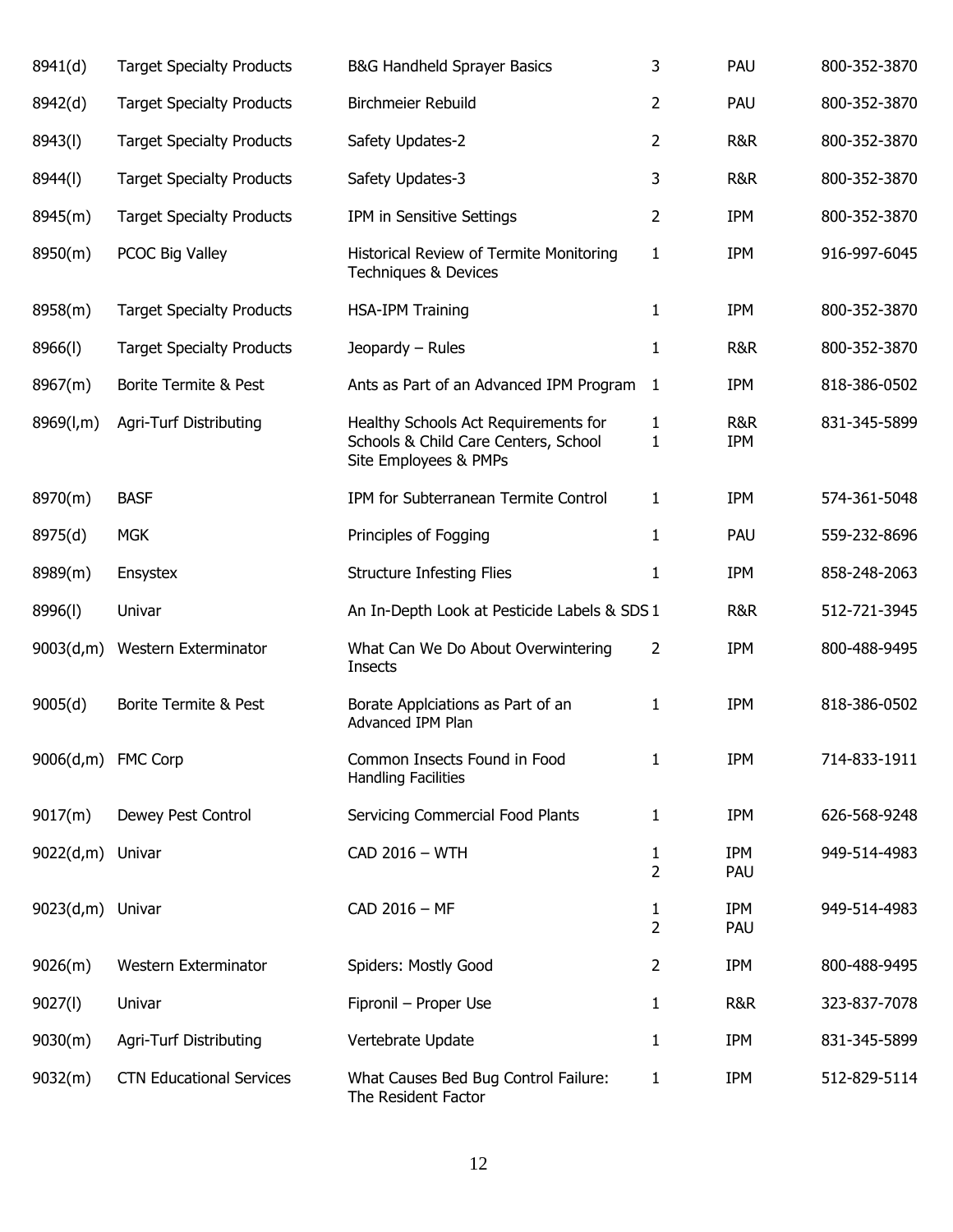| 9033(l)    | <b>CTN Educational Services</b> | The New SDS                                                                 | 1                | <b>R&amp;R</b>               | 512-829-5114 |
|------------|---------------------------------|-----------------------------------------------------------------------------|------------------|------------------------------|--------------|
| 9045(d)    | Geotech Supply                  | Applications for Health, Safety, and<br>Environment                         | 1                | PAU                          | 916-949-7090 |
| 9046(d)    | Geotech Supply                  | Rodent Control Around Structures                                            | 1                | PAU                          | 916-949-7090 |
| 9049(m)    | Borite Termite & Pest           | <b>Integrated Pest Management</b>                                           | 2                | <b>IPM</b>                   | 818-386-0502 |
| 9059(m)    | UC IPM                          | Bed Bug BMPs for Multi-Unit Housing                                         | 1                | <b>IPM</b>                   | 510-670-5624 |
| 9060(m)    | UC IPM                          | Providing IPM Services Within Multi-Unit<br><b>Housing Environments</b>     | $\mathbf{1}$     | IPM                          | 510-670-5624 |
| 9061(l,m)  | UC IPM                          | Providing IPM Services to Schools &<br><b>Child Care Centers</b>            | $.5\,$<br>$.5\,$ | <b>R&amp;R</b><br><b>IPM</b> | 510-670-5624 |
| 9062(m)    | UC IPM                          | IPM for Outdoor Cockroaches<br>in California                                | 1                | IPM                          | 510-670-5624 |
| 9063(m)    | UC IPM                          | Bait Station Systems for Use Against<br>Subterranean Termites in California | 1                | <b>IPM</b>                   | 510-670-5624 |
| 9065(m)    | Rockwell Labs                   | (ABC) Advanced Baiting Control                                              | 1                | <b>IPM</b>                   | 702-577-6382 |
| 9082(m)    | Western Exterminator            | Next Generation Pest Management:<br>The future of Pest Control              | 2                | IPM                          | 800-488-9495 |
| 9085(1)    | Borite Termite & Pest           | Structural Pest Control Act 8505.1 - 8616.6 1                               |                  | <b>R&amp;R</b>               | 818-426-1653 |
| 9086(1)    | Borite Termite & Pest           | Article 5- WDO 1992, 1993-1993.1<br>& 1996-1996.1                           | 1                | <b>R&amp;R</b>               | 818-426-1653 |
| 9087(l)    | Borite Termite & Pest           | Structural Pest Control Act Article 1:<br>8506-8519.5                       | 1                | <b>R&amp;R</b>               | 818-426-1653 |
| 9089(l)    | Clark Pest Control              | Annual Employee 'Right to Know' 2017                                        | 2                | R&R                          | 209-368-7152 |
| 9090(l)    | Clark Pest Control              | Spill Control 2017                                                          | 1.5              | <b>R&amp;R</b>               | 209-368-7152 |
| 9091(1)    | Clark Pest Control              | PPE Generally 2017                                                          | $\overline{2}$   | R&R                          | 209-368-7152 |
| 9092(k, l) | Clark Pest Control              | Respirator Safety 2017                                                      | 1                | R&R                          | 209-368-7152 |
| 9095(1)    | Borite Termite & Pest           | Business and Professions Code Section<br>8514-8519.5                        | 2                | R&R                          | 818-426-1653 |
| 9096(l)    | Borite Termite & Pest           | <b>Business and Professions Code Section</b><br>8538-8550-8557              | 1                | R&R                          | 818-426-1653 |
| 9097(l)    | Borite Termite & Pest           | Article 6: 8616.4-8619                                                      | 1                | R&R                          | 818-426-1653 |
| 9098(l)    | Advanced IPM                    | Annual Respirator Training 2017                                             | 3                | R&R                          | 916-281-0149 |
| 9099(m)    | <b>MGK</b>                      | Innovations in Bed Bug Control                                              | 1                | IPM                          | 559-232-8696 |
| 9100(d)    | PCT Distance Learning           | Avitrol Corp - Avitrol Whole Corn                                           | 1                | PAU                          | 901-508-2467 |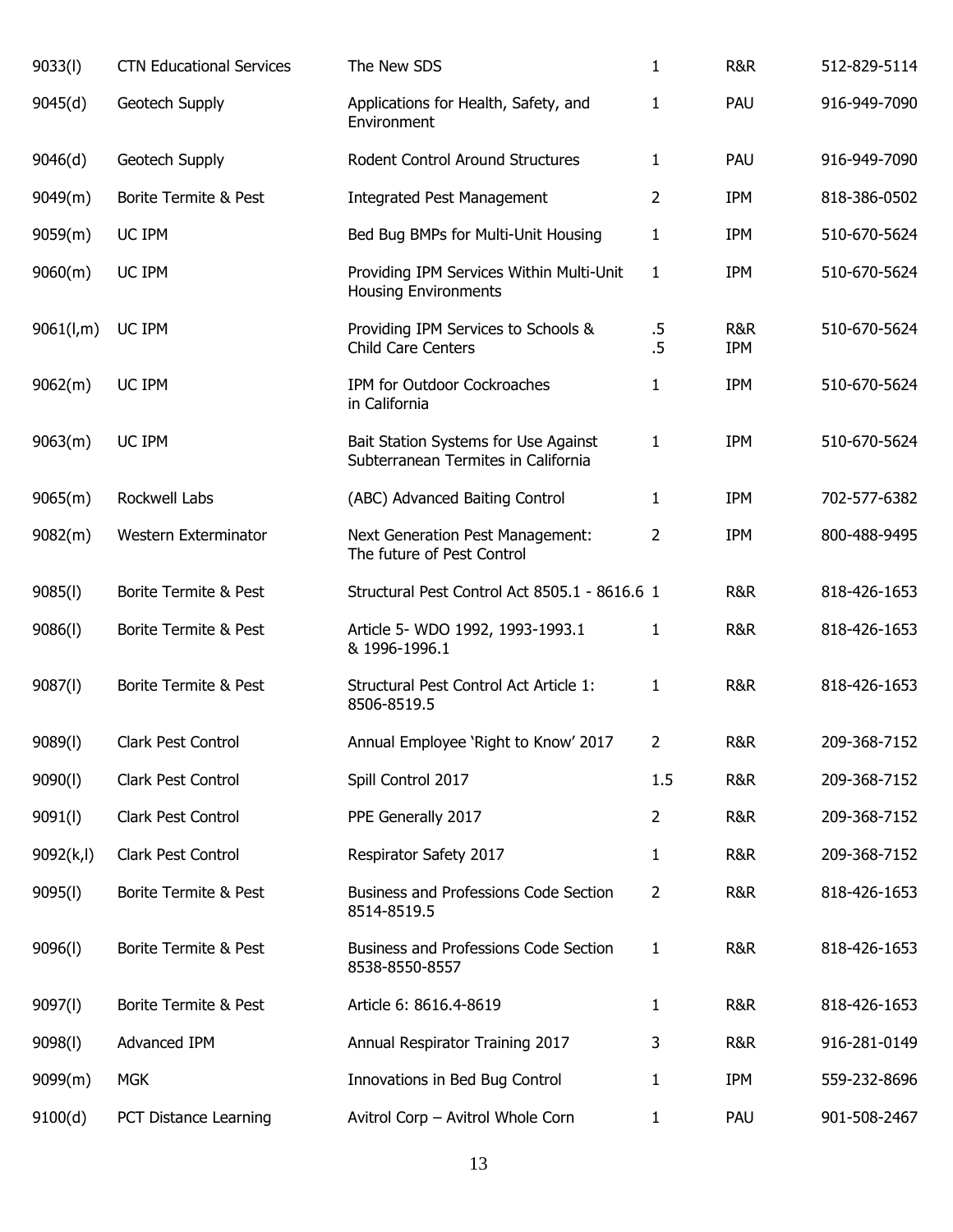| 9101(d) | PCT Distance Learning | Reneotech, Inc Ecoraider Insect Killer                            | 1            | PAU | 901-508-2467 |
|---------|-----------------------|-------------------------------------------------------------------|--------------|-----|--------------|
| 9102(d) | PCT Distance Learning | TRECE Inc Cidetrak IMM                                            | 1            | PAU | 901-508-2467 |
| 9103(d) | PCT Distance Learning | Central Garden & Pest Precor 2625 Premise 1<br>Spray              |              | PAU | 901-508-2467 |
| 9104(d) | PCT Distance Learning | Bell Laboratories Contrac All Weather Blox 1                      |              | PAU | 901-508-2467 |
| 9105(d) | PCT Distance Learning | LiphaTech First Strike Soft Bait                                  | 1            | PAU | 901-508-2467 |
| 9106(d) | PCT Distance Learning | JT Eaton Bait Block Rodenticide                                   | 1            | PAU | 901-508-2467 |
| 9107(d) | PCT Distance Learning | JT Eaton Kills Bed Bugs Plus                                      | 1            | PAU | 901-508-2467 |
| 9108(d) | PCT Distance Learning | Syngenta Demand CS - Part 1                                       | 1            | PAU | 901-508-2467 |
| 9109(d) | PCT Distance Learning | Syngenta Demand CS - Part 2                                       | 1            | PAU | 901-508-2467 |
| 9110(d) | PCT Distance Learning | Rockwell Labs Eco Via EC - Part 1                                 | $\mathbf{1}$ | PAU | 901-508-2467 |
| 9111(d) | PCT Distance Learning | Rockwell Labs Eco Via EC - Part 2                                 | $\mathbf{1}$ | PAU | 901-508-2467 |
| 9112(d) | PCT Distance Learning | MGK NyGuard IGR - Part 1                                          | $\mathbf{1}$ | PAU | 901-508-2467 |
| 9113(d) | PCT Distance Learning | MGK NyGuard IGR - Part 2                                          | $\mathbf{1}$ | PAU | 901-508-2467 |
| 9114(d) | PCT Distance Learning | MGK Onslaught FastCap Spider & Scorpion 1<br>Insecticide - Part 1 |              | PAU | 901-508-2467 |
| 9115(d) | PCT Distance Learning | MGK Onslaught FastCap Spider & Scorpion 1<br>Insecticide - Part 2 |              | PAU | 901-508-2467 |
| 9116(d) | PCT Distance Learning | Bayer Maxforce Complete Insect Bait                               | $\mathbf{1}$ | PAU | 901-508-2467 |
| 9117(d) | PCT Distance Learning | Bayer Maxforce Quantum Ant Bait                                   | 1            | PAU | 901-508-2467 |
| 9118(d) | PCT Distance Learning | Bayer Suspend Polyzone - Part 1                                   | 1            | PAU | 901-508-2467 |
| 9119(d) | PCT Distance Learning | Bayer Suspend Polyzone - Part 2                                   | 1            | PAU | 901-508-2467 |
| 9120(d) | PCT Distance Learning | Bayer Temprid SC - Part 1                                         | 1            | PAU | 901-508-2467 |
| 9121(d) | PCT Distance Learning | Bayer Temprid SC - Part 2                                         | 1            | PAU | 901-508-2467 |
| 9122(d) | PCT Distance Learning | AMVAC Orthene PCO Pellets Insecticide                             | 1            | PAU | 901-508-2467 |
| 9123(d) | PCT Distance Learning | <b>AMVAC Nuvan Poststrips</b>                                     | 1            | PAU | 901-508-2467 |
| 9124(d) | PCT Distance Learning | AMVAC Nuvan Poststrips +                                          | 1            | PAU | 901-508-2467 |
| 9125(d) | PCT Distance Learning | AMVAC Nuvan Fog 2 EC                                              | 1            | PAU | 901-508-2467 |
| 9126(d) | PCT Distance Learning | AMVAC Nuvan Fog 4 EC                                              | 1            | PAU | 901-508-2467 |
| 9127(d) | PCT Distance Learning | AMVAC Wisdom TC Flowable - Part 1                                 | $\mathbf{1}$ | PAU | 901-508-2467 |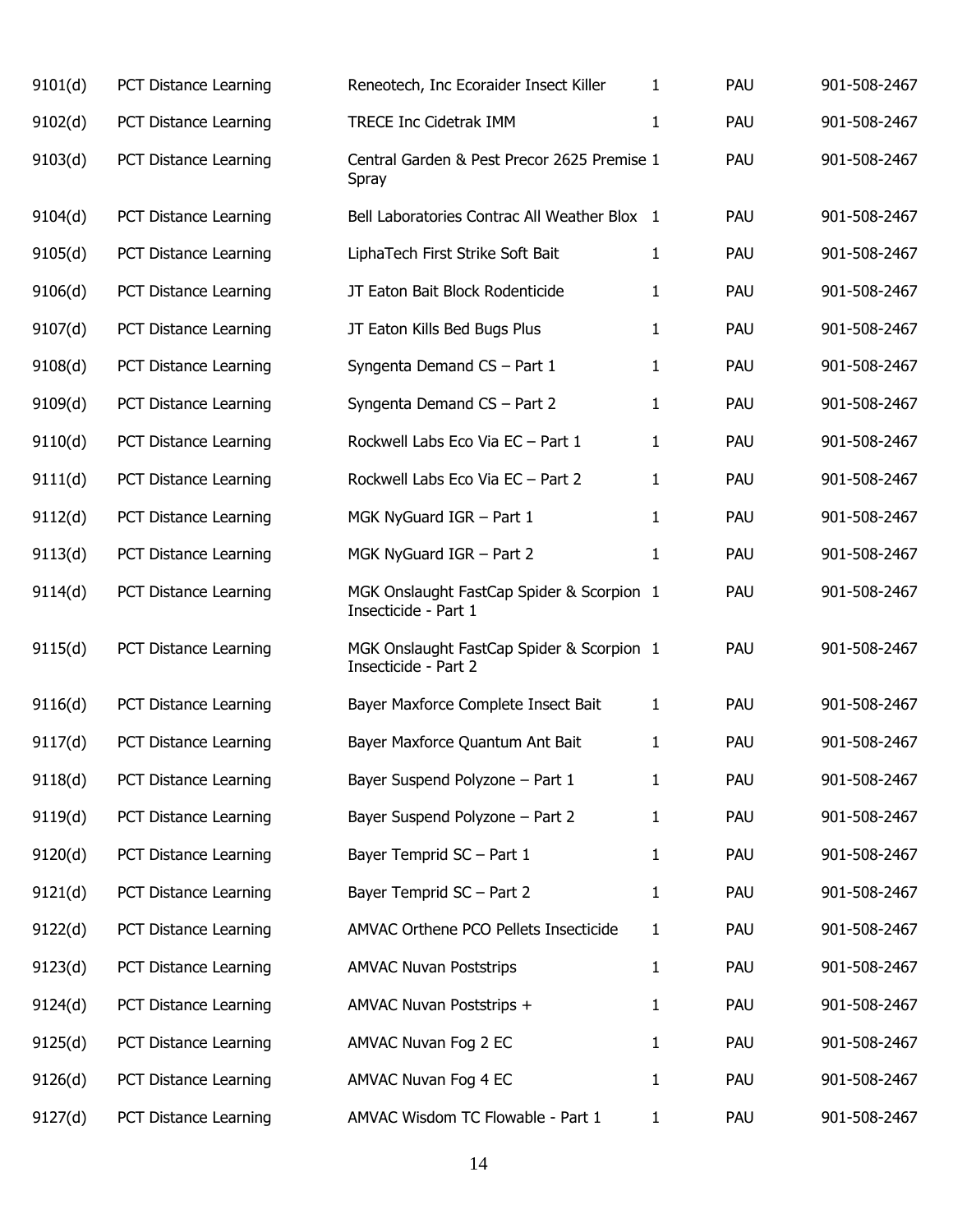| 9128(d) | PCT Distance Learning            | AMVAC Wisdom TC Flowable - Part 2                               | 1              | PAU        | 901-508-2467 |
|---------|----------------------------------|-----------------------------------------------------------------|----------------|------------|--------------|
| 9129(d) | PCT Distance Learning            | BASF Trelona Compressed Termite Bait                            | 1              | PAU        | 901-508-2467 |
| 9130(d) | PCT Distance Learning            | <b>BASF Phantom Pressurized Insecticide</b>                     | $\mathbf{1}$   | PAU        | 901-508-2467 |
| 9131(d) | PCT Distance Learning            | <b>BASF Cy-kick Pressurized Insecticide</b>                     | 1              | PAU        | 901-508-2467 |
| 9132(d) | PCT Distance Learning            | BASF Alpine Cockroach Gel Bait                                  | $\mathbf{1}$   | PAU        | 901-508-2467 |
| 9133(d) | PCT Distance Learning            | BASF Alpine WSG Water Soluble Granules                          | $\mathbf{1}$   | PAU        | 901-508-2467 |
| 9134(d) | PCT Distance Learning            | BASF Alpine Pressurized Fly Bait                                | 1              | PAU        | 901-508-2467 |
| 9135(d) | PCT Distance Learning            | BASF Alpine Flea & Bed Bug Pressurized<br>Insecticide           | $\mathbf{1}$   | PAU        | 901-508-2467 |
| 9136(d) | PCT Distance Learning            | BASF Termidor HE High Efficiency<br>Termicide - Part 1          | 1              | PAU        | 901-508-2467 |
| 9137(d) | PCT Distance Learning            | <b>BASF Termidor HE High Efficiency</b><br>Termicide - Part 2   | $\mathbf{1}$   | PAU        | 901-508-2467 |
| 9138(d) | PCT Distance Learning            | <b>BASF Termidor HE High Efficiency</b><br>Termicide - Part 3   | 1              | PAU        | 901-508-2467 |
| 9139(d) | PCT Distance Learning            | BASF Termidor 80WG Termicide/Insecticide 1<br>Pest Control Uses |                | PAU        | 901-508-2467 |
| 9140(d) | PCT Distance Learning            | BASF Termidor 80WG Termicide/Insecticide 1<br>Part 1            |                | PAU        | 901-508-2467 |
| 9141(d) | PCT Distance Learning            | BASF Termidor 80WG Termicide/Insecticide 1<br>Part 2            |                | PAU        | 901-508-2467 |
| 9142(d) | PCT Distance Learning            | BASF Termidor 80WG Termicide/Insecticide 1<br>Part 3            |                | PAU        | 901-508-2467 |
| 9143(d) | PCT Distance Learning            | BASF Termidor Foam Termicide/Insecticide 1                      |                | PAU        | 901-508-2467 |
| 9144(d) | PCT Distance Learning            | BASF Termidor Dry Termicide - California                        | -1             | PAU        | 901-508-2467 |
| 9146(1) | Geotech Supply                   | Geotech Annual Pesticide Safety Training                        | 4              | R&R        | 916-224-6214 |
| 9148(l) | Agri-Turf Distributing           | 2017 Annual Worker Safety Training 4.0                          | 4              | R&R        | 831-345-5899 |
| 9149(l) | Agri-Turf Distributing           | 2017 Annual Worker Safety Training 2.0                          | $\overline{2}$ | R&R        | 831-345-5899 |
| 9151(m) | Orkin/Rollins                    | Termites and Other Wood Destroying<br>Organisms                 | 1              | <b>IPM</b> | 404-877-4607 |
| 9152(m) | Orkin/Rollins                    | IPM, GMP and Food Safety Audits                                 | 1              | <b>IPM</b> | 404-877-4607 |
| 9155(l) | <b>Target Specialty Products</b> | Worker Safety 2017                                              | 4              | R&R        | 800-352-3870 |
| 9156(l) | <b>Target Specialty Products</b> | Worker Safety 2017-2                                            | $\overline{2}$ | R&R        | 800-352-3870 |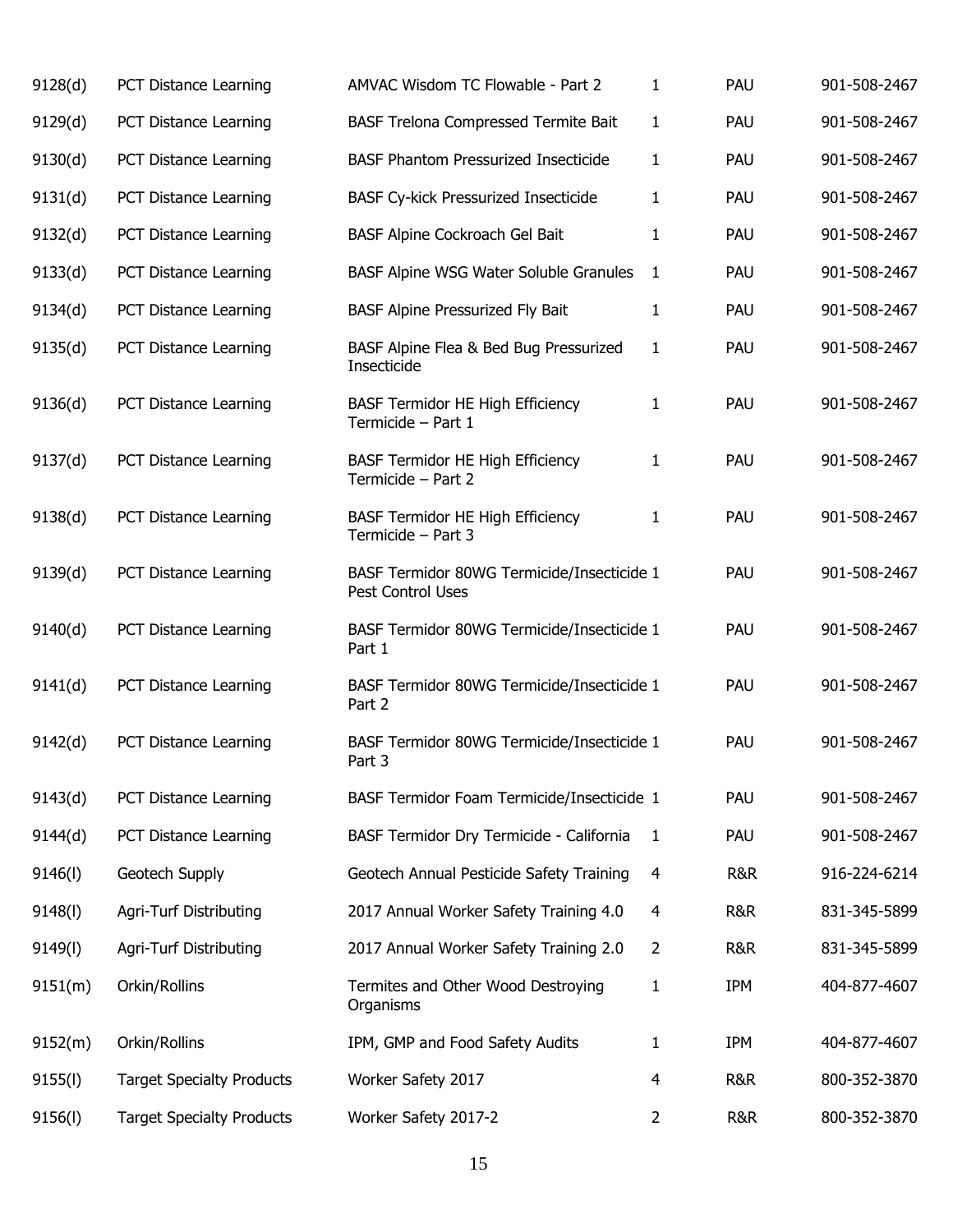| 9159(d)    | <b>Agri-Turf Distributing</b> | How to Handle a Chemical Spill                                                                     | 1                | PAU                   | 831-345-5899 |
|------------|-------------------------------|----------------------------------------------------------------------------------------------------|------------------|-----------------------|--------------|
| 9161(1)    | Advanced IPM                  | Pesticide Safety Training, SDS and Label<br>Review 2017                                            | $\overline{4}$   | <b>R&amp;R</b>        | 916-281-0149 |
| 9166(1)    | Western Exterminator          | Laws & Regulations 2017                                                                            | 3                | <b>R&amp;R</b>        | 800-488-9195 |
| 9178(d, l) | <b>FMC Corporation</b>        | Comprehensive Residential Pest Control<br>Solutions                                                | $.5\,$<br>$.5\,$ | <b>R&amp;R</b><br>PAU | 714-833-1911 |
| 9179(d)    | <b>B&amp;G Equipment</b>      | Aerosol Fogging Application & Equipment                                                            | 1                | PAU                   | 714-319-4422 |
| 9184(l)    | Western Exterminator          | <b>Respirator Safety</b>                                                                           | $\mathbf{1}$     | <b>R&amp;R</b>        | 484-331-4733 |
| 9185(l)    | Agri-Turf Distributing        | Ladder Safety                                                                                      | $\mathbf{1}$     | <b>R&amp;R</b>        | 831-345-5899 |
| 9192(m)    | Dewey Pest Control            | IPM/Service Protocol                                                                               | .75<br>.25       | IPM<br>Gen            | 626-568-9248 |
| 9194(I)    | Dewey Pest Control            | Pesticide Disclosure/Notice Rules &<br>Regulations                                                 | 2                | <b>R&amp;R</b>        | 626-568-9248 |
| 9206(d)    | ITB Co. Inc.                  | Birchmeier Backpack Maintenance, Repair<br>and Calibration                                         | 1                | PAU                   | 800-866-1357 |
| 9215(l)    | Orkin Pest Control            | CA Rules & Regulations                                                                             | 3                | <b>R&amp;R</b>        | 951-278-6202 |
| 9216(m)    | Orkin Pest Control            | IPM in Commercial Environments                                                                     | 1                | <b>IPM</b>            | 951-278-6202 |
| 9217(l)    | Orkin Pest Control            | Safety, Labels and the Law                                                                         | 2                | <b>R&amp;R</b>        | 951-278-6202 |
| 9218(l)    | Orkin Pest Control            | <b>Surface Water Protection</b>                                                                    | 1                | <b>R&amp;R</b>        | 951-278-6202 |
| 9224(d)    | Agri-Turf Distributing        | Birchmeier Sprayer Repair & Maintenance<br>Class                                                   | 3                | PAU                   | 831-345-5899 |
| 9225(d)    | Agri-Turf Distributing        | B&G Sprayer Repair & Maintenance Class                                                             | 3                | PAU                   | 831-345-5899 |
| 9234(l)    | Advanced IPM                  | Prevention and Handling of Pesticide Spills 2                                                      |                  | <b>R&amp;R</b>        | 916-281-0149 |
| 9236(m)    | Rollins Inc.                  | Pest Control & Environmental Stewardship 1                                                         |                  | <b>IPM</b>            | 404-877-4607 |
| 9237(m)    | <b>Agri-Turf Distributing</b> | <b>Integrated Pest Management Solutions</b>                                                        | $\overline{2}$   | IPM                   | 831-345-5899 |
| 9241(m)    | Western Exterminator          | Pesticide Application Review                                                                       | 2                | IPM                   | 484-331-4733 |
| 9243(i)    | <b>SPCB</b>                   | <b>GROUP MASTER ACTIVITY FOR SPCB</b><br><b>BOARD MEETING</b>                                      | 1<br>1           | R&R<br>Gen            | 916-561-8700 |
| 9245(j)    | <b>SPCB</b>                   | <b>GROUP MASTER ACTIVITY FOR SPCB</b><br>COMMITTEE MEETING *Credit type depends on committee focus | 1                | *Varies               | 916-561-8700 |
| 9247(d,m)  | Rollins Inc.                  | Conductive Conditions for Pest Populations 1<br>and How to Eliminate Them                          |                  | IPM                   | 404-877-4607 |
| 9248(d,m)  | Rollins Inc.                  | Reduced Risk Pest Management                                                                       | $\mathbf{1}$     | IPM                   | 404-877-4607 |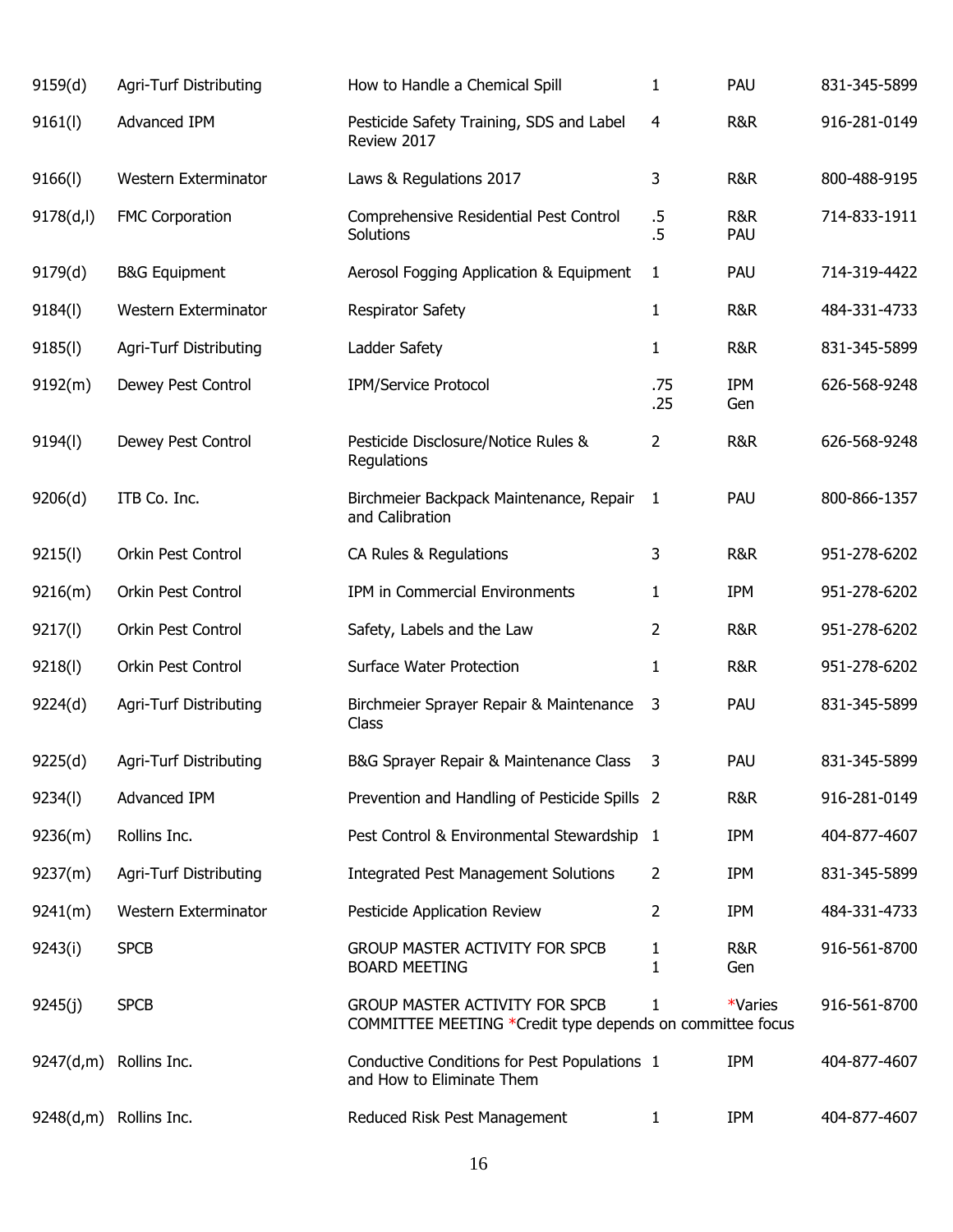|           | 9249(d,m) Rollins Inc.               | Fall, Occasional and Accidental Invaders:<br>What's in a Name?  | 1                 | <b>IPM</b>     | 404-877-4607 |
|-----------|--------------------------------------|-----------------------------------------------------------------|-------------------|----------------|--------------|
| 9250(d,m) | Western Exterminator                 | Is That a Mole, Vole or Shrew?                                  | 2                 | <b>IPM</b>     | 484-331-4733 |
| 9253(l)   | Green Dog Pest Service               | CA's AB 551- Bed Bug Landlord Law                               | 1<br>$\mathbf{1}$ | R&R<br>Gen     | 626-484-8563 |
| 9254(k)   | Geotech Supply                       | B&G Care, Maintenance and Application<br>Hazards                | 3                 | PAU            | 916-224-6214 |
| 9255(m)   | UC Statewide IPM                     | UC Update: New Trends & Techniques<br>for WDO Management        | 1                 | <b>IPM</b>     | 510-499-2930 |
| 9256(l)   | Univar                               | GP Orientation: Preparing for the Field<br>Rep. Exam            | 2                 | <b>R&amp;R</b> | 951-536-5136 |
| 9259(d)   | Univar                               | GP III: Treatment Method Determination                          | 4                 | PAU            | 951-536-5136 |
| 9260(l,m) | Univar                               | GP IV-VIII: Prep, Application, Maintenance, 2<br>Safety and R&R | 2                 | R&R<br>PAU     | 951-536-5136 |
| 9263(l)   | Univar                               | Pesticide Storage, Transportation & Disposal                    | $\mathbf{1}$      | <b>R&amp;R</b> | 512-721-3945 |
| 9264(l,m) | Advanced IPM                         | Healthy Schools Act                                             | 1.5               | <b>R&amp;R</b> | 916-281-0149 |
| 9266(l)   | CTN Educational Services Inc.        | <b>Environmental Protection/Laws</b>                            | 1                 | <b>R&amp;R</b> | 512-829-5114 |
| 9267(l)   | CTN Educational Services Inc.        | Environmental Protection and Drift                              | 1                 | <b>R&amp;R</b> | 512-829-5114 |
| 9268(1)   | CTN Educational Services Inc.        | Pesticide Applicator Safety                                     | 1                 | <b>R&amp;R</b> | 512-829-5114 |
| 9269(l)   | CTN Educational Services Inc.        | <b>Public Safety</b>                                            | 1                 | <b>R&amp;R</b> | 512-829-5114 |
|           | 9272(d,g,k) Cartwright T & P Control | Attack of the Killer Bees National<br>Geographic                | 1                 | PAU            | 619-442-9613 |
|           | 9273(d,g,k) Cartwright T & P Control | Killer Bees TLC                                                 | 1                 | PAU            | 619-442-9613 |
| 9274(g)   | Univar                               | Subterranean Termites & Building<br>Foundations                 | 1                 | PAU            | 512-721-3945 |
| 9289(m)   | <b>Agri-Turf Distributing</b>        | IPM Principles Applied to Control Tramp<br>Ants                 | 1                 | <b>IPM</b>     | 714-235-9591 |
| 9290(m)   | <b>Agri-Turf Distributing</b>        | IPM Principles Applied to Structural Pest<br>Control            | 1                 | <b>IPM</b>     | 714-235-9591 |
| 9292(m)   | Agri-Turf Distributing               | Utilizing IPM Princiles to Control Small Flies 1<br>& Midgets   |                   | <b>IPM</b>     | 714-235-9591 |
| 9293(m)   | Agri-Turf Distributing               | IPM Principles Applied to Controlling<br><b>Argentine Ants</b>  | 1                 | <b>IPM</b>     | 714-235-9591 |
| 9294(m)   | Agri-Turf Distributing               | Utilizing IPM Principles to Control Spiders                     | 1                 | <b>IPM</b>     | 714-235-9591 |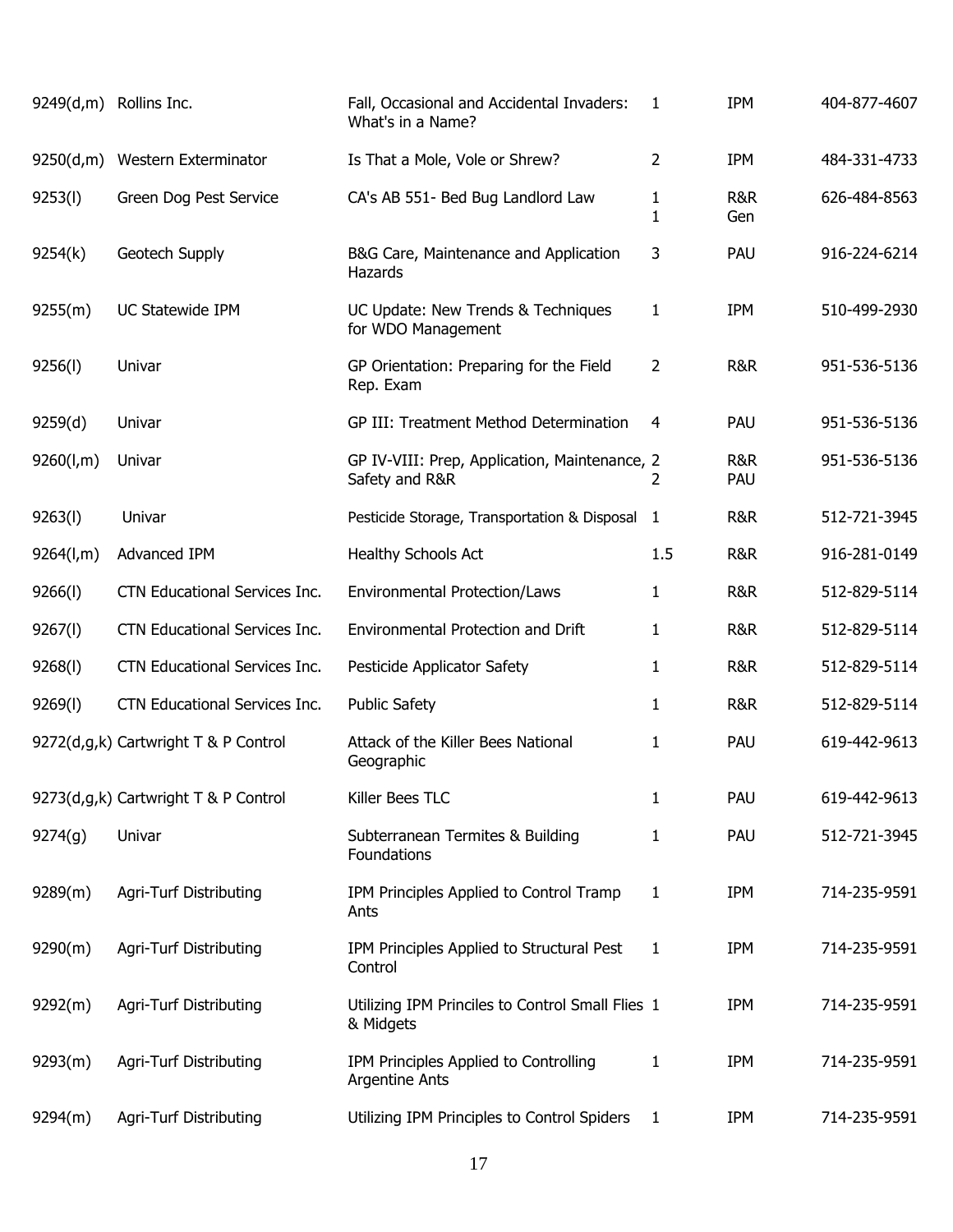| 9297(m)    | <b>Target Specialty Products</b> | Bed Bugs: IPM Update                                                                     | 2              | <b>IPM</b>            | 800-352-3870 |
|------------|----------------------------------|------------------------------------------------------------------------------------------|----------------|-----------------------|--------------|
| 9302(m)    | <b>Target Specialty Products</b> | IPM for Better Pest Management                                                           | 2              | <b>IPM</b>            | 800-352-3870 |
| 9303(d)    | <b>Target Specialty Products</b> | <b>Pesticide Formulations</b>                                                            | 1              | PAU                   | 800-352-3870 |
| 9305(d, I) | <b>Target Specialty Products</b> | <b>Application Techniques</b>                                                            | 1<br>1         | <b>R&amp;R</b><br>PAU | 800-352-3870 |
| 9314(k)    | Univar                           | Univar CAD 10-17                                                                         | 2              | PAU                   | 949-514-4983 |
| 9315(h)    | UC Statewide IPM                 | UC IPM: a Showcase of Resources                                                          | 1              | Gen                   | 510-499-2930 |
| 9324(l)    | Dewey Pest Control               | Rules & Regs Product Label Review                                                        | 1              | R&R                   | 626-568-9248 |
| 9325(k)    | Dewey Pest Control               | Wet Weather Program & Application<br>Methods                                             | 1              | PAU                   | 626-568-9248 |
| 9328(l)    | Lloyd Pest Control               | Spill Control #2                                                                         | 1              | R&R                   | 619-668-1947 |
| 9330(k)    | Lloyd Pest Control               | Pesticide Safety Training #2                                                             | 2              | R&R                   | 619-668-1947 |
| 9332(k)    | <b>Walter Mendieta</b>           | Fly Control                                                                              | 1              | IPM                   | 314-810-2150 |
| 9333(c)    | Univar                           | Intro. to Leadership Training for PMP's                                                  | 1              | Gen                   | 951-536-5136 |
| 9339(m)    | Western Exterminator             | Organic Pest Management                                                                  | 2              | <b>IPM</b>            | 800-488-9495 |
| 9343(d)    | Univar                           | Compressed Air Sprayers: Troubleshooting 1<br>& Maintenance                              |                | PAU                   | 512-721-3945 |
| 9345(I)    | CTN Educational Services Inc.    | Active Ingredients Eligible for Minimum Risk 1                                           |                | R&R                   | 512-829-5114 |
| 9348(d)    | CTN Educational Services Inc.    | <b>Pesticide Fact Sheets</b>                                                             | 1              | PAU                   | 512-829-5114 |
| 9356(g)    | Orkin / Rollins Inc.             | Emerging Pest Management Research<br>And Technologies                                    | 1              | Gen                   | 404-877-4607 |
| 9357(m)    | Orkin / Rollins Inc.             | Integrated Pest Management (IPM), Good<br>Manufacturing Practices (GMP), and Food Safety | - 1            | <b>IPM</b>            | 404-877-4607 |
| 9358(k)    | Orkin / Rollins Inc.             | Termite Baiting: Who, What, Where,<br>When, Why, and How                                 | 1              | PAU                   | 404-877-4607 |
| 9359(m)    | Central Life Sciences            | Using 25b Exempt Products in an IPM<br>Program                                           | 1              | <b>IPM</b>            | 925-239-3131 |
| 9364(l)    | Lloyd Pest Control               | Safe Driving and Handling of Pest<br><b>Control Vehicles</b>                             | 2              | <b>R&amp;R</b>        | 619-668-1888 |
| 9366(l)    | Western Exterminator             | 2018 Laws & Regulations Review                                                           | 2              | R&R                   | 800-488-9495 |
| 9367(l)    | Advanced IPM                     | Respirator Training 2018                                                                 | 3              | R&R                   | 916-281-0149 |
| 9369(l)    | <b>Agri-Turf Distributing</b>    | 2018 Annual Worker Safety Training 2.0                                                   | $\overline{2}$ | R&R                   | 831-345-5899 |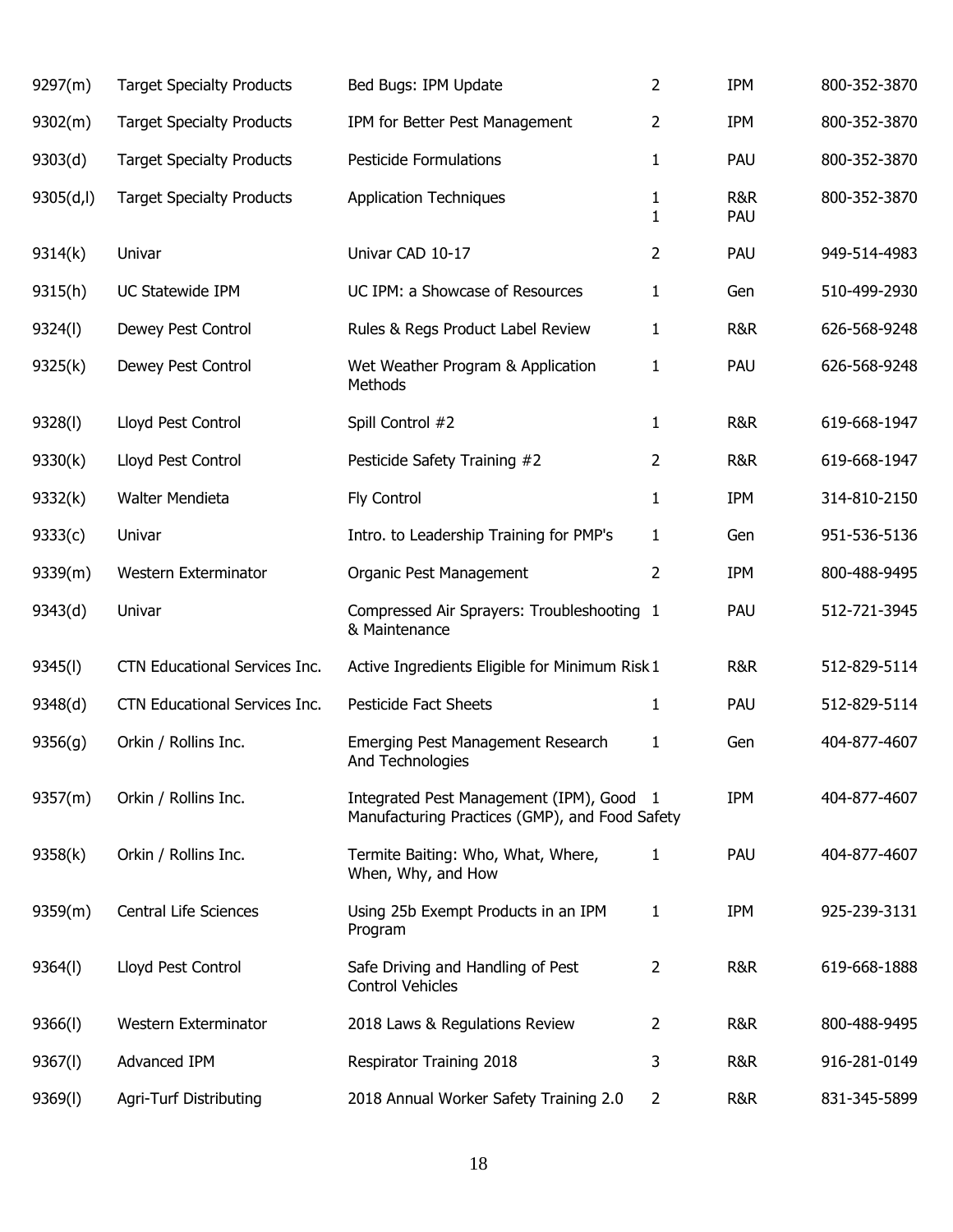| 9370(l)    | Agri-Turf Distributing               | 2018 Annual Worker Safety Training 4.0                               | 4            | R&R               | 831-345-5899 |
|------------|--------------------------------------|----------------------------------------------------------------------|--------------|-------------------|--------------|
| 9373(l)    | Clark Pest Control                   | Annual PPE Training 2018                                             | 3            | R&R               | 209-368-7152 |
| 9374(l)    | Clark Pest Control                   | Annual Pesticide Safety Training 2018                                | 4            | R&R               | 209-368-7152 |
|            | 9375(d,g,k) Cartwright T & P Control | Slab Foundations                                                     | $\mathbf{1}$ | PAU               | 619-442-9613 |
| 9377(m)    | <b>Bayer CropScience</b>             | IPM Solutions for Rodent Management                                  | $\mathbf{1}$ | IPM               | 760-448-5335 |
| 9379(d,l)  | <b>Woods Pest Control</b>            | 2018 Training<br>Changed to Continuous                               | 6<br>4<br>1  | R&R<br>Gen<br>PAU | 530-229-0458 |
| 9380(g, I) | Pestnetwork.com                      | FIFRA - Laws & Regulations                                           | 1            | R&R               | 979-732-0501 |
| 9381(g, I) | Pestnetwork.com                      | The EPA and It's Role in Pesticide<br>Application                    | 1            | R&R               | 979-732-0501 |
| 9382(g, I) | Pestnetwork.com                      | <b>Pesticide Families</b>                                            | 1            | R&R               | 979-732-0501 |
| 9383(g, I) | Pestnetwork.com                      | Pesticide Applicator Safety                                          | $\mathbf{1}$ | R&R               | 979-732-0501 |
| 9384(g,m)  | Pestnetwork.com                      | <b>Environmental Protection</b>                                      | 1            | IPM               | 979-732-0501 |
| 9391(g,l)  | Certified Training Institute         | Pesticide Hazards and First Aid                                      | 1            | R&R               | 800-727-7204 |
| 9392(g,l)  | Certified Training Institute         | <b>Pesticide Formulations</b>                                        | 1            | R&R               | 800-727-7204 |
| 9393(g, I) | Certified Training Institute         | Personal Protective Equipment and<br><b>Emergency Response</b>       | 1            | R&R               | 800-727-7204 |
| 9394(g, I) | Certified Training Institute         | <b>Federal Pesticide Laws</b>                                        | 1            | R&R               | 800-727-7204 |
| 9395(g, I) | Certified Training Institute         | Transportation, Storage, Security and<br><b>Professional Conduct</b> | $\mathbf{1}$ | R&R               | 800-727-7204 |
| 9396(g, I) | Certified Training Institute         | Pesticide Labeling                                                   | 1            | R&R               | 800-727-7204 |
| 9397(l)    | Geotech Supply                       | Annual Pesticide Safety Training                                     | 4            | R&R               | 916-224-6214 |
| 9398(m)    | Geotech Supply                       | HSA IPM for Schools and Daycare Facilities 1                         |              | <b>IPM</b>        | 916-224-6214 |
| 9399(l)    | <b>Target Specialty Products</b>     | Worker Safety 2018                                                   | 4            | R&R               | 800-352-3870 |
| 9400(l)    | <b>Target Specialty Products</b>     | Worker Safety 2018-2                                                 | 2            | R&R               | 800-352-3870 |
| 9406(m)    | Western Exterminator                 | Service Excellence in Food Processing<br><b>Facilities</b>           | 2            | IPM               | 800-488-9495 |
| 9411(k, l) | <b>Sprague Pest Solutions</b>        | Sprague Spring Tri-Annual Training                                   | 2            | R&R               | 253-377-9068 |
| 9413(d,l)  | <b>CAPCA ED</b>                      | CAPCA ED Ontario                                                     | .75<br>.25   | R&R<br><b>IPM</b> | 805-704-3255 |
| 9416(I)    | Orkin/Rollins                        | Pesticide Applicator Safety: A Case of the<br>What If's              | $\mathbf{1}$ | R&R               | 404-877-4607 |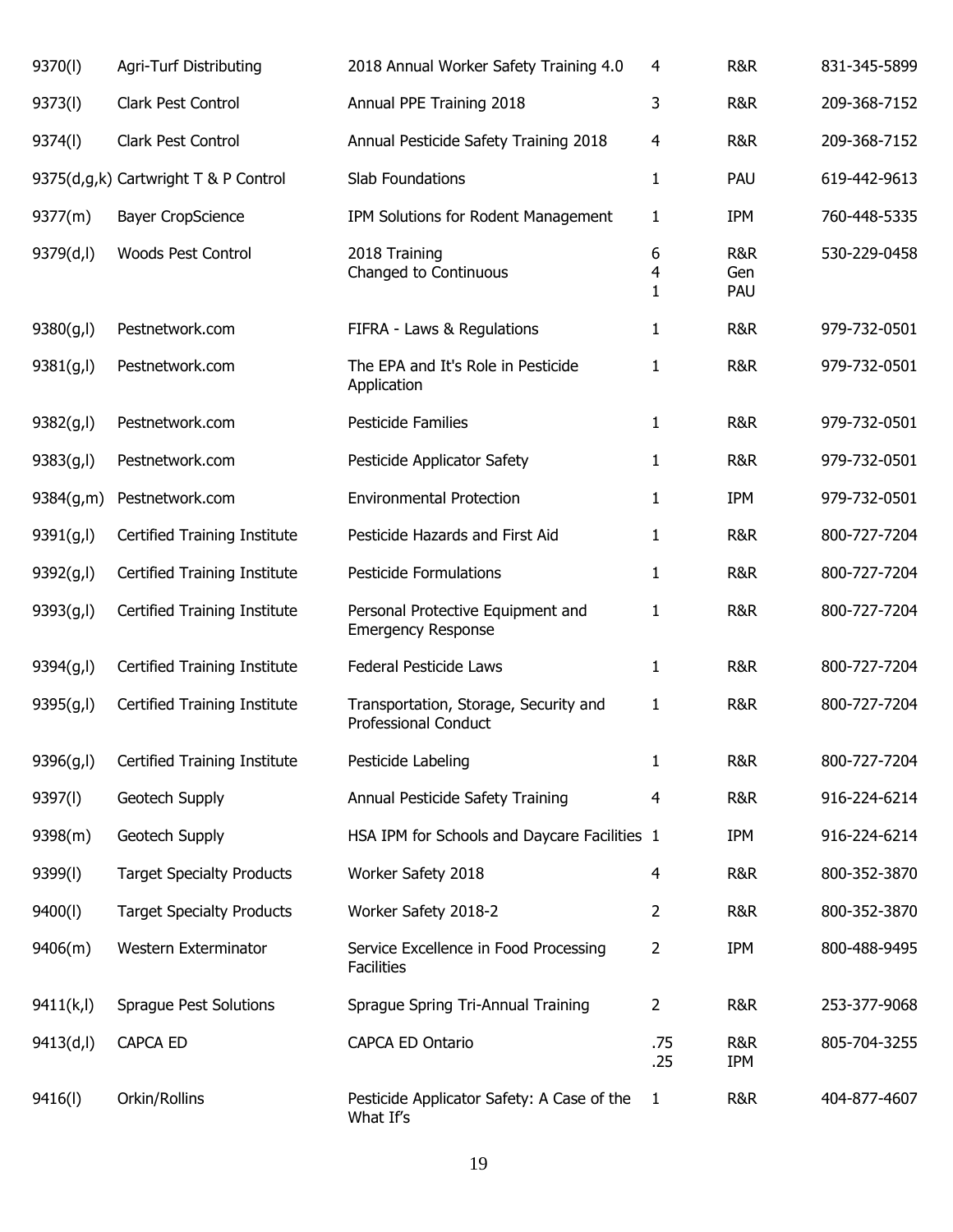| 9420(c)   | <b>PCOC</b>                   | Defensive Driving                                               | $\mathbf{1}$            | Gen               | 916-372-4363 |
|-----------|-------------------------------|-----------------------------------------------------------------|-------------------------|-------------------|--------------|
| 9423(l,m) | UC Statewide IPM              | Best Practices for Urban Pyrethroid<br>Applicators              | 3.5<br>$.5\,$<br>$.5\,$ | R&R<br>IPM<br>Gen | 530-750-1241 |
| 9439(k)   | American City Pest & Termite  | Bed Bug Control - The American City<br>Protocals                | $\overline{2}$          | PAU               | 310-542-8622 |
| 9447(m)   | <b>Woods Pest Control</b>     | <b>IPM 101</b>                                                  | 1                       | <b>IPM</b>        | 530-229-0458 |
| 9448(m)   | <b>Woods Pest Control</b>     | <b>IPM 102</b>                                                  | 1                       | <b>IPM</b>        | 530-229-0458 |
| 9449(m)   | <b>Agri-Turf Distributing</b> | Birds of Prey, the Vital Role They Play<br>in IPM               | 1                       | <b>IPM</b>        | 831-345-5899 |
| 9450(l)   | PCT Distance Learning         | Noble Pines Steri-Fab                                           | $\mathbf{1}$            | R&R               | 901-508-2467 |
| 9451(l)   | PCT Distance Learning         | LiphaTech Takedown Soft Bait                                    | 1                       | R&R               | 901-508-2467 |
| 9452(l)   | PCT Distance Learning         | MGK Crossfire Bed Bug Concentrate                               | 1                       | R&R               | 901-508-2467 |
| 9453(l)   | PCT Distance Learning         | Innovative Products Gourmet Ant Bait Gel                        | 1                       | R&R               | 901-508-2467 |
| 9454(I)   | PCT Distance Learning         | Innovative Products Gourmet Liquid Ant Bait 1                   |                         | R&R               | 901-508-2467 |
| 9455(l)   | PCT Distance Learning         | AMVAC Nuvan Fog 5%                                              | $\mathbf{1}$            | R&R               | 901-508-2467 |
| 9456(l)   | PCT Distance Learning         | AMVAC Nuvan Directed Spray Aerosol                              | $\mathbf{1}$            | R&R               | 901-508-2467 |
| 9457(l)   | PCT Distance Learning         | Syngenta Advion Ant Gel Bait                                    | 1                       | R&R               | 901-508-2467 |
| 9458(l)   | PCT Distance Learning         | Syngenta Advion Roach Gel Bait                                  | 1                       | R&R               | 901-508-2467 |
| 9459(l)   | PCT Distance Learning         | Syngenta Tandem Insecticide - Part 1                            | $\mathbf{1}$            | R&R               | 901-508-2467 |
| 9460(l)   | PCT Distance Learning         | Syngenta Tandem Insecticide - Part 2                            | 1                       | R&R               | 901-508-2467 |
| 9461(l)   | PCT Distance Learning         | Syngenta Weatherblok XT                                         | 1                       | R&R               | 901-508-2467 |
| 9462(l)   | PCT Distance Learning         | BASF PT Advert DF Dry Flowable Cockroach 1<br>Bait              |                         | R&R               | 901-508-2467 |
| 9463(I)   | PCT Distance Learning         | <b>BASF Termidor HP High Efficiency</b><br>Termiticide - Part 1 | 1                       | R&R               | 901-508-2467 |
| 9464(I)   | PCT Distance Learning         | <b>BASF Termidor HP High Efficiency</b><br>Termiticide - Part 2 | 1                       | R&R               | 901-508-2467 |
| 9465(l)   | PCT Distance Learning         | <b>BASF Termidor HP High Efficiency</b><br>Termiticide - Part 3 | 1                       | R&R               | 901-508-2467 |
| 9466(I)   | PCT Distance Learning         | BASF Termidor SC Termiticide/Insecticide - 1<br>Part 1          |                         | R&R               | 901-508-2467 |
| 9467(l)   | PCT Distance Learning         | BASF Termidor SC Termiticide/Insecticide - 1                    |                         | R&R               | 901-508-2467 |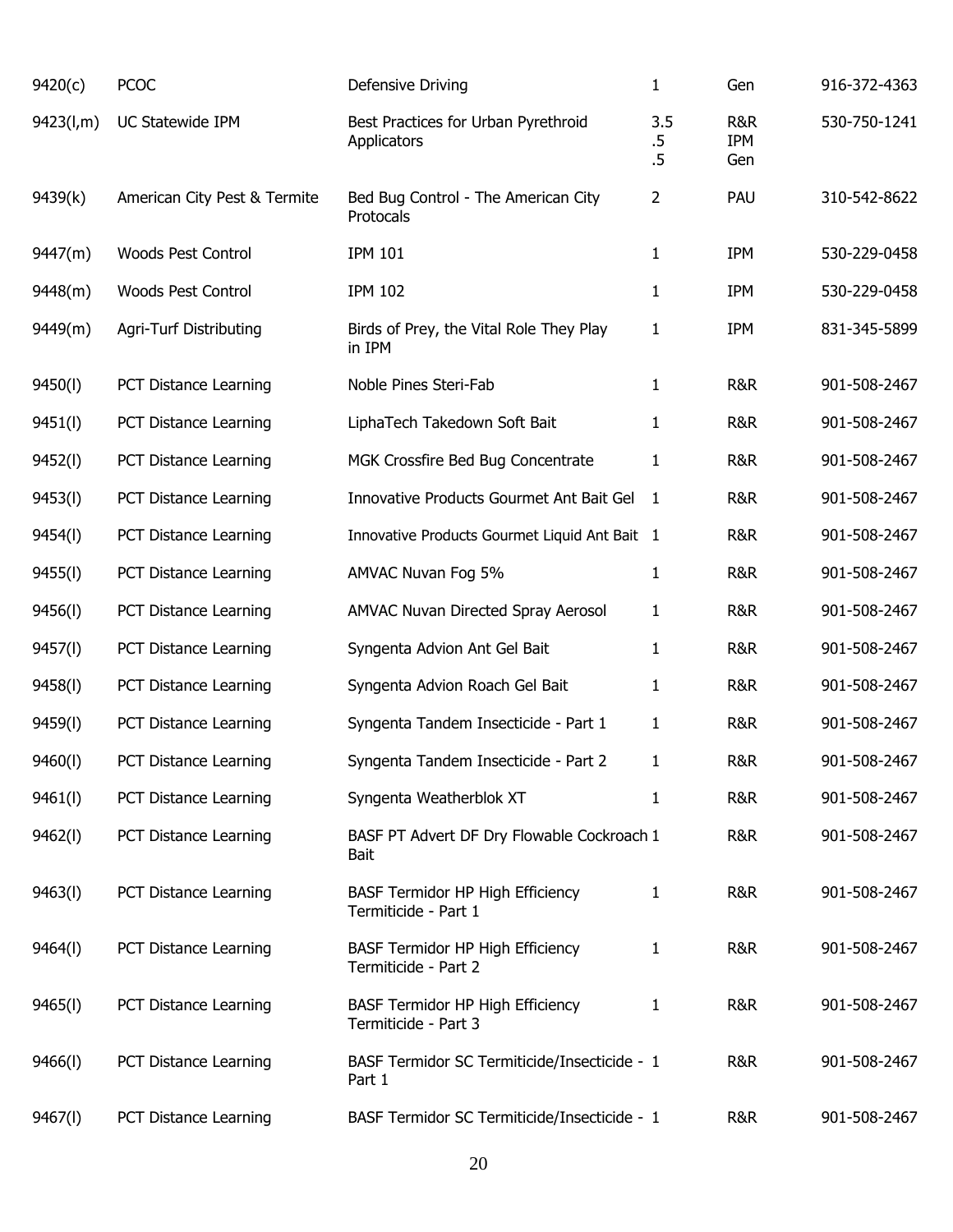| 9468(I)   | PCT Distance Learning            | BASF Termidor SC Termiticide/Insecticide - 1<br>Part 3                    |                | R&R                   | 901-508-2467 |
|-----------|----------------------------------|---------------------------------------------------------------------------|----------------|-----------------------|--------------|
| 9469(I)   | PCT Distance Learning            | BASF Termidor SC Termiticide/Insecticide - 1<br>Pest Control Uses (Br 2)  |                | R&R                   | 901-508-2467 |
| 9470(l)   | PCT Distance Learning            | Bayer Delta Dust                                                          | 1              | R&R                   | 901-508-2467 |
| 9471(l)   | PCT Distance Learning            | Bayer Maxforce Magnum Roach Gel Bait                                      | 1              | R&R                   | 901-508-2467 |
| 9472(I)   | PCT Distance Learning            | Bayer Temprid FX - Part 1                                                 | 1              | R&R                   | 901-508-2467 |
| 9473(I)   | PCT Distance Learning            | Bayer Temprid FX - Part 2                                                 | 1              | R&R                   | 901-508-2467 |
| 9474(I)   | PCT Distance Learning            | Bayer Temprid Ready to Spray                                              | 1              | R&R                   | 901-508-2467 |
| 9475(I)   | PCT Distance Learning            | Bayer Tempo Ultra WP Insecticide - Part 1 1                               |                | R&R                   | 901-508-2467 |
| 9476(I)   | PCT Distance Learning            | Bayer Tempo Ultra WP Insecticide - Part 2 1                               |                | R&R                   | 901-508-2467 |
| 9481(d,l) | <b>Target Specialty Products</b> | PCO Field Day                                                             | 3<br>.5        | PAU<br><b>R&amp;R</b> | 800-352-3870 |
| 9483(m)   | Geotech Supply                   | IPM Flying Insect Control                                                 | 1              | <b>IPM</b>            | 916-224-6214 |
| 9488(k)   | Geotech Supply                   | Termite Applications and Tools                                            | 1              | PAU                   | 916-224-6214 |
| 9491(I)   | <b>PCOC</b>                      | Portable Ladder Safety                                                    | 1              | R&R                   | 916-372-4363 |
| 9492(d)   | Certified Training Institute     | Balancing Pest Management and Pollinator 1<br>Health                      |                | PAU                   | 800-727-7104 |
| 9493(d)   | Certified Training Institute     | Cage Trapping Techniques                                                  | 3              | PAU                   | 800-727-7104 |
| 9494(d)   | Certified Training Institute     | Disease Management in Enclosed Spaces                                     | 2              | PAU                   | 800-727-7104 |
| 9495(m)   | Certified Training Institute     | Integrated Pest and Resistance Mgmt                                       | $\mathbf{1}$   | <b>IPM</b>            | 800-727-7104 |
| 9496(d)   | Certified Training Institute     | Pollinator Stewardship                                                    | 1              | PAU                   | 800-727-7104 |
| 9499(d)   | Certified Training Institute     | Pesticides in the Environment, Pest<br>Management and How Fungicides Work | 1              | PAU                   | 800-727-7104 |
| 9501(l)   | Dewey Pest Control               | Bed Bugs and Assembly Bill 551                                            | 1              | R&R                   | 626-568-9248 |
| 9505(d)   | Geotech Supply                   | Humane Pest Bird Control 101                                              | 1              | <b>IPM</b>            | 949-320-3346 |
| 9506(d)   | Rollins, Inc                     | Bed Bugs: We Have the Tools                                               | 1              | PAU                   | 404-877-4607 |
| 9507(d)   | Rollins, Inc                     | Commensal Rodents: Are You Going to<br>Finish That?                       | 1              | PAU                   | 404-877-4607 |
| 9509(m)   | Western Exterminator             | There's a Fly in My Soup                                                  | $\overline{2}$ | <b>IPM</b>            | 800-488-9495 |

Part 2

$$
\overline{21}
$$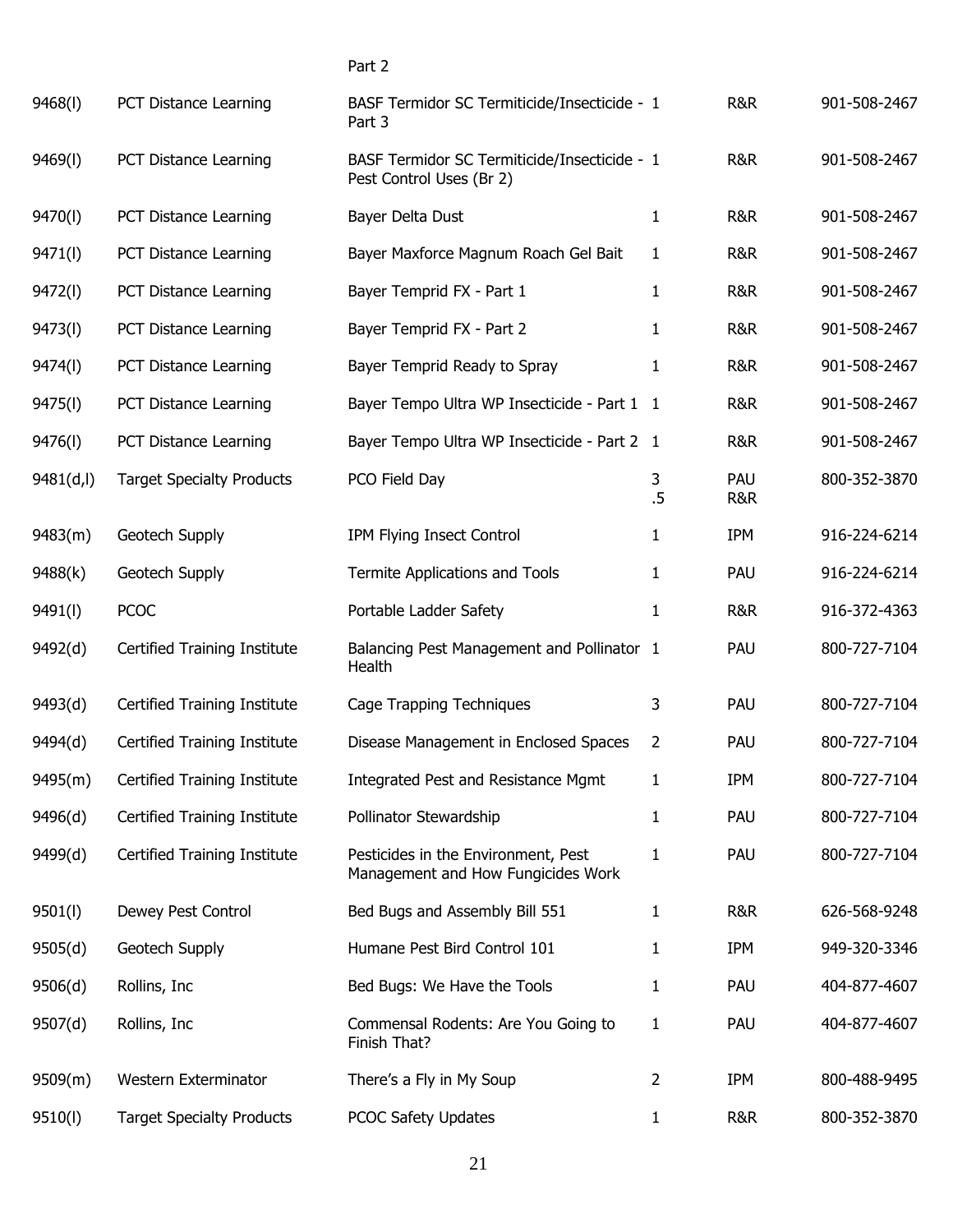| 9516(d)   | <b>PCOC</b>                           | DPR Pyrethroid Update                                                              | 1              | PAU               | 916-372-4363 |
|-----------|---------------------------------------|------------------------------------------------------------------------------------|----------------|-------------------|--------------|
| 9518(d)   | <b>Truly Nolen</b>                    | Drywood Termites & Truguard                                                        | 4              | PAU               | 520-318-2129 |
| 9519(m)   | Western Exterminator                  | Outdoor Wildlife Management                                                        | 2              | IPM               | 800-488-9495 |
| 9522(l)   | <b>Cardinal Professional Products</b> | HazMat Training                                                                    | 2              | <b>R&amp;R</b>    | 714-761-3292 |
| 9524(m)   | Lloyd Pest Control                    | Healthy Schools Act Training                                                       | 2              | IPM               | 619-668-1947 |
| 9526(l)   | <b>Target Specialty Products</b>      | Respirator and Worker Safety Training                                              | $\overline{2}$ | R&R               | 800-352-3870 |
| 9528(l)   | <b>Target Specialty Products</b>      | Dealing with Spills                                                                | $\mathbf{1}$   | R&R               | 800-352-3870 |
| 9529(d)   | <b>Target Specialty Products</b>      | Applicators Common Sense                                                           | $\mathbf{1}$   | PAU               | 800-352-3870 |
| 9532(d)   | Univar                                | Mosquito-Borne Diseases & Adult<br>Management                                      | 1              | PAU               | 512-721-3945 |
| 9534(l)   | <b>ExCimex</b>                        | Worker's Safety - Pesticides                                                       | 8              | <b>R&amp;R</b>    | 619-253-4157 |
| 9550(l)   | <b>NPMA</b>                           | Using Pyrethroids Responsibly in California 1                                      |                | <b>R&amp;R</b>    | 703-352-6762 |
| 9552(k)   | Orkin                                 | Mode of Action: How and Why What We<br>Use Works                                   | $\mathbf{1}$   | PAU               | 404-877-4607 |
| 9554(h)   | <b>PCOC</b>                           | Rodenticides: Selecting a Product That<br>Fits Your Needs                          | 1              | PAU               | 916-372-4363 |
| 9558(l)   | Advanced IPM                          | Spill Control Training 2018                                                        | 2              | IPM               | 916-281-0149 |
| 9559(m)   | Geotech Supply                        | IPM Foundations and Practical Use                                                  | 1              | <b>IPM</b>        | 916-224-6214 |
| 9563(d)   | Lloyd Pest Control                    | SDS-Your Right to Know #2                                                          | $\mathbf{1}$   | <b>R&amp;R</b>    | 619-520-9793 |
| 9564(l)   | Lloyd Pest Control                    | Use and Care of an Air Purifying Respirator 1                                      |                | <b>R&amp;R</b>    | 619-520-9793 |
| 9565(l)   | CTN Educational Services Inc.         | <b>Hazard Communications</b>                                                       | 1              | <b>R&amp;R</b>    | 512-829-5114 |
| 9567(k)   | CTN Educational Services Inc.         | New Technologies for Termite Management 1                                          |                | PAU               | 512-829-5114 |
| 9568(k)   | CTN Educational Services Inc.         | Registration & Other Review Programs<br>Predating Pesticide Re-Registration Review | 1              | PAU               | 512-829-5114 |
| 9569(m)   | <b>ExCimex</b>                        | IPM for Trash Collection - Trash Chute<br>Pest Management                          | 2              | <b>IPM</b>        | 619-253-4157 |
| 9572(m)   | <b>BASF</b>                           | Rodent Control and IPM                                                             | 1              | <b>IPM</b>        | 574-361-5058 |
| 9574(m)   | <b>Bayer CropScience</b>              | An IPM Approach to German Cockroach<br>Control                                     | 1              | <b>IPM</b>        | 760-448-5335 |
| 9577(l,m) | Dewey Pest Control                    | Good Manufacturing Practices - What the<br>PMP Should Know                         | .5<br>.5       | R&R<br><b>IPM</b> | 626-568-9248 |
| 9578(k,l) | Western Exterminator                  | 2019 Pesticide Usage and Operations                                                | 2              | R&R               | 800-488-9495 |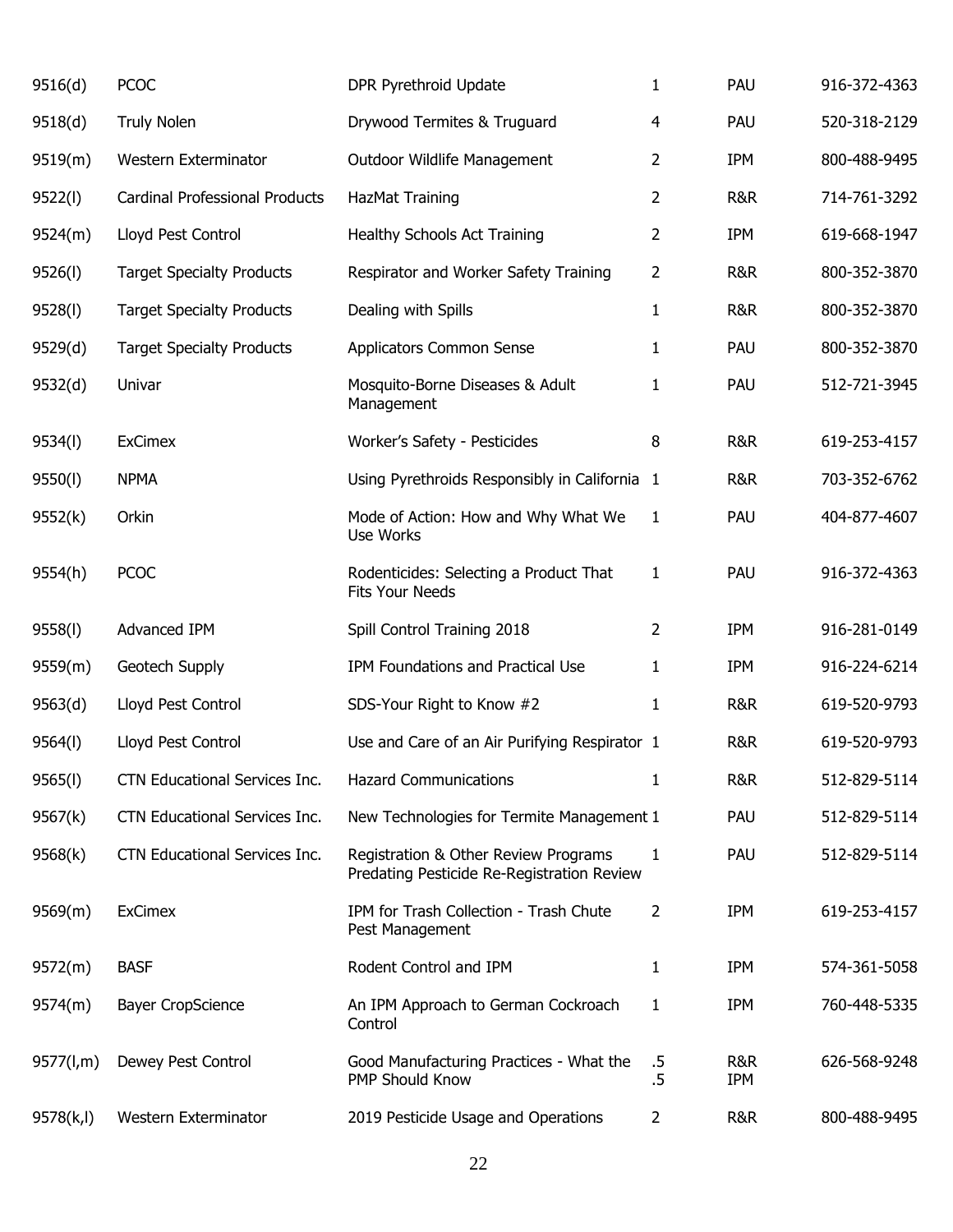|           |                                       |                                                                                                 | 1                               | PAU                          |              |
|-----------|---------------------------------------|-------------------------------------------------------------------------------------------------|---------------------------------|------------------------------|--------------|
| 9579(k,m) | Western Exterminator                  | Stop! This is a Sensitive Account                                                               | 1<br>1                          | <b>IPM</b><br>PAU            | 800-488-9498 |
| 9580(l)   | Agri-Turf Distributing                | 2019 Annual Worker Safety Training 2.0                                                          | 2                               | <b>R&amp;R</b>               | 831-345-5899 |
| 9581(l)   | <b>Agri-Turf Distributing</b>         | 2019 Annual Worker Safety Training 4.0                                                          | 4                               | <b>R&amp;R</b>               | 831-345-5899 |
| 9582(k)   | <b>Cardinal Professional Products</b> | Fall Protection and Ladder Safety                                                               | 1                               | PAU                          | 530-666-1020 |
| 9583(l)   | Clark Pest Control                    | Annual PPE Training 2019                                                                        | 3                               | <b>R&amp;R</b>               | 209-368-7152 |
| 9584(l)   | Clark Pest Control                    | Annual Pesticide Safety Training 2019                                                           | 5                               | <b>R&amp;R</b>               | 209-368-7152 |
| 9587(l)   | Geotech Supply                        | Annual Pesticide Safety Training                                                                | 4                               | <b>R&amp;R</b>               | 916-224-6214 |
| 9589(d)   | <b>PCOC</b>                           | How to Handle a Chemical Spill                                                                  | 1                               | PAU                          | 916-372-4363 |
| 9591(m)   | <b>ExCimex</b>                        | Principles of Integrated Pest Management                                                        | 2                               | <b>IPM</b>                   | 619-253-4157 |
| 9595(l)   | Advanced IPM                          | Annual Respirator Training 2019                                                                 | 3                               | <b>R&amp;R</b>               | 916-281-0149 |
| 9596(l)   | Orkin (Rollins)                       | The Termiticide Label: Everything You<br>Need to Know and More                                  | 1                               | <b>R&amp;R</b>               | 404-877-4607 |
| 9597(m)   | Orkin (Rollins)                       | Integrated Pest Management (IPM), Good<br>Manufacturing Practices (GMP), and Food Safety Audits | -1                              | <b>IPM</b>                   | 404-877-4607 |
| 9599(k/l) | Geotech Supply                        | Application Considerations and Our<br>Industry                                                  | 1<br>$or$                       | <b>R&amp;R</b><br>PAU        | 916-224-6214 |
| 9600(m)   | The Pest Posse                        | Commercial Kitchen Inspection                                                                   | 1                               | <b>IPM</b>                   | 408-320-2589 |
| 9601(1)   | <b>PCOC</b>                           | Safety Program for Structural Pest<br><b>Control Licensees</b>                                  | 1                               | <b>R&amp;R</b>               | 916-372-4363 |
| 9607(l)   | <b>Target Specialty Products</b>      | Worker Safety 2019                                                                              | 4                               | <b>R&amp;R</b>               | 800-352-3870 |
| 9608(1)   | <b>Target Specialty Products</b>      | Worker Safety-2 2019                                                                            | 2                               | <b>R&amp;R</b>               | 800-352-3870 |
| 9609(1)   | Crane Pest Control                    | Pesticide Safety Employee Training                                                              | 3                               | R&R                          | 415-922-1666 |
| 9610(l,m) | <b>Woods Pest Control</b>             | 2019 Training                                                                                   | 8.5<br>$\overline{2}$<br>$.5\,$ | <b>R&amp;R</b><br>IPM<br>Gen | 530-229-0458 |
| 9614(1)   | Douglas Products                      | The Label is the Law                                                                            | 2                               | <b>R&amp;R</b>               | 714-222-6191 |
| 9616(1)   | PCT Distance Learning                 | BASF Selontra Rodent Bait                                                                       | 1                               | <b>R&amp;R</b>               | 901-508-2467 |
| 9617(l)   | PCT Distance Learning                 | <b>BASF Trelona ATBS Annual Bait Stations</b>                                                   | 1                               | <b>R&amp;R</b>               | 901-508-2467 |
| 9618(1)   | PCT Distance Learning                 | Control Solutions Taurus SC Termiticide/<br>Insecticide - Part 1                                | 1                               | R&R                          | 901-508-2467 |
| 9619(l)   | PCT Distance Learning                 | Control Solutions Taurus SC Termiticide/                                                        | 1                               | R&R                          | 901-508-2467 |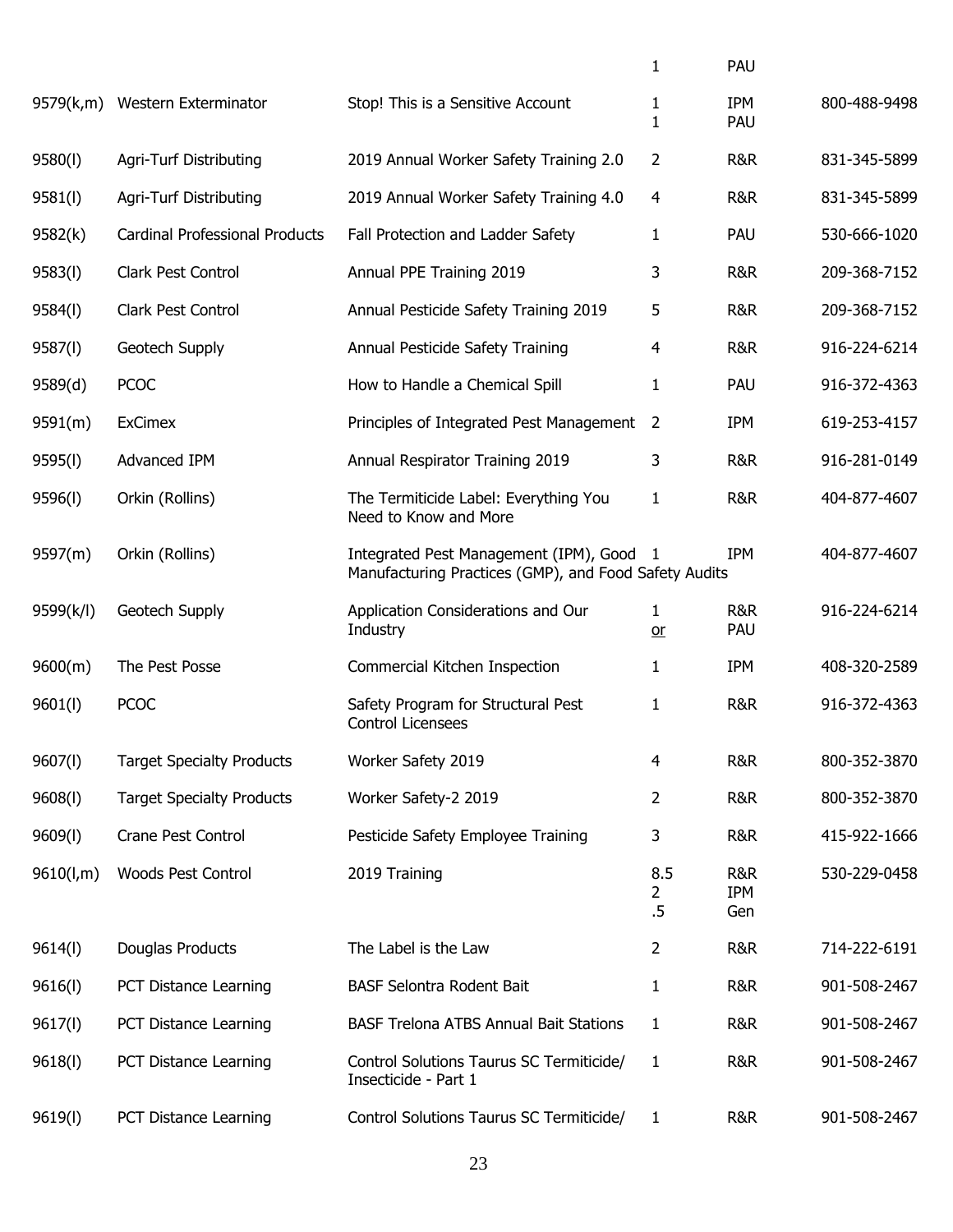|           |                                  | Insecticide - Part 2                                                   |                |                   |              |
|-----------|----------------------------------|------------------------------------------------------------------------|----------------|-------------------|--------------|
| 9620(l)   | PCT Distance Learning            | Control Solutions Taurus SC Termiticide/<br>Insecticide - Misc. Pests  | 1              | R&R               | 901-508-2467 |
| 9621(l)   | PCT Distance Learning            | Control Solutions Fuse Termiticide/<br>Insecticide - Part 1            | 1              | R&R               | 901-508-2467 |
| 9622(1)   | PCT Distance Learning            | Control Solutions Fuse Termiticide/<br>Insecticide - Part 2            | 1              | R&R               | 901-508-2467 |
| 9623(1)   | PCT Distance Learning            | Control Solutions Fuse Termiticide/<br>Insecticide - Pest Control Uses | 1              | R&R               | 901-508-2467 |
| 9624(l)   | PCT Distance Learning            | Ensystex IV Bithor SC - Part 1                                         | 1              | R&R               | 901-508-2467 |
| 9625(l)   | PCT Distance Learning            | Ensystex IV Bithor SC - Part 2                                         | 1              | R&R               | 901-508-2467 |
| 9626(1)   | Advanced IPM                     | 2019 Pesticide Safety Training                                         | 4              | R&R               | 916-281-0149 |
| 9631(k)   | Dewey Pest Control               | German Roaches in Commercial Kitchens                                  | 1.5            | PAU               | 626-568-9248 |
| 9635(m)   | <b>Target Specialty Products</b> | Principles of IPM                                                      | $\mathbf{1}$   | <b>IPM</b>        | 800-352-3870 |
|           | 9637(k,l,m) Clark Pest Control   | Technical Training for Beginners Part 1                                | 1<br>1<br>1    | R&R<br>IPM<br>PAU | 209-368-7152 |
|           | 9638(k,l,m) Clark Pest Control   | Technical Training for Beginners Part 2                                | 1<br>1         | R&R<br>IPM        | 209-368-7152 |
| 9643(m)   | Certified Training Institute     | IPM for Termite Prevention                                             | 1              | <b>IPM</b>        | 800-727-7104 |
| 9644(k)   | Lloyd Pest Control               | Biology & Control of the Pocket Gopher                                 | 1              | PAU               | 619-668-1947 |
| 9647(l)   | Terminix                         | <b>CA Report Writing</b>                                               | 3              | <b>R&amp;R</b>    | 760-535-4858 |
| 9649(I)   | Lloyd Pest Control               | Ladder Safety #2                                                       | 1              | <b>R&amp;R</b>    | 619-668-1947 |
| 9650(k)   | Western Exterminator             | 2019 Respirator Training                                               | 1              | PAU               | 800-488-9495 |
| 9651(l)   | Univar                           | Pesticides & the Environment                                           | 1              | <b>R&amp;R</b>    | 512-721-3945 |
| 9652(l)   | <b>Target Specialty Products</b> | Safety Updates-3                                                       | 3              | <b>R&amp;R</b>    | 800-352-3870 |
| 9654(m)   | <b>Target Specialty Products</b> | <b>IPM Tool Box</b>                                                    | 1              | <b>IPM</b>        | 800-352-3870 |
| 9657(m)   | Senestech                        | Paradigm Shift/IPM Technique for<br>Rodent Control                     | 1              | <b>IPM</b>        | 480-338-2540 |
| 9661(d,m) | PestWest USA LLC                 | Pesky Flies 5.0                                                        | 1              | <b>IPM</b>        | 515-333-8923 |
| 9674(k)   | Orkin (Rollins)                  | Pesticide Safety: Regulatory Perspectives                              | 1              | PAU               | 404-877-4607 |
| 9677(l)   | Certified Training Institute     | Reading the Pesticide Label: Beyond the<br><b>Basics</b>               | $\overline{2}$ | R&R               | 800-727-7104 |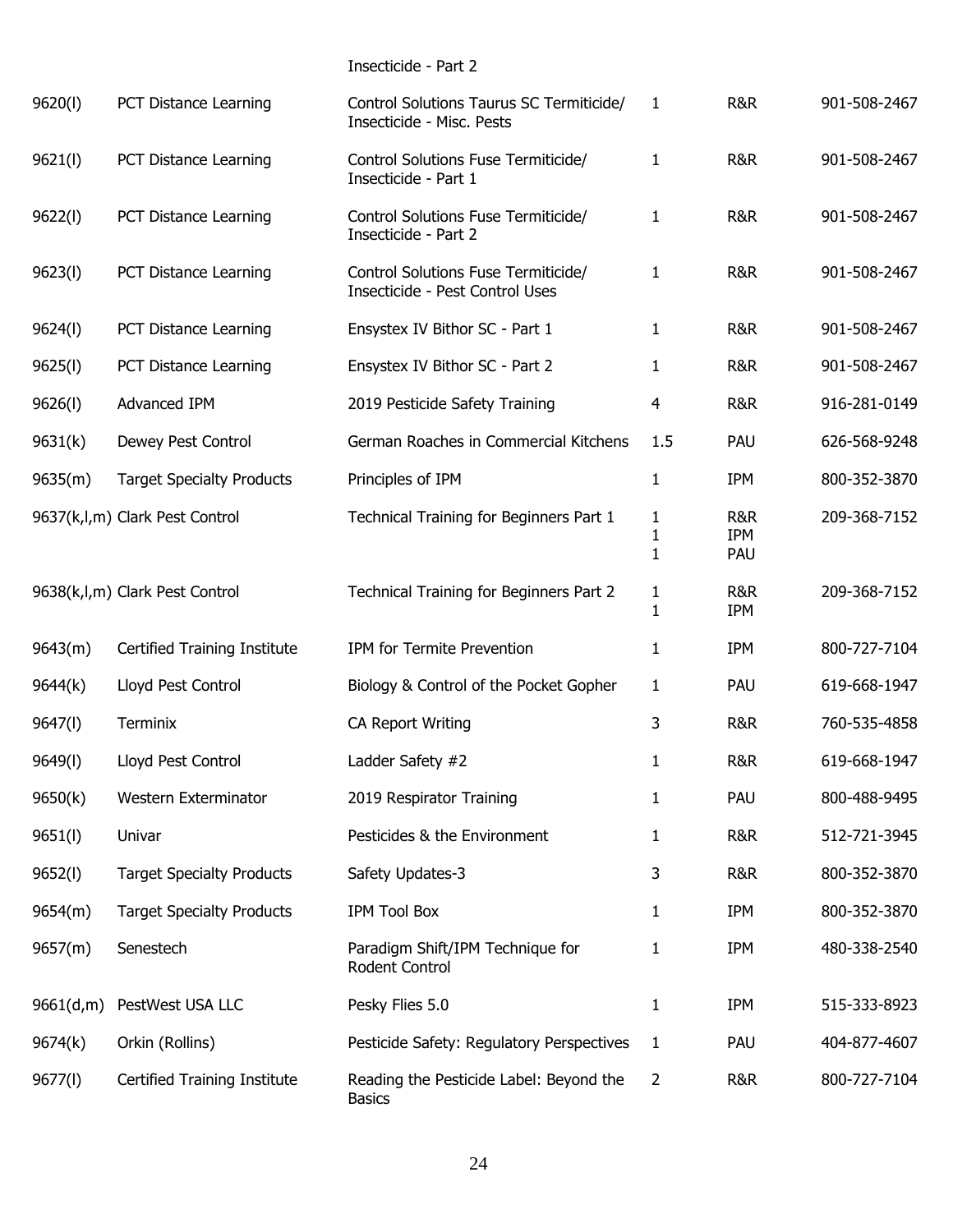|           | 9678(d,m) Certified Training Institute | Bed Bugs: Overview & Management                                                             | 1<br>1            | <b>IPM</b><br>PAU        | 800-727-7104 |
|-----------|----------------------------------------|---------------------------------------------------------------------------------------------|-------------------|--------------------------|--------------|
|           | 9681(d,m) Certified Training Institute | Mosquito Management & Control                                                               | 1<br>$\mathbf{1}$ | <b>IPM</b><br>PAU        | 800-727-7104 |
| 9683(1)   | Syngenta                               | History of the Pest Control Industry                                                        | $1$ or $2$        | R&R                      | 909-353-5907 |
| 9686(1)   | Douglas products                       | The Label is the Law- 1 Hour                                                                | 1                 | R&R                      | 760-703-2973 |
| 9687(k,l) | Clark Pest Control                     | Pesticide Application & Use (PAU) Training<br>For Registered Applicators                    | $\mathbf{1}$<br>5 | R&R<br>PAU               | 209-368-7152 |
| 9690(m)   | <b>Bell Laboratories</b>               | IPM for Rodent Control                                                                      | 1                 | IPM                      | 925-628-8404 |
| 9691(l,m) | <b>DPR</b>                             | Best Management Practices Around<br>Children                                                | $.5\,$<br>$.5\,$  | R&R<br><b>IPM</b>        | 916-324-4077 |
| 9696(l)   | The Pest Posse                         | How to Read a Material (Pesticide) Label<br>And Chemical Toxicity                           | 1                 | R&R                      | 408-320-2589 |
| 9697(d)   | The Pest Posse                         | Compressed Air Sprayer - How does it<br><b>Work and Maintenance</b>                         | 1                 | PAU                      | 408-320-2589 |
| 9700(l)   | Univar                                 | Pesticide Safety & Regulations Update                                                       | 1                 | R&R                      | 323-837-7078 |
| 9701(d,m) | Agri-Turf Distributing                 | Bee Removal 101                                                                             | 1<br>1            | <b>IPM</b><br>PAU        | 831-345-5899 |
| 9703(l)   | Geotech Supply                         | Labels, SDS, and the GHS                                                                    | 1                 | R&R                      | 916-224-6214 |
| 9704(k)   | Geotech Supply                         | B&G Repair and Rebuild and Application<br>Hazards                                           | 3                 | PAU                      | 916-224-6214 |
| 9705(l,m) | Geotech Supply                         | HSA Regulations and the IPM Process                                                         | 1<br>$or$         | R&R<br><b>IPM</b>        | 916-224-6214 |
| 9706(m)   | Bayer Environmental Science            | IPM for Bed Bugs in Healthcare Facilities                                                   | 1                 | <b>IPM</b>               | 602-820-5684 |
| 9708(d)   | <b>PCOC</b>                            | Structural Pest Control a Global View -<br>Shared Problems and Solutions                    | 1                 | PAU                      | 916-372-4363 |
| 9709(d)   | <b>PCOC</b>                            | New Technologies and Approaches for<br>Managing Bed Bugs                                    | 1                 | PAU                      | 916-372-4363 |
| 9710(d)   | <b>PCOC</b>                            | The Future of Rodent Management                                                             | 1                 | PAU                      | 916-372-4363 |
| 9713(d)   | <b>Target Specialty Products</b>       | Vertebrate Management                                                                       | 3                 | PAU                      | 800-352-3870 |
|           | 9718(d,l,m) Pest Control Courses       | CA Structural Licensed Applicator Course-<br>A Complete Course to Recertify Your<br>License | 4<br>6<br>2       | R&R<br>PAU<br><b>IPM</b> | 850-324-1718 |
| 9724(l)   | <b>Crane Pest Control</b>              | Summary of Worker Safety/Pretection<br>Regulations                                          | 2                 | R&R                      | 415-922-1666 |
| 9726(k,m) | Borite Termite & Pest                  | Green and Organic Pest Control as Part of 2                                                 |                   | IPM                      | 909-534-5882 |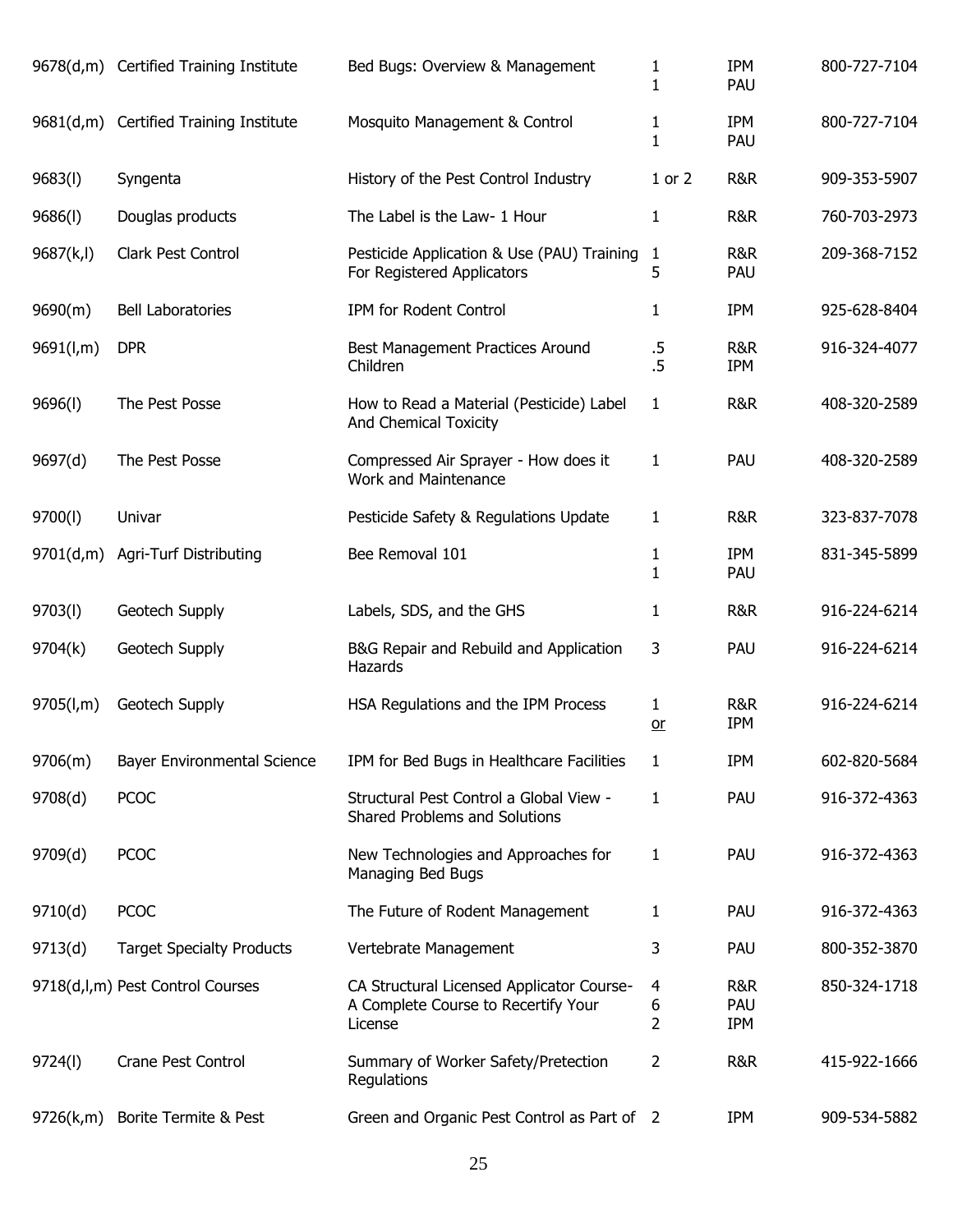## An Adv. IPM Plan

| 9732(d,l)  | Truly Nolen of America                | Bed Bug Treatments and Protocols                                 | 1<br>3                       | R&R<br>PAU        | 520-318-2129 |
|------------|---------------------------------------|------------------------------------------------------------------|------------------------------|-------------------|--------------|
| 9733(m)    | <b>Cardinal Professional Products</b> | IPM in Food Processing                                           | 1                            | <b>IPM</b>        | 916-997-6045 |
| 9735(k)    | The Pest Posse                        | Spill Control Procedures                                         | 1                            | PAU               | 408-320-2589 |
| 9736(m)    | Western Exterminator                  | When the Bell Rings - IPM in<br>Schools/Daycare                  | 1.5                          | <b>IPM</b>        | 800-488-9495 |
| 9738(c)    | Ecolab                                | <b>Account Treatment</b>                                         | 1                            | Gen               | 951-232-3290 |
| 9743(k)    | Borite Termite & Pest                 | <b>Heat Stress</b>                                               | 1                            | PAU               | 818-426-1653 |
| 9744(k)    | Borite Termite & Pest                 | How to Choose the Formulations You Use                           | 2                            | PAU               | 818-426-1653 |
| 9745(m)    | Borite Termite & Pest                 | Reduced Impact Services                                          | 2                            | <b>IPM</b>        | 818-426-1653 |
| 9746(m)    | Borite Termite & Pest                 | Integrated Pest Management (IPM) Basics 1                        |                              | <b>IPM</b>        | 818-426-1653 |
| 9747(I)    | Borite Termite & Pest                 | Cal-OSHA Revised Communications Standards 1                      |                              | <b>R&amp;R</b>    | 818-426-1653 |
| 9748(l)    | Borite Termite & Pest                 | Article 2 2.5 Pesticides 8538 & 8553                             | 1                            | <b>R&amp;R</b>    | 818-426-1653 |
| 9749(I)    | Borite Termite & Pest                 | Enforcement & Discipline                                         | 2                            | R&R               | 818-426-1653 |
| 9751(l,m)  | Green Dog Pest Services               | Canine Scent Detection for Bed Bugs in<br>IPM or ABP             | $\mathbf{1}$<br>$\mathbf{1}$ | R&R<br><b>IPM</b> | 951-790-2847 |
| 9752(k, l) | Ecolab                                | Pesticide Safe Handling & General Safety                         | 3<br>1                       | R&R<br>PAU        | 623-707-5937 |
| 9754(m)    | James Shaver                          | IPM - Rodents 101                                                | 1                            | <b>IPM</b>        | 480-760-5874 |
| 9755(m)    | O'Brien's Enterprises                 | <b>Integrated Pest Management</b>                                | 2                            | <b>IPM</b>        | 805-748-0232 |
| 9756(l)    | Certified Training Institute          | Respirator Protection                                            | 1                            | <b>R&amp;R</b>    | 800-727-7104 |
| 9757(d)    | Syngenta                              | Syngenta Spray School                                            | $\overline{2}$               | PAU               | 909-353-5907 |
| 9759(d, l) | <b>NPMA</b>                           | NPMA Pest Management in Health Care<br><b>Facilities</b>         | $.5\,$<br>.5                 | R&R<br>PAU        | 703-352-6762 |
| 9761(l)    | The Pest Posse                        | Review of the Arilon Material (Pesticide)<br>Label and Field Use | 1                            | R&R               | 408-320-2589 |
| 9764(l)    | San Diego PCOC                        | Pesticide Laws and Regulations, Overview 1<br>Of Violations      |                              | R&R               | 858-521-8876 |
| 9774(l)    | <b>ExCimex</b>                        | The Label is the Law                                             | 2                            | R&R               | 619-253-4157 |
| 9775(m)    | Orkin                                 | Pest Proofing & Exclusion: IPM                                   | 1                            | <b>IPM</b>        | 404-877-4607 |
| 9776(k)    | Orkin                                 | What's Biting Me?                                                | 1                            | Gen               | 404-877-4607 |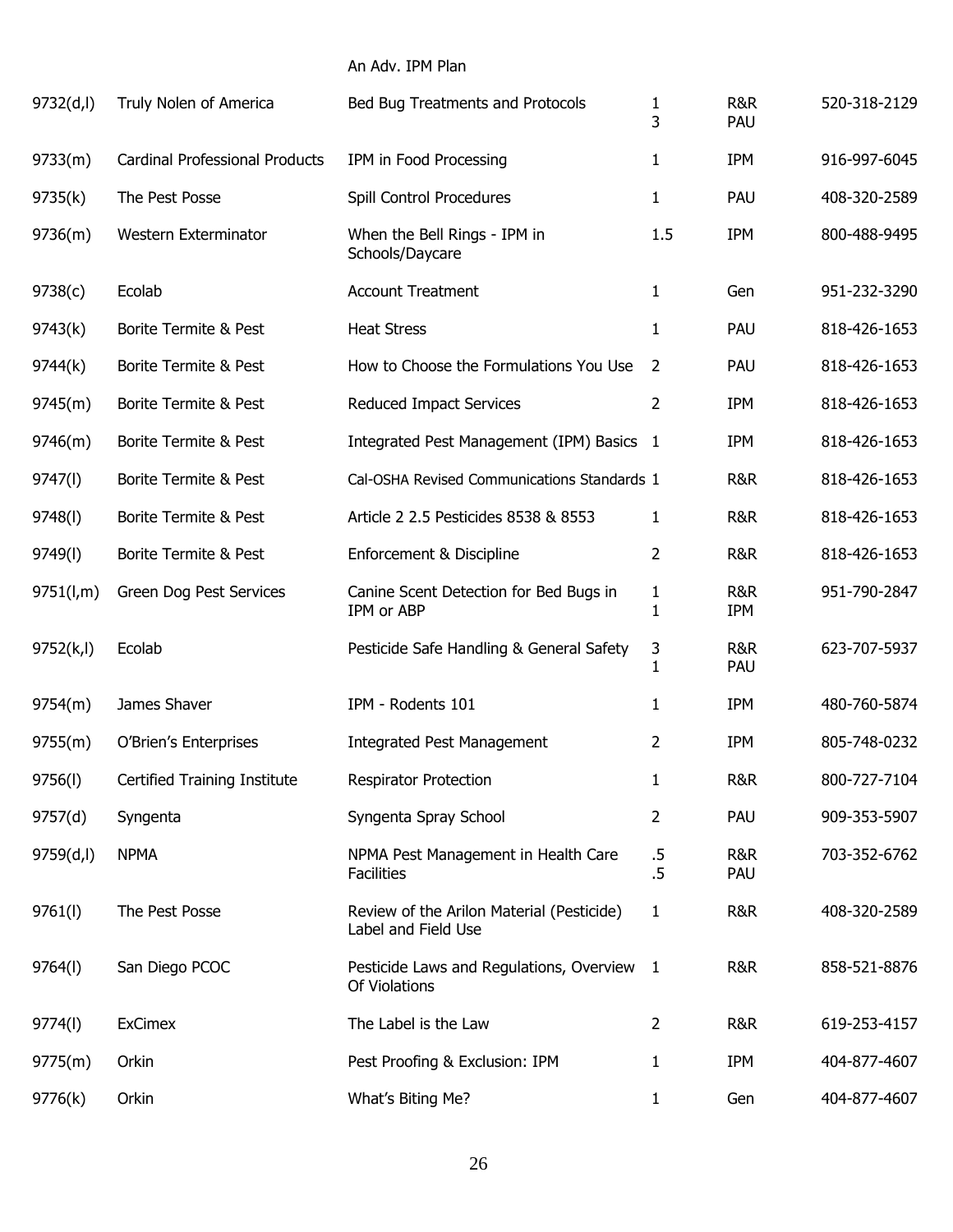| 9779(k,l)  | Univar                            | Univar CAD 2019                                                                | $\mathbf{1}$<br>$\overline{2}$ | R&R<br>PAU        | 323-837-7078 |
|------------|-----------------------------------|--------------------------------------------------------------------------------|--------------------------------|-------------------|--------------|
| 9795(k)    | O'Brien's Enterprises             | Safety in the Field                                                            | $\overline{2}$                 | Gen               | 805-748-0232 |
| 9801(k)    | <b>MGK</b>                        | Controlling Ants with Pesticides                                               | 1<br>$or$                      | PAU<br><b>IPM</b> | 612-750-4221 |
| 9802(k)    | <b>MGK</b>                        | Applications & Equipment                                                       | 1                              | PAU               | 612-750-4221 |
| 9811(d)    | <b>BugWizzards</b>                | Pesticide Formulation Selection for Pest<br><b>Management Professionals</b>    | $\mathbf{1}$                   | PAU               | 949-412-8773 |
| 9814(l)    | CTN Educational Services Inc.     | Active Ingredients Eligible for Minimum<br>Risk Pesticide Products FIFRA 25(b) | 1                              | R&R               | 512-829-5114 |
| 9815(m)    | CTN Educational Services Inc.     | <b>IPM</b>                                                                     | 1                              | <b>IPM</b>        | 512-829-5114 |
| 9817(l)    | Clark Pest Control                | Annual PPE Training 2020                                                       | 3                              | <b>R&amp;R</b>    | 209-368-7152 |
| 9818(l)    | Clark Pest Control                | Annual Pesticide Safety Training 2020                                          | 5                              | <b>R&amp;R</b>    | 209-368-7152 |
| 9820(d)    | <b>MGK</b>                        | Pesticides & Formulations                                                      | 1                              | PAU               | 612-750-4221 |
| 9822(l)    | Agri-Turf Distributing            | 2020 Annual Worker Safety Training 2.0                                         | $\overline{2}$                 | <b>R&amp;R</b>    | 831-345-5899 |
| 9823(l)    | Agri-Turf Distributing            | 2020 Annual Worker Safety Training 4.0                                         | $\overline{4}$                 | <b>R&amp;R</b>    | 831-345-5899 |
| 9828(l)    | Advanced IPM                      | Annual Respirator Training 2020                                                | 3                              | <b>R&amp;R</b>    | 916-472-1440 |
| 9829(l)    | O'Brien's Enterprises             | Rules & Regulations                                                            | 8                              | <b>R&amp;R</b>    | 805-748-0232 |
| 9834(l)    | Geotech Supply                    | Geotech Annual Safety Training                                                 | 4                              | <b>R&amp;R</b>    | 916-224-6214 |
| 9835(l)    | O'Brien's Enterprises             | Rules & Regulations- 4 hrs.                                                    | 4                              | R&R               | 805-748-0232 |
| 9839(m)    | Orkin                             | IPM, GMP and Food Safety Audits                                                | 1                              | <b>IPM</b>        | 404-877-4607 |
| 9840(l)    | Western Exterminator              | Rentokil 2020 Respirator Training                                              | 1                              | <b>R&amp;R</b>    | 800-488-9495 |
| 9849(g)    | <b>Technical Learning College</b> | <b>Termite Control</b>                                                         | 8                              | PAU               | 928-468-0665 |
| 9857(l)    | <b>Sprague Pest Solutions</b>     | Annual Pesticide Label Review                                                  | 3                              | R&R               | 253-377-9068 |
| 9860(l)    | <b>Target Specialty Products</b>  | Worker Safety 2020                                                             | 4                              | <b>R&amp;R</b>    | 800-352-3870 |
| 9861(l)    | <b>Target Specialty Products</b>  | Worker Safety 2020-2                                                           | 2                              | R&R               | 800-352-3870 |
| 9863(l)    | Advanced IPM                      | Annual Pesticide Safety Training 2020                                          | 2.5                            | R&R               | 916-472-1440 |
| 9867(m)    | The Termite Guy                   | <b>Integrated Pest Management</b>                                              | 2                              | <b>IPM</b>        | 714-835-0135 |
| 9868(k, l) | Western Exterminator              | Pesticide Application & Regulatory Review                                      | 1<br>1.5                       | R&R<br>PAU        | 800-488-9495 |
| 9870(l)    | Castech Pest Services             | Annual Safety Training 2020                                                    | 3                              | R&R               | 559-352-7294 |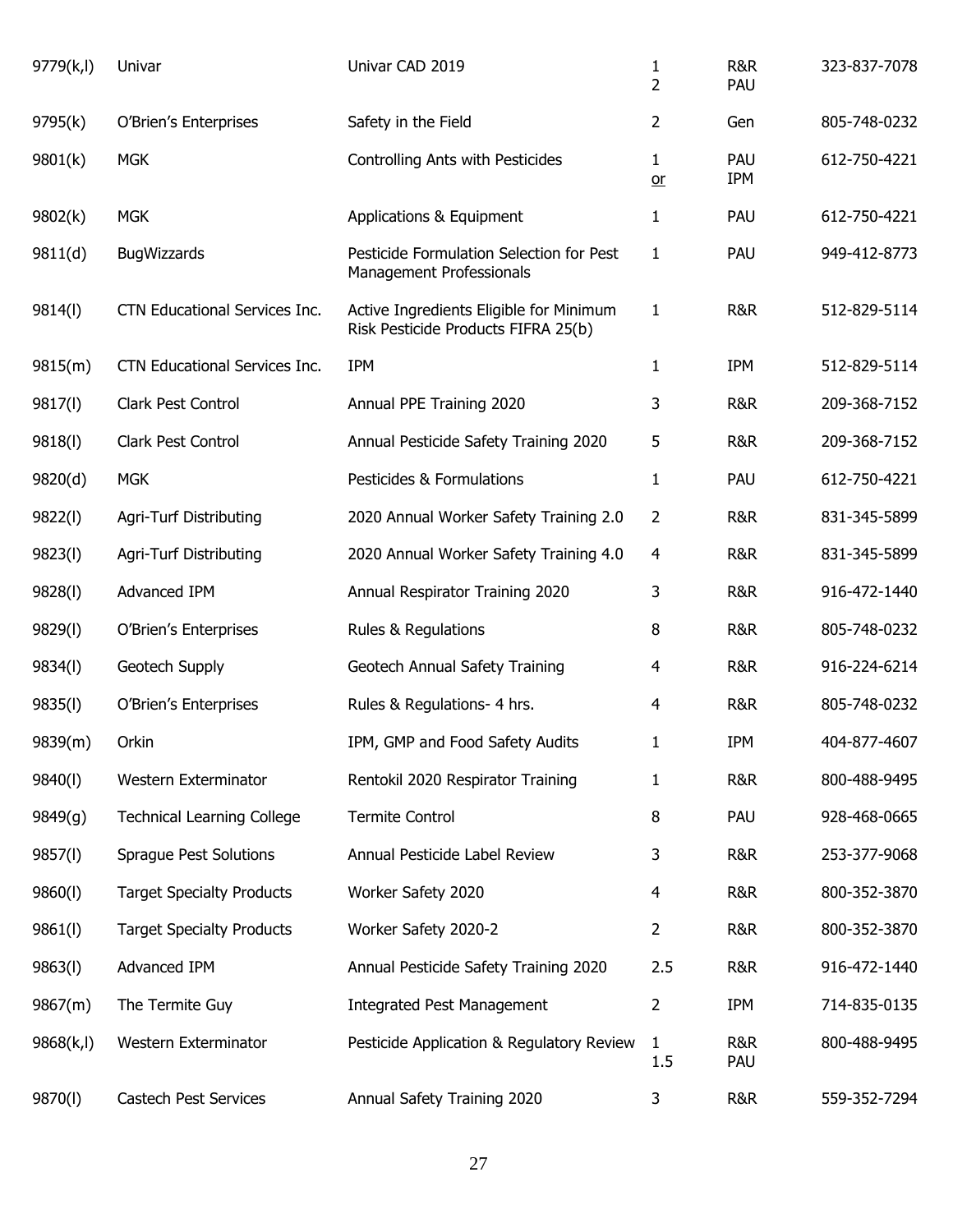| 9874(k)   | <b>BASF</b>                          | Curing Your Pest Pains: Strategies for<br>Solving Your Top General Pest Issues                          | 1              | PAU               | 562-249-4682 |
|-----------|--------------------------------------|---------------------------------------------------------------------------------------------------------|----------------|-------------------|--------------|
| 9875(k)   | <b>BASF</b>                          | Termites Behave! Termite Behavior and<br><b>Management Strategies</b>                                   | 1              | PAU               | 562-249-4682 |
| 9890(l)   | Certified Training Institute         | Pesticide Labels and Safety Data Sheets                                                                 | 1              | R&R               | 800-727-7104 |
| 9891(l)   | Certified Training Institute         | Environmental Fate and Transport of<br>Pesticides                                                       | 1              | R&R               | 800-727-7104 |
| 9892(l)   | Certified Training Institute         | Pesticide Antimicrobials                                                                                | 1              | R&R               | 800-727-7104 |
| 9893(l/m) | Advanced IPM                         | Healthy Schools Act "Basic Pest<br>Management"                                                          | 1<br>$or$      | R&R<br><b>IPM</b> | 916-472-1440 |
| 9894(l/m) | Advanced IPM                         | Healthy Schools Act "Practical Pest<br>Management"                                                      | 1<br>$or$      | R&R<br><b>IPM</b> | 916-472-1440 |
| 9900(l)   | Western Exterminator                 | Pesticide Exposure and Spill Control for<br>The Pesticide Applicator                                    | 2              | R&R               | 800-488-9495 |
| 9902(m)   | Green Dog Pest Service               | K-9 Assisted Bed Bug Inspections as Part<br>of IPM or ABP Protocols                                     | $\overline{2}$ | <b>IPM</b>        | 626-484-8563 |
| 9906(d)   | Synergy                              | General Pest Control for the Technician                                                                 | 1.5            | PAU               | 775-203-7776 |
| 9909(d)   | <b>B&amp;G Equipment</b>             | Care and Maintenance of Tank Sprayers                                                                   | $\mathbf{1}$   | PAU               | 678-588-1839 |
| 9910(d)   | <b>B&amp;G Equipment</b>             | Residential Mosquito Control                                                                            | 1              | PAU               | 678-588-1839 |
|           | 9911(d,g,k) Cartwright T & P Control | Ratopolis                                                                                               | 1              | PAU               | 619-442-9613 |
| 9912(l)   | Certified Training Institute         | Understanding Rodenticides and Their<br>Labels                                                          | 1              | R&R               | 800-727-7104 |
| 9913(g)   | Certified Training Institute         | Euthanasia & Carcass Disposal: Methods<br><b>And Pitfalls</b>                                           | 1              | Gen               | 800-727-7104 |
| 9916(d,m) | Rockwell Labs                        | Sanitation Pest Management                                                                              | 1              | <b>IPM</b>        | 818-742-7229 |
| 9917(d)   | Rockwell Labs                        | Perimeter Service                                                                                       | 1              | PAU               | 818-742-7229 |
| 9918(d)   | Dr. Nina Jenkins                     | Bed Bug Biology, Chemical Resistance and 1<br>Implementation of New Tools for Control<br>And Prevention |                | PAU               | 814-411-0823 |
| 9919(l)   | Dewey Pest Control                   | Dewey New Hire Training- Pest Disclosure, 1<br>Right to Know, Treatment Prep                            |                | R&R               | 626-568-9248 |
| 9920(l)   | Dewey Pest Control                   | Dewey New Hire Training- Safety                                                                         | 1              | R&R               | 626-568-9248 |
| 9922(c)   | Dewey Pest Control                   | Dewey New Hire Training- Scenarios Real<br>Life Events                                                  | 1              | Gen               | 626-568-9248 |
| 9924(I)   | <b>Target Specialty Products</b>     | <b>SCBA Safety</b>                                                                                      | $\overline{2}$ | R&R               | 800-352-3870 |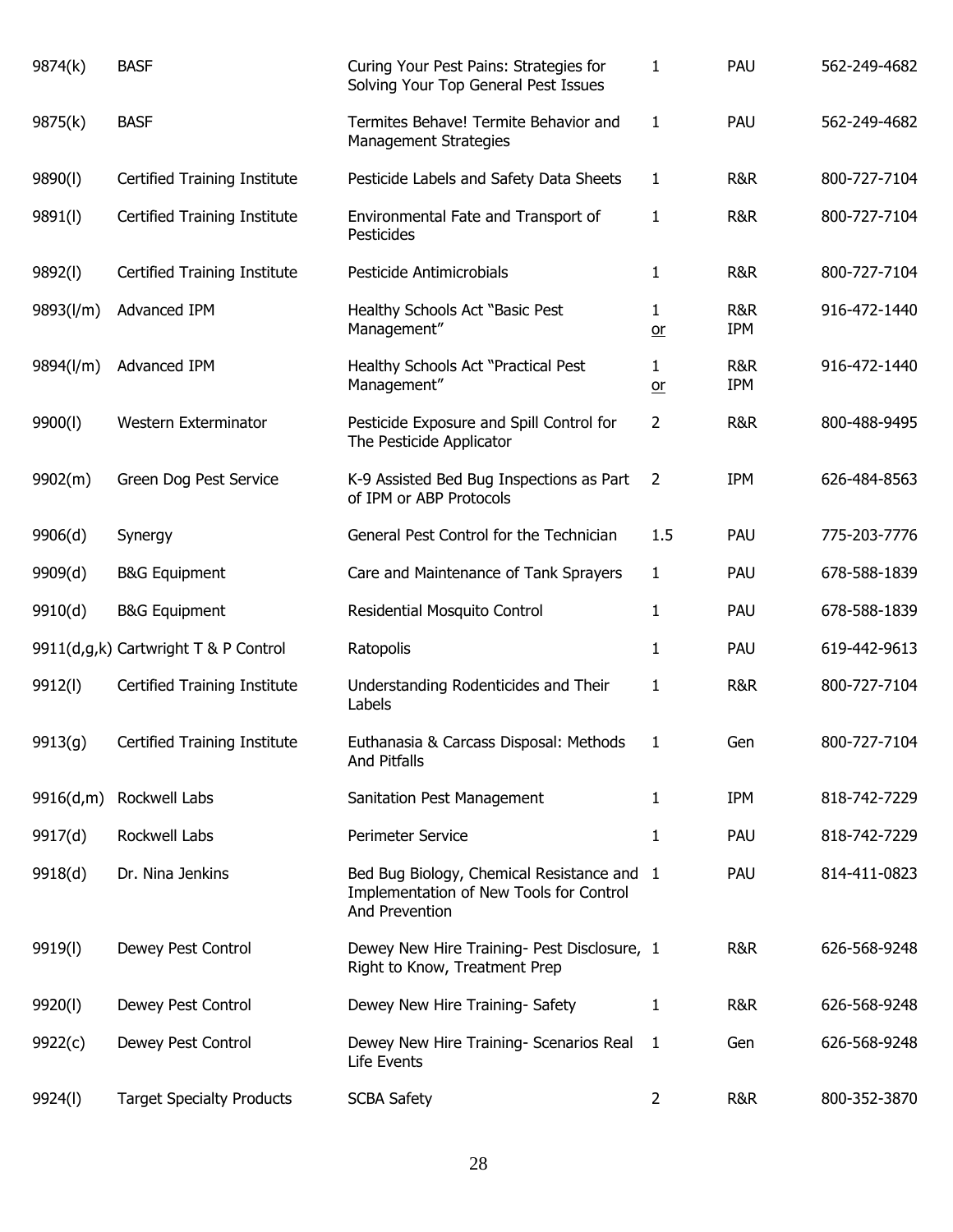| 9926(m)   | UC Statewide IPM          | Bed Bug BMPs for Multi-Unit Housing                                    | 1                                | <b>IPM</b>        | 510-499-2930 |
|-----------|---------------------------|------------------------------------------------------------------------|----------------------------------|-------------------|--------------|
| 9927(m)   | UC Statewide IPM          | Providing IPM Serevices Within Multi-Unit<br>Housing                   | $\mathbf{1}$                     | <b>IPM</b>        | 510-499-2930 |
| 9928(l,m) | UC Statewide IPM          | Providing IPM Services to Schols and Child<br>Care                     | $.5\,$<br>.5                     | R&R<br><b>IPM</b> | 510-499-2930 |
| 9929(m)   | UC Statewide IPM          | Alternative Management for Outdoor<br>Cockroaches                      | 1                                | <b>IPM</b>        | 510-499-2930 |
| 9930(m)   | UC Statewide IPM          | Using Bait Stations for Subterranean<br><b>Termite Control</b>         | 1                                | <b>IPM</b>        | 510-499-2930 |
| 9931(m)   | UC Statewide IPM          | IPM for Yellowjackets in Urban Landscapes 1                            |                                  | <b>IPM</b>        | 510-499-2930 |
| 9932(d)   | Pest Posse Academy        | Overview of What is PPE and Respiratory<br>Protection                  | 1                                | PAU               | 408-320-2589 |
| 9936(k)   | <b>Woods Pest Control</b> | <b>Pesticide Formulations</b>                                          | 1                                | PAU               | 530-229-0458 |
| 9937(k)   | <b>Woods Pest Control</b> | <b>Delusional Parasitosis</b>                                          | 1                                | PAU               | 530-229-0458 |
| 9938(l)   | Veseris                   | Hazardous Spill Control                                                | 1                                | R&R               | 323-837-7078 |
| 9939(l)   | Veseris                   | Respiratory Protection and Regulatory<br>Update                        | 1                                | R&R               | 323-837-7078 |
| 9940(l)   | Veseris                   | Rules & Regulations Update                                             | 2 or 4                           | R&R               | 323-837-7078 |
| 9941(l)   | Veseris                   | Hazard Communication Training                                          | 2                                | R&R               | 323-837-7078 |
| 9944(I)   | Veseris                   | Pesticide Safety / Regulations Update                                  | $\overline{4}$                   | R&R               | 323-837-7078 |
| 9947(l,m) | Veseris                   | Last Chance Seminar- Laws and IPM                                      | $\overline{2}$<br>$\overline{2}$ | R&R<br><b>IPM</b> | 323-837-7078 |
| 9948(I)   | Veseris                   | Last Chance Seminar- Rules & Regulations 4                             |                                  | R&R               | 323-837-7078 |
| 9952(m)   | Orkin                     | If You Feed Them, They Will Come<br>Infesting and Invading Cockroaches | 1                                | <b>IPM</b>        | 404-229-9289 |
| 9962(l)   | Synergy                   | CA Rules and Regulations 2020                                          | 1.5                              | R&R               | 775-203-7776 |
| 9965(l)   | PCT Distance Learning     | Zoecon Precor 2625 Premise Spray                                       | 1                                | R&R               | 901-508-2467 |
| 9966(l)   | PCT Distance Learning     | BASF Trelona Compressed Termite Bait                                   | 1                                | R&R               | 901-508-2467 |
| 9967(l)   | PCT Distance Learning     | Bell Laboratories Contrac All Weather Blox 1                           |                                  | R&R               | 901-508-2467 |
| 9968(l)   | PCT Distance Learning     | Bayer Maxforce Quantum Ant Bait                                        | 1                                | R&R               | 901-508-2467 |
| 9969(l)   | PCT Distance Learning     | Bayer Maxforce Complete Insect Bait                                    | 1                                | R&R               | 901-508-2467 |
| 9970(l)   | PCT Distance Learning     | BASF Termidor Dry Termiticide-California                               | 1                                | R&R               | 901-508-2467 |
| 9971(l)   | PCT Distance Learning     | BASF Termidor Foam Termiticide/Insecticide 1                           |                                  | R&R               | 901-508-2467 |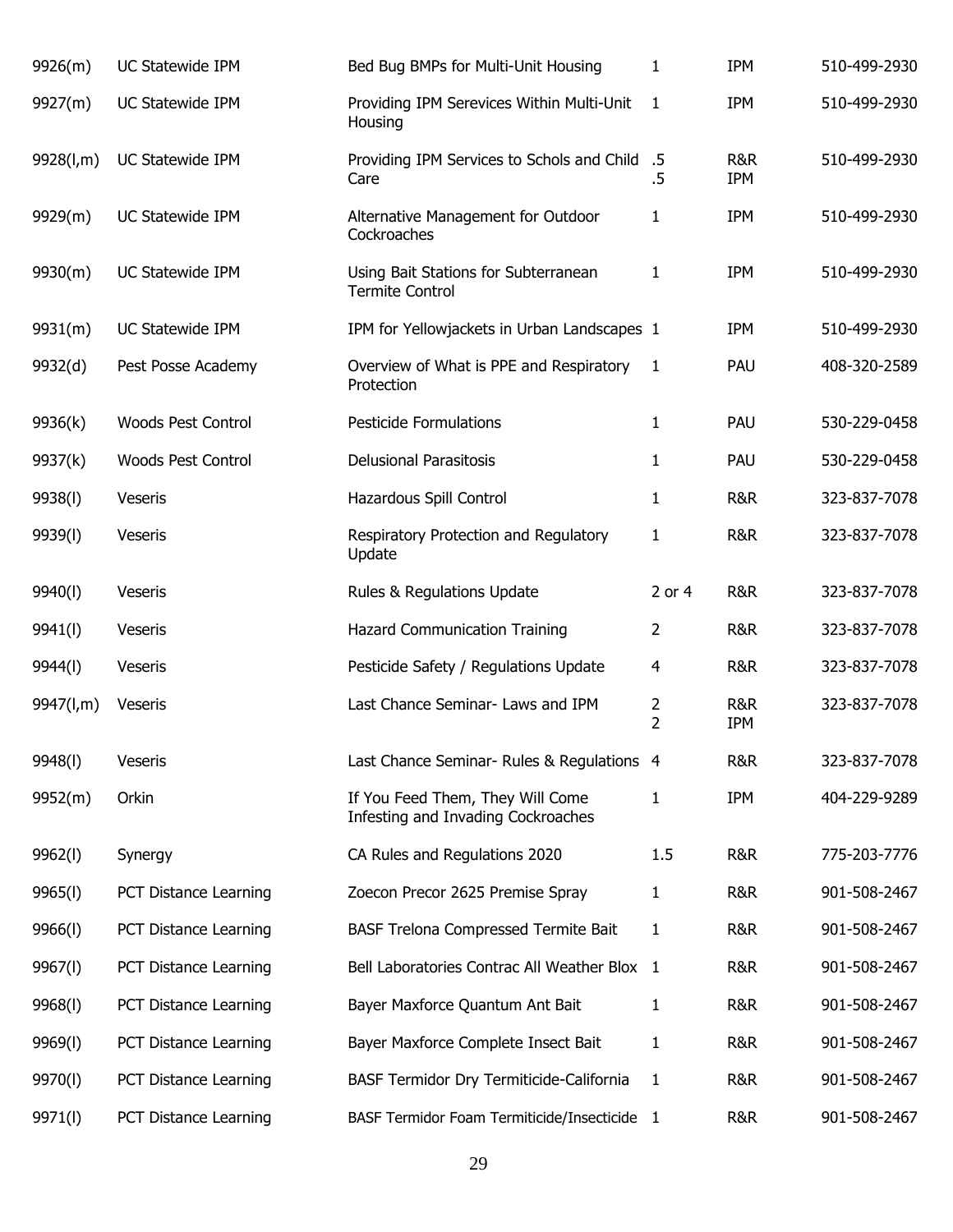| 9972(l) | PCT Distance Learning | BASF Termidor 80WG Termiticide/Insecticide- 1<br>Pest Control Uses |   | R&R            | 901-508-2467 |
|---------|-----------------------|--------------------------------------------------------------------|---|----------------|--------------|
| 9973(l) | PCT Distance Learning | BASF PT Phantom Pressurized Insecticide                            | 1 | R&R            | 901-508-2467 |
| 9974(l) | PCT Distance Learning | <b>BASF PT Cykick Pressurized Insecticide</b>                      | 1 | <b>R&amp;R</b> | 901-508-2467 |
| 9975(l) | PCT Distance Learning | BASF Alpine WSG Water Soluble Granules                             | 1 | R&R            | 901-508-2467 |
| 9976(l) | PCT Distance Learning | BASF PT Apline Pressurized Fly Bait                                | 1 | R&R            | 901-508-2467 |
| 9977(l) | PCT Distance Learning | BASF Alpine Cockroach Gel Bait                                     | 1 | R&R            | 901-508-2467 |
| 9978(l) | PCT Distance Learning | Avitrol Corp-Avitrol Whole Corn                                    | 1 | R&R            | 901-508-2467 |
| 9979(l) | PCT Distance Learning | <b>AMVAC Nuvan Prostrips</b>                                       | 1 | R&R            | 901-508-2467 |
| 9980(l) | PCT Distance Learning | AMVAC Orthene PCO Pellets Insecticide                              | 1 | R&R            | 901-508-2467 |
| 9981(l) | PCT Distance Learning | AMVAC Nuvan Fog 4EC                                                | 1 | R&R            | 901-508-2467 |
| 9982(l) | PCT Distance Learning | AMVAC nuvan Prostrips +                                            | 1 | R&R            | 901-508-2467 |
| 9983(l) | PCT Distance Learning | LiphaTech FirstStrike Soft Bait                                    | 1 | R&R            | 901-508-2467 |
| 9984(I) | PCT Distance Learning | JT Eaton Bait Block Rodenticide                                    | 1 | R&R            | 901-508-2467 |
| 9985(l) | PCT Distance Learning | JT Eaton Kills Bed Bugs Plus                                       | 1 | R&R            | 901-508-2467 |
| 9986(l) | PCT Distance Learning | AMVAC Nuvan Fog 2EC                                                | 1 | R&R            | 901-508-2467 |
| 9987(l) | PCT Distance Learning | <b>TRECE Inc Cidetrak IMM</b>                                      | 1 | R&R            | 901-508-2467 |
| 9988(l) | PCT Distance Learning | Reneotech, Inc Ecoraider Insect Killer                             | 1 | R&R            | 901-508-2467 |
| 9989(l) | PCT Distance Learning | BASF Termidor 80WG Termiticide/<br>Insecticide-Part 1              | 1 | R&R            | 901-508-2467 |
| 9990(l) | PCT Distance Learning | BASF Termidor 80WG Termiticide/<br>Insecticide-Part 2              | 1 | R&R            | 901-508-2467 |
| 9991(l) | PCT Distance Learning | <b>BASF Termidor 80WG Termiticide/</b><br>Insecticide-Part 3       | 1 | R&R            | 901-508-2467 |
| 9992(l) | PCT Distance Learning | AMVAC Wisdom TC Flowable-Part 1                                    | 1 | R&R            | 901-508-2467 |
| 9993(l) | PCT Distance Learning | AMVAC Wisdom TC Flowable-Part 2                                    | 1 | R&R            | 901-508-2467 |
| 9994(l) | PCT Distance Learning | Bayer Suspend Polyzone-Part 1                                      | 1 | R&R            | 901-508-2467 |
| 9995(l) | PCT Distance Learning | Bayer Suspend Polyzone-Part 2                                      | 1 | R&R            | 901-508-2467 |
| 9996(l) | PCT Distance Learning | MGK NyGuard IGR-Part 1                                             | 1 | R&R            | 901-508-2467 |
| 9997(l) | PCT Distance Learning | MGK NyGuard IGR-Part 2                                             | 1 | R&R            | 901-508-2467 |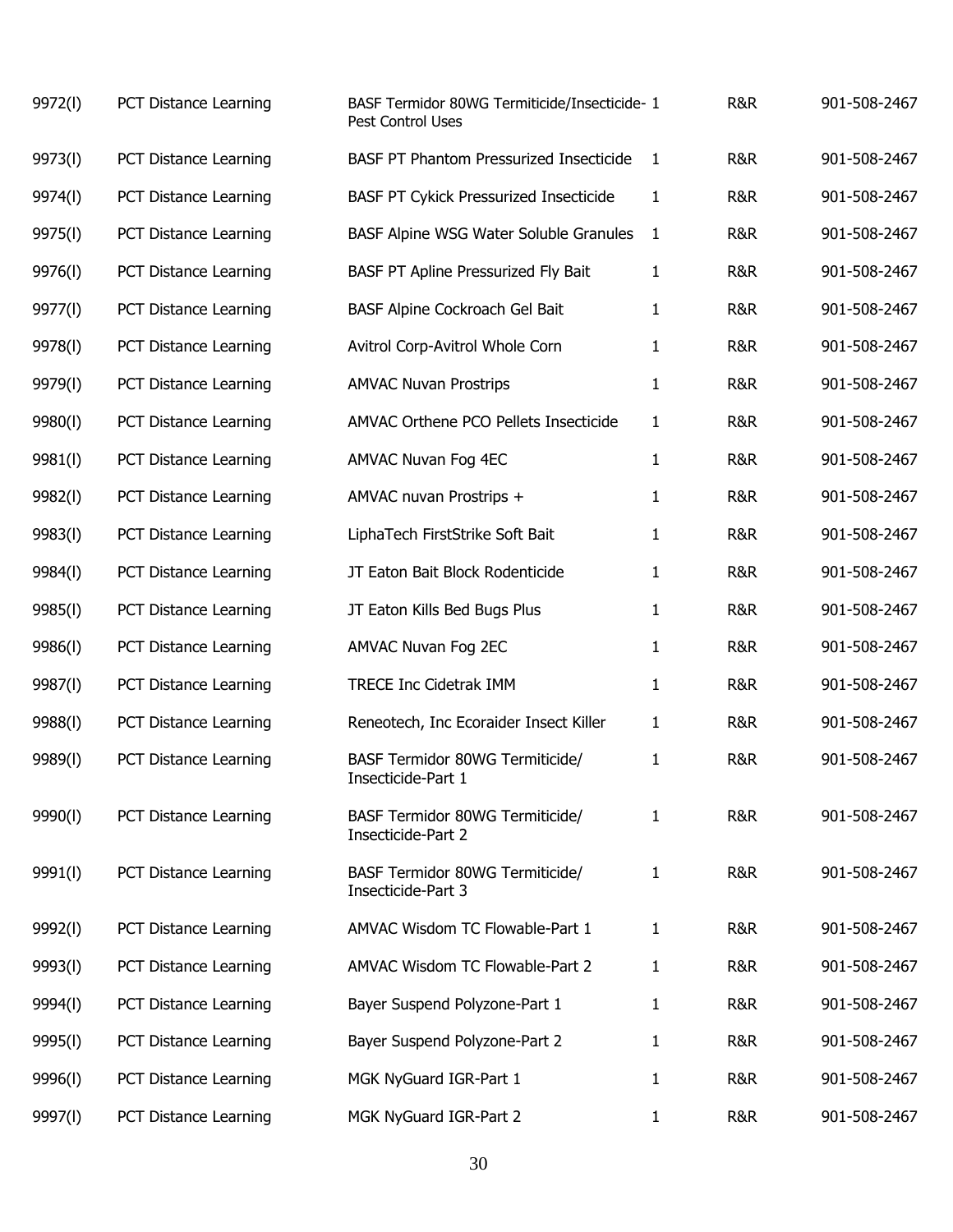| 9998(l)  | PCT Distance Learning     | MGK Onslaught FastCap Spider & Scorpion 1<br>Insecticide-Part 1       |                | <b>R&amp;R</b>    | 901-508-2467 |
|----------|---------------------------|-----------------------------------------------------------------------|----------------|-------------------|--------------|
| 9999(l)  | PCT Distance Learning     | MGK Onslaught FastCap Spider & Scorpion 1<br>Insecticide-Part 2       |                | R&R               | 901-508-2467 |
| 10000(l) | PCT Distance Learning     | <b>BASF Termidor HP High Efficiency</b><br>Termiticide-Part 1         | $\mathbf{1}$   | R&R               | 901-508-2467 |
| 10001(1) | PCT Distance Learning     | <b>BASF Termidor HE High Efficiency</b><br>Termiticide-Part 2         | 1              | R&R               | 901-508-2467 |
| 10002(1) | PCT Distance Learning     | <b>BASF Termidor HE High Efficiency</b><br>Termiticide-Part 3         | 1              | R&R               | 901-508-2467 |
| 10003(1) | PCT Distance Learning     | Rockwell Labs Eco Via EC-Part 1                                       | $\mathbf{1}$   | R&R               | 901-508-2467 |
| 10004(l) | PCT Distance Learning     | Rockwell Labs Eco Via EC-Part 2                                       | 1              | R&R               | 901-508-2467 |
| 10005(l) | PCT Distance Learning     | Syngenta Demand CS-Part 1                                             | 1              | R&R               | 901-508-2467 |
| 10006(l) | PCT Distance Learning     | Syngenta Demand CS-Part 2                                             | 1              | R&R               | 901-508-2467 |
| 10007(l) | PCT Distance Learning     | Bayer Temprid SC-Part 2                                               | 1              | R&R               | 901-508-2467 |
| 10008(l) | The Termite Guy           | Rules and Regulations                                                 | 4              | <b>R&amp;R</b>    | 714-264-6899 |
| 10011(m) | The Termite Guy           | <b>Integrated Pest Management</b>                                     | 2              | <b>IPM</b>        | 714-264-6899 |
| 10012(g) | The Termite Guy           | Transporting Pesticides, Pesticide Safety<br>And Healthy School Act   | $\overline{2}$ | Gen               | 714-264-6899 |
| 10014(d) | The Termite Guy           | PAU- Applicators Continuing Eucation<br>Course                        | 6              | PAU               | 714-264-6899 |
| 10015(d) | Geotech Supply            | Rodenticide Active Ingredients,<br>Formulations, and Delivery Systems | 1              | PAU               | 916-767-2853 |
| 10020(l) | Dewey Pest Control        | Heat Illness & Driver Safety                                          | 1              | <b>R&amp;R</b>    | 626-568-9248 |
|          | 10027(d,m) Geotech Supply | A Guide to Flea Control                                               | 1<br>$or$      | PAU<br><b>IPM</b> | 916-224-6214 |
|          | 10028(d,m) Geotech Supply | Muck It Up! Roach and Small Fly Control                               | 1              | <b>IPM</b>        | 916-224-6214 |
| 10029(l) | Geotech Supply            | Spills Happen. Are You Ready?                                         | 1              | <b>R&amp;R</b>    | 916-224-6214 |
| 10030(l) | Geotech Supply            | Annual Pesticide Safety Training                                      | 4              | <b>R&amp;R</b>    | 916-224-6214 |
| 10031(l) | Geotech Supply            | Guide to Fall Protection and Ladder Safety 1                          |                | <b>R&amp;R</b>    | 916-224-6214 |
| 10035(l) | Veseris                   | Pesticide Storage, Transport & Disposal                               | 1              | R&R               | 512-721-3945 |
| 10042(d) | Veseris                   | Understanding Pesticides: How They Work 1                             |                | PAU               | 512-721-3945 |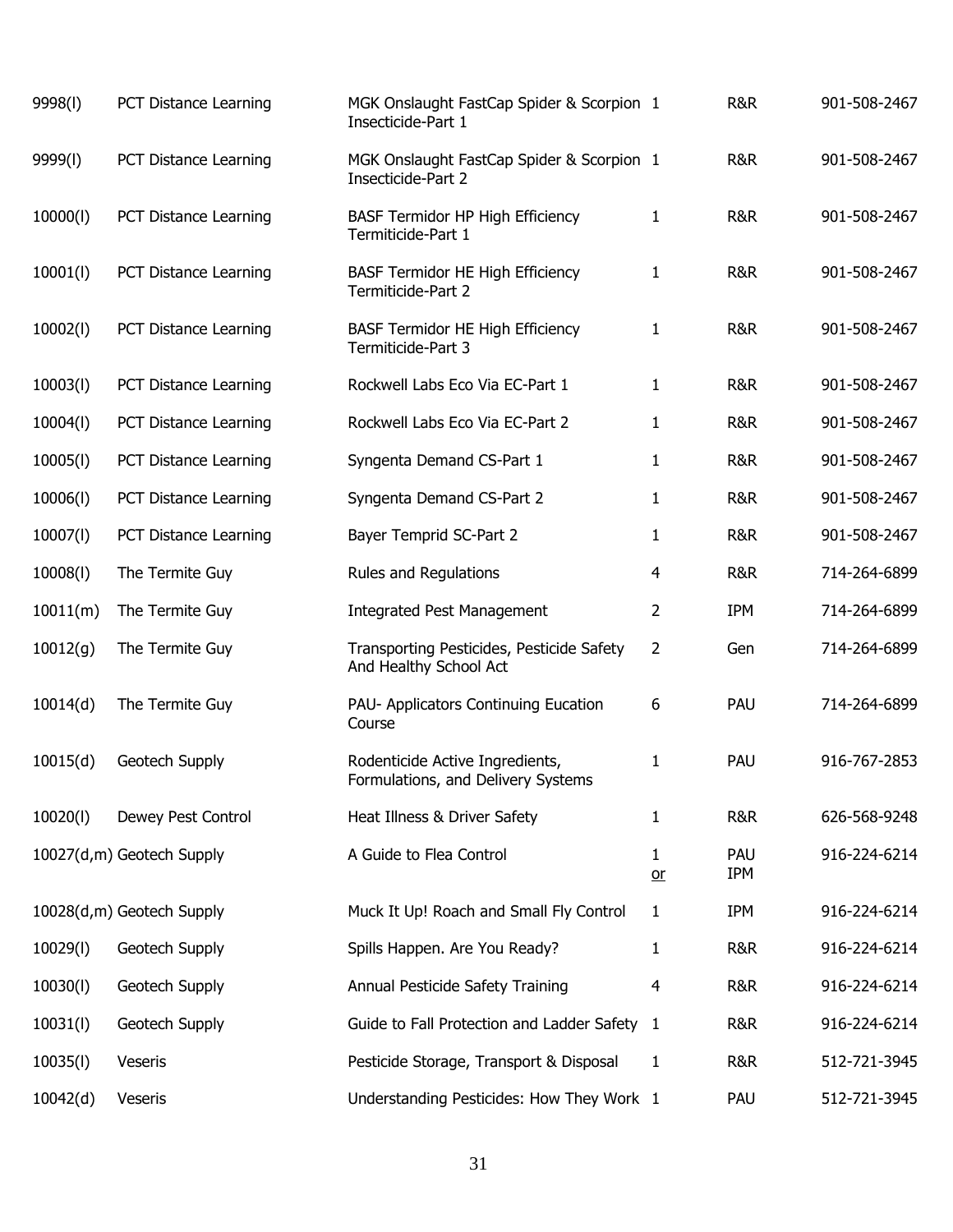| 10048(I)        | Lloyd Pest Control               | Accidental Release Measures for Pesticides 1                                                                      |                | R&R               | 619-668-1947 |
|-----------------|----------------------------------|-------------------------------------------------------------------------------------------------------------------|----------------|-------------------|--------------|
| 10049(I)        | Lloyd Pest Control               | Annual Pesticide Safety Training                                                                                  | $\overline{2}$ | R&R               | 619-668-1947 |
| 10053(l)        | Planet Orange                    | Pesticide Selection Considerations                                                                                | $\overline{2}$ | R&R               | 530-263-7599 |
| 10054(I)        | Planet Orange                    | How to Read Labels & SDS                                                                                          | $\overline{2}$ | R&R               | 530-263-7599 |
| 10059(m)        | <b>Central Life Sciences</b>     | FIFRA 25b Exempt Products in an IPM<br>Program                                                                    | $\mathbf{1}$   | IPM               | 925-239-3131 |
| 10063(d)        | Planet Orange                    | Bed Bug Management                                                                                                | $\overline{2}$ | PAU               | 530-263-7599 |
| 10065(d)        | <b>NPMA</b>                      | V-Pestworld 2020: Eliminating<br>(Not "Treating") German Cockroaches in<br>Low-Income Housing Facilities          | $\mathbf{1}$   | PAU               | 571-224-0375 |
| 10073(d)        | <b>NPMA</b>                      | V-Pestworld 2020: Pest Control in Audited 1<br><b>Food Facilities</b>                                             |                | PAU               | 571-224-0375 |
| 10074(d)        | <b>NPMA</b>                      | V-Pestworld 2020: Mix it Up: Understanding 1<br>Understanding Pesticide Formulations for<br><b>Better Control</b> |                | PAU               | 571-224-0375 |
| 10079(d)        | <b>NPMA</b>                      | V-Pestworld 2020: Finding My Granule                                                                              | $\mathbf{1}$   | PAU               | 571-224-0375 |
| 10081(d)        | <b>NPMA</b>                      | V-Pestworld 2020: Kitchen Confidential:<br>Dishing Out the Dirt on Controlling Pests<br>in Commercial Kitchens    | $\mathbf{1}$   | PAU               | 571-224-0375 |
| 10082(m)        | <b>NPMA</b>                      | V-Pestworld 2020: Putting the Foundation 1<br>of IPM into Practice                                                |                | IPM               | 571-224-0375 |
| 10084(g)        | <b>NPMA</b>                      | V-Pestworld 2020: Delivering Top-Notch<br>Safety Outcomes for Our Customers and<br>Teams                          | $\mathbf{1}$   | Gen               | 571-224-0375 |
| 10089(d)        | <b>NPMA</b>                      | V-Pestwold 2020: Changing the Approach<br>for Pest Prevention and Control in Public<br><b>Housing Agencies</b>    | 1              | PAU               | 571-224-0375 |
| 10092(l)        | <b>Target Specialty Products</b> | Worker Safety - 3                                                                                                 | 3              | <b>R&amp;R</b>    | 800-352-3870 |
|                 | 10093(d,m) Dewey Pest Control    | German Roaches in Commercial Kitchens                                                                             | 1<br>1         | <b>IPM</b><br>PAU | 626-568-9248 |
| 10098(d)        | <b>NPMA</b>                      | Back to the Basics: PMPs as Protectors of<br><b>Public Health</b>                                                 | 1              | PAU               | 571-224-0375 |
| 10099(d,m) NPMA |                                  | Back to the Basics: Ant Control Through<br><b>IPM</b>                                                             | 1              | <b>IPM</b>        | 571-224-0375 |
| 10102(l)        | Orkin                            | Safety and Stewardship                                                                                            | 1              | R&R               | 404-229-9289 |
| 10103(d)        | Certified Training Institute     | Termite Inspection and Treatment                                                                                  | 1              | PAU               | 800-727-7104 |
| 10104(h)        | Western Exterminator             | Food Plant Excellence                                                                                             | 1.5            | Gen               | 484-331-4733 |